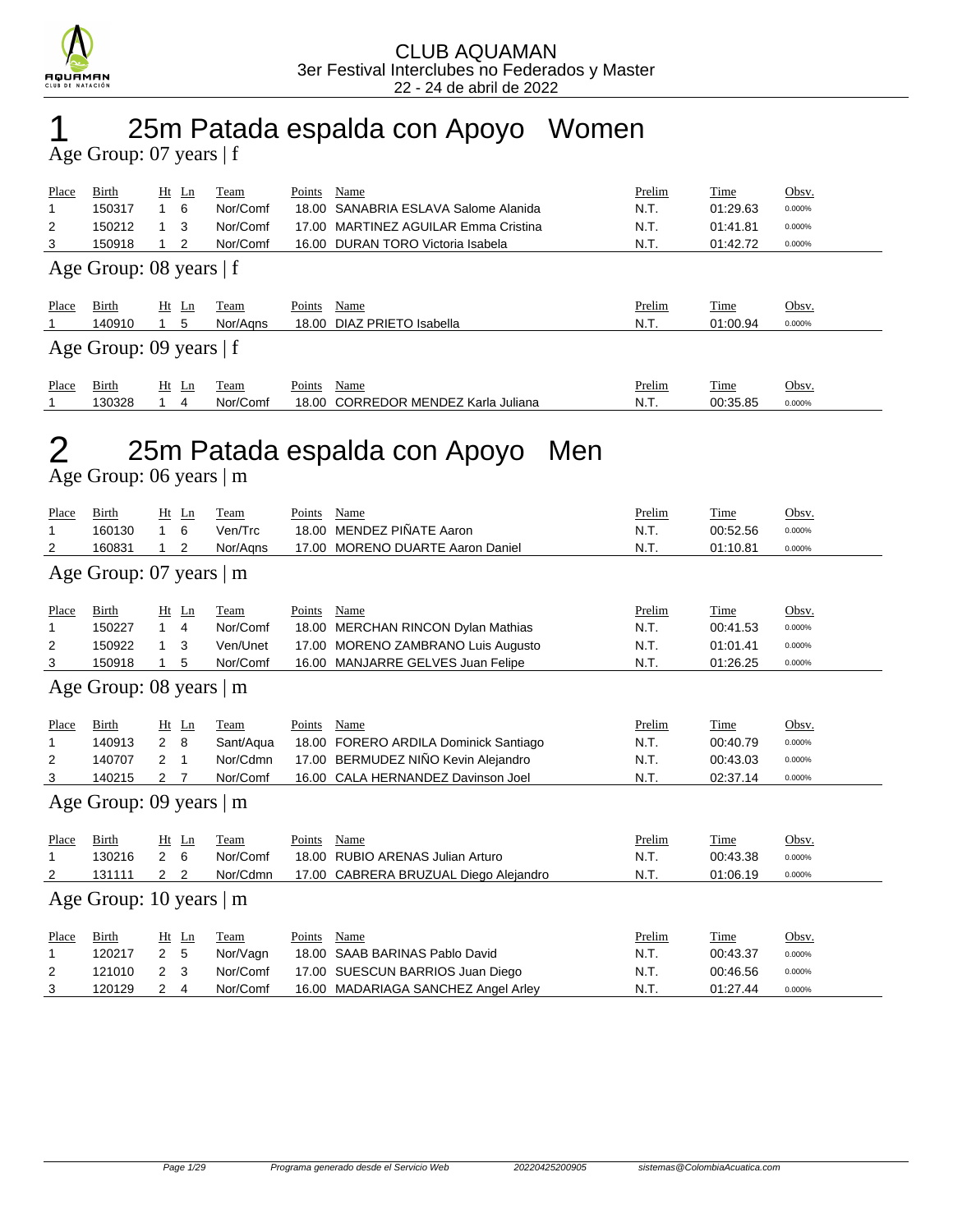

### 3 25m Espalda/25m Back Women

Age Group: 07 years | f

| Place | Birth                     |                | Ht Ln          | Team      | Points | Name                                 | Prelim   | Time     | Obsv.  |  |
|-------|---------------------------|----------------|----------------|-----------|--------|--------------------------------------|----------|----------|--------|--|
|       | 150327                    | $\mathbf{2}$   | 6              | Nor/Vagn  | 18.00  | <b>TORRES CANAS Victoria</b>         | 00:33.10 | 00:32.16 | 0.000% |  |
|       | Age Group: 08 years $ f $ |                |                |           |        |                                      |          |          |        |  |
| Place | Birth                     |                | $Ht$ Ln        | Team      | Points | Name                                 | Prelim   | Time     | Obsv.  |  |
| 1     | 141226                    | 1              | 3              | Sant/Aqua | 18.00  | LOPEZFLOREZ FLOREZ Laura Sofia       | N.T.     | 00:40.69 | 0.000% |  |
| 2     | 140910                    |                | 5              | Nor/Agns  | 17.00  | DIAZ PRIETO Isabella                 | N.T.     | 00:58.03 | 0.000% |  |
|       | Age Group: 09 years   f   |                |                |           |        |                                      |          |          |        |  |
| Place | Birth                     |                | $Ht$ Ln        | Team      | Points | Name                                 | Prelim   | Time     | Obsv.  |  |
|       | 130620                    | 2              | $\overline{4}$ | Nor/Caza  | 18.00  | <b>GARCÍA SANTOS Gerald Sofia</b>    | 00:25.31 | 00:20.21 | 0.000% |  |
| 2     | 130513                    | 2 <sub>3</sub> |                | Nor/Vagn  | 17.00  | VERGARA SOSA Catalina                | 00:32.85 | 00:28.88 | 0.000% |  |
| 3     | 130703                    | $\mathbf{2}$   | -5             | Nor/Vagn  |        | 16.00 CAMACHO CANO Salome            | 00:31.56 | 00:30.41 | 0.000% |  |
| 4     | 130328                    | 2 <sub>7</sub> |                | Nor/Comf  | 15.00  | CORREDOR MENDEZ Karla Juliana        | 00:44.22 | 00:34.57 | 0.000% |  |
| 5     | 130514                    | 2 <sub>2</sub> |                | Nor/Alop  |        | 14.00 CASTILLA HERNANDEZ Luciana     | 00:42.63 | 00:35.22 | 0.000% |  |
| 6     | 130418                    |                | 4              | Nor/Comf  |        | 13.00 OBREGON RAMIREZ Anyili Valeria | N.T.     | 00:45.13 | 0.000% |  |

## 4 25m Espalda/25m Back Men

Age Group: 07 years | m

| Place          | <b>Birth</b>                  | Ht             | Ln             | Team      | Points | Name                                  | Prelim   | Time     | Obsv.  |
|----------------|-------------------------------|----------------|----------------|-----------|--------|---------------------------------------|----------|----------|--------|
| 1              | 151029                        | $\overline{2}$ | $\overline{4}$ | Nor/Vagn  | 18.00  | SARMIENTO LOPEZ Manuel Jose           | 00:38.16 | 00:33.72 | 0.000% |
|                | Age Group: 08 years   m       |                |                |           |        |                                       |          |          |        |
|                |                               |                |                |           |        |                                       |          |          |        |
| Place          | Birth                         | Ht             | Ln             | Team      | Points | Name                                  | Prelim   | Time     | Obsv.  |
| 1              | 140129                        | 3              | 8              | Nor/Spns  | 18.00  | AMEZQUITA FERNANDEZ Alejandro         | 00:36.09 | 00:28.03 | 0.000% |
| 2              | 140913                        | 1              | 3              | Sant/Aqua |        | 17.00 FORERO ARDILA Dominick Santiago | N.T.     | 00:30.47 | 0.000% |
| 3              | 140707                        | 2              | 3              | Nor/Cdmn  |        | 16.00 BERMUDEZ NIÑO Kevin Alejandro   | 00:55.25 | 00:42.78 | 0.000% |
|                | Age Group: 09 years   m       |                |                |           |        |                                       |          |          |        |
|                |                               |                |                |           |        |                                       |          |          |        |
| Place          | Birth                         | Ht             | Ln             | Team      | Points | Name                                  | Prelim   | Time     | Obsv.  |
| 1              | 131023                        | 3              | 5              | Nor/Vagn  | 18.00  | <b>DIAZ CARRENO Emiliano</b>          | 00:24.78 | 00:22.75 | 0.000% |
| 2              | 130220                        | 2              | 5              | Nor/Vagn  | 17.00  | SAYAGO SEPULVEDA Angel Sayago         | 00:38.27 | 00:30.28 | 0.000% |
| 3              | 130216                        | 3              | 7              | Nor/Comf  |        | 16.00 RUBIO ARENAS Julian Arturo      | 00:32.94 | 00:30.56 | 0.000% |
| 4              | 130603                        | 3              | $\mathbf 1$    | Nor/Comf  | 15.00  | <b>ORTIZ MALDONADO Lionel</b>         | 00:33.28 | 00:32.31 | 0.000% |
| 5              | 131111                        | 2              | 6              | Nor/Cdmn  |        | 14.00 CABRERA BRUZUAL Diego Alejandro | 01:03.75 | 01:01.81 | 0.000% |
|                | 130517                        | 3              | 3              | Nor/Vagn  |        | <b>SALAS URUENA Matias</b>            | 00:24.84 | No Show  |        |
|                | Age Group: 10 years $\vert$ m |                |                |           |        |                                       |          |          |        |
|                |                               |                |                |           |        |                                       |          |          |        |
| Place          | Birth                         | Ht             | Ln             | Team      | Points | Name                                  | Prelim   | Time     | Obsv.  |
| 1              | 120522                        | 3              | $\overline{4}$ | Nor/Vagn  | 18.00  | <b>CASTELLANOS LEAL Angel Felipe</b>  | 00:21.19 | 00:22.34 | 0.000% |
| 2              | 120325                        | $\overline{2}$ | 1              | Bog/Cdi   |        | 17.00 ORTIZ SANCHÉZ Joseph Felipe     | N.T.     | 00:22.75 | 0.000% |
| 3              | 120316                        | 2              | 7              | Bog/Cdi   |        | 16.00 SUAREZ SÁNCHEZ Angel Esteban    | N.T.     | 00:24.53 | 0.000% |
| 4              | 120707                        | $\overline{2}$ | 8              | Bog/Cdi   | 15.00  | <b>BERNAL VARGAS Damian Gabriel</b>   | N.T.     | 00:24.56 | 0.000% |
| 5              | 120717                        | 1              | 4              | Nor/Spns  |        | 14.00 RODRIGUEZ BARRERA Oscar Antonio | N.T.     | 00:26.10 | 0.000% |
| 6              | 120725                        | 3              | 6              | Nor/Comf  |        | 13.00 TORRADO ESPITIA Joseph Enrique  | 00:31.87 | 00:31.06 | 0.000% |
| $\overline{7}$ | 120217                        | 3              | 2              | Nor/Vagn  | 12.00  | SAAB BARINAS Pablo David              | 00:32.40 | 00:34.37 | 0.000% |
| 8              | 121010                        | 1              | 5              | Nor/Comf  |        | 11.00 SUESCUN BARRIOS Juan Diego      | N.T.     | 00:43.59 | 0.000% |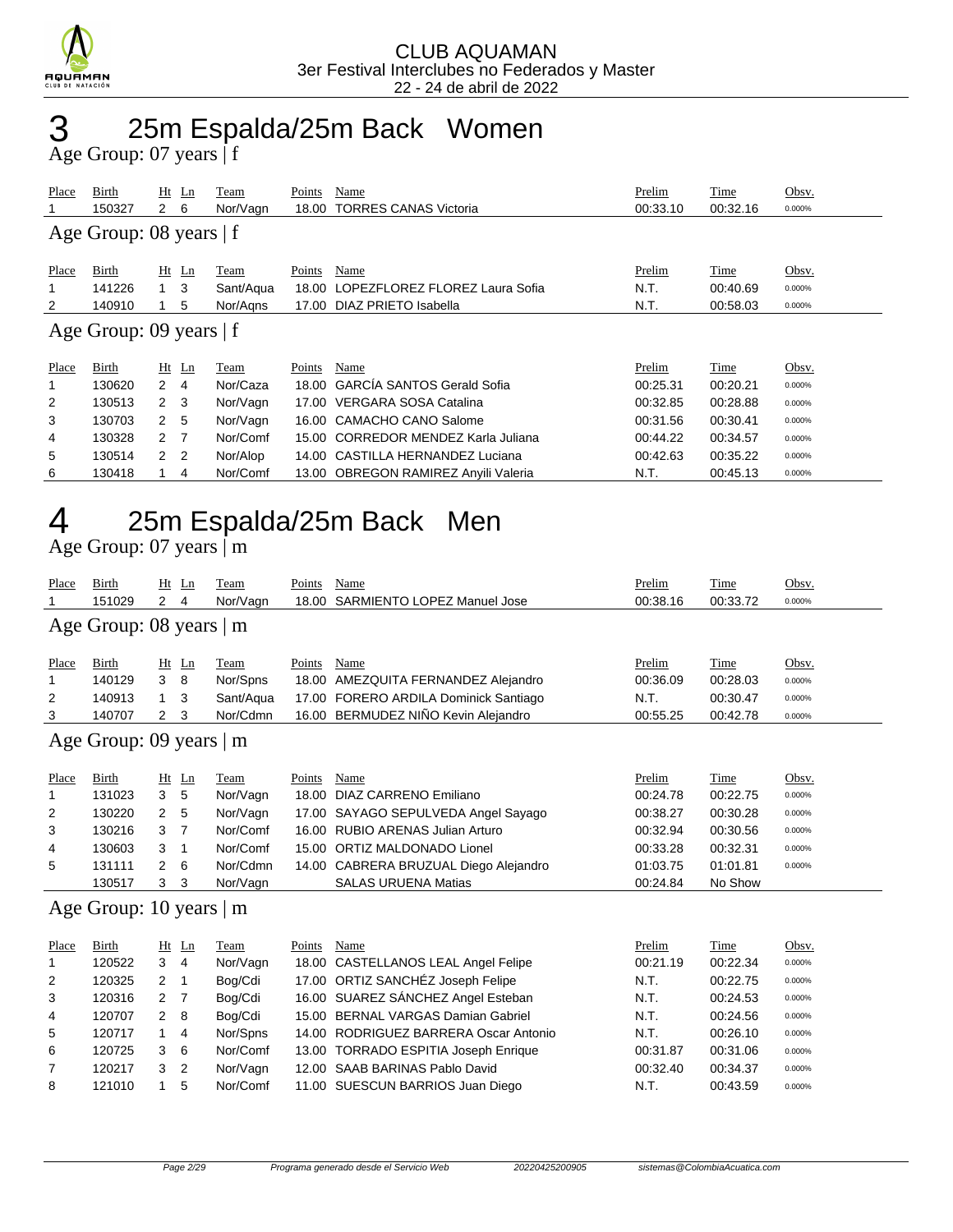

Continuing... Event: 4 25m Espalda/25m Back Age Group: 10 YEARS | M

9 120129 2 2 Nor/Comf 10.00 MADARIAGA SANCHEZ Angel Arley N.T. 01:34.12 0.000%

## 6 25m Patada Pecho Men

Age Group: 06 years | m

| Place                           | Birth<br>160831                                  | $Ht$ Ln<br>5 | Team<br>Nor/Aans | Points | Name<br>18.00 MORENO DUARTE Aaron Daniel   | Prelim<br>N.T. | Time<br>01:33.66 | Obsv.<br>0.000% |
|---------------------------------|--------------------------------------------------|--------------|------------------|--------|--------------------------------------------|----------------|------------------|-----------------|
| Age Group: $07$ years $\vert$ m |                                                  |              |                  |        |                                            |                |                  |                 |
| Place                           | Birth<br>150922<br>Age Group: 09 years $\vert$ m | $Ht$ Ln<br>4 | Team<br>Ven/Unet | Points | Name<br>18.00 MORENO ZAMBRANO Luis Augusto | Prelim<br>N.T. | Time<br>01:21.72 | Obsv.<br>0.000% |
|                                 |                                                  |              |                  |        |                                            |                |                  |                 |
| Place                           | Birth<br>130916                                  | $Ht$ Ln<br>3 | Team<br>Sant/Sho | Points | Name<br>18.00 GONZALEZ DIAZ Santiago       | Prelim<br>N.T. | Time<br>01:23.10 | Obsv.<br>0.000% |

## 7 25m Pecho/25m Breast Women

Age Group: 07 years | f

| Place                     | Birth<br>150327           | Ht          | Ln<br>3 | Team<br>Nor/Vagn | Points<br>18.00 | Name<br><b>TORRES CANAS Victoria</b> | Prelim<br>00:42.96 | Time<br>00:36.36 | Obsv.<br>0.000% |
|---------------------------|---------------------------|-------------|---------|------------------|-----------------|--------------------------------------|--------------------|------------------|-----------------|
| Age Group: 08 years $ f $ |                           |             |         |                  |                 |                                      |                    |                  |                 |
| Place                     | Birth                     |             | $Ht$ Ln | Team             | Points          | Name                                 | Prelim             | <b>Time</b>      | Obsv.           |
| 1                         | 140828                    |             | 4       | Nor/Vagn         |                 | 18.00 TORRES PINTO Mayren Stefania   | 00:36.22           | 00:29.16         | 0.000%          |
| $\overline{2}$            | 141226                    |             |         | Sant/Agua        |                 | 17.00 LOPEZFLOREZ FLOREZ Laura Sofia | N.T.               | 00:50.60         | 0.000%          |
|                           | Age Group: 09 years $ f $ |             |         |                  |                 |                                      |                    |                  |                 |
| Place                     | Birth                     |             | $Ht$ Ln | Team             | Points          | Name                                 | Prelim             | Time             | Obsv.           |
| 1                         | 130620                    | $1 \quad 7$ |         | Nor/Caza         | 18.00           | <b>GARCÍA SANTOS Gerald Sofia</b>    | N.T.               | 00:31.25         | 0.000%          |
| $\overline{2}$            | 130513                    | $1\quad 6$  |         | Nor/Vagn         |                 | 17.00 VERGARA SOSA Catalina          | 00:44.03           | 00:31.97         | 0.000%          |
| 3                         | 130703                    |             | 5       | Nor/Vagn         |                 | 16.00 CAMACHO CANO Salome            | 00:38.84           | 00:38.12         | 0.000%          |

### 8 25m Pecho/25m Breast Men

Age Group: 07 years | m

| Place | Birth<br>151029                 | Ht | Ln | Team<br>Nor/Vagn | Points | Name<br>18.00 SARMIENTO LOPEZ Manuel Jose | Prelim<br>N.T. | <b>Time</b><br>00:32.37 | Obsv.<br>0.000% |
|-------|---------------------------------|----|----|------------------|--------|-------------------------------------------|----------------|-------------------------|-----------------|
|       | Age Group: $08$ years $\vert$ m |    |    |                  |        |                                           |                |                         |                 |
| Place | Birth                           | Ht | Ln | Team             | Points | Name                                      | Prelim         | <b>Time</b>             | Obsv.           |
|       | 140129                          |    | 4  | Nor/Spns         |        | 18.00 AMEZQUITA FERNANDEZ Alejandro       | N.T.           | 00:32.72                | 0.000%          |
| 2     | 140923                          |    | 5  | Sant/Sho         |        | 17.00 RAMOS CABALLERO Angel Santiago      | N.T.           | 00:40.10                | 0.000%          |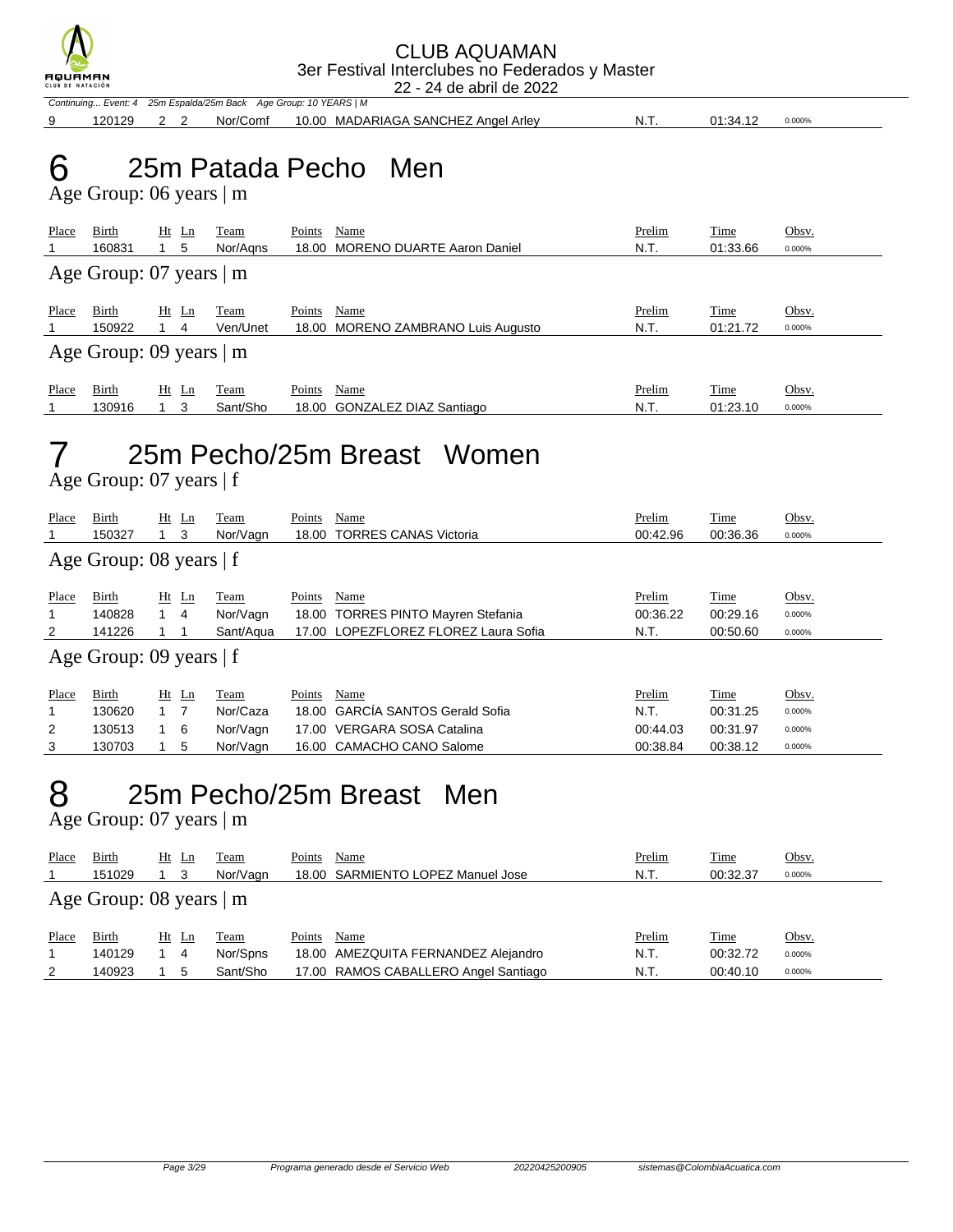

### 8 25m Pecho/25m Breast Men

Age Group: 09 years | m

| Place          | <b>Birth</b> | $Ht$ Ln             | Team     | Points | Name                                    | <b>Prelim</b> | Time     | Obsv.  |
|----------------|--------------|---------------------|----------|--------|-----------------------------------------|---------------|----------|--------|
| $\overline{1}$ | 130220       | 2<br>- 6            | Sant/Sho |        | 18.00 CARRILLO CASTELLANOS Daniel Yesid | N.T.          | 00:27.09 | 0.000% |
| 2              | 131023       | 2<br>$\overline{4}$ | Nor/Vagn |        | 17.00 DIAZ CARRENO Emiliano             | 00:26.23      | 00:27.65 | 0.000% |
| 3              | 130220       | 2<br>$\overline{2}$ | Nor/Vagn |        | 16.00 SAYAGO SEPULVEDA Angel Sayago     | N.T.          | 00:33.84 | 0.000% |
| 4              | 130210       | 2<br>- 3            | Nor/Vagn |        | 15.00 PADILLA ARIAS Cristian David      | N.T.          | 00:37.09 | 0.000% |
| 5              | 130916       | 6                   | Sant/Sho |        | 14.00 GONZALEZ DIAZ Santiago            | N.T.          | 01:05.94 | 0.000% |
|                | 130517       |                     | Nor/Vagn |        | <b>SALAS URUENA Matias</b>              | N.T.          | No Show  |        |

#### Age Group: 10 years | m

| Place | $\sim$ .<br>Birth | Ht<br>ப | eam      | $\sim$<br>Points | Name                            | <b>Prelim</b> | Time     | Obsv.  |
|-------|-------------------|---------|----------|------------------|---------------------------------|---------------|----------|--------|
|       | 12071             |         | Nor/Spns | 18.00            | RODRIGUEZ BARRERA Oscar Antonio | N.T           | 00:34.57 | 0.000% |

## 9 50m Espalda/50m Back Women

Age Group: 09 years | f

|       | R.Nacional 00:28.11                              |                |                |           |        |                                             |          |          |         |
|-------|--------------------------------------------------|----------------|----------------|-----------|--------|---------------------------------------------|----------|----------|---------|
| Place | Birth                                            | Ht             | $\mathbf{Ln}$  | Team      | Points | Name                                        | Prelim   | Time     | Obsv.   |
| 1     | 130411                                           | 1              | 5              | Ven/Unet  | 18.00  | ZAMBRANO MENDEZ Mariangel Debora            | N.T.     | 01:06.99 | 41.961% |
| 2     | 130514                                           | $\mathbf 1$    | 3              | Nor/Alop  | 17.00  | CASTILLA HERNANDEZ Luciana                  | N.T.     | 01:21.54 | 34.474% |
|       | Age Group: 10 years $ f $<br>R.Nacional 00:28.11 |                |                |           |        |                                             |          |          |         |
| Place | Birth                                            |                | $Ht$ Ln        | Team      | Points | Name                                        | Prelim   | Time     | Obsv.   |
| 1     | 120526                                           | $\overline{2}$ | $\overline{7}$ | Sant/Aqua | 18.00  | SANTOS MARTÍNEZ MarÍa Jose                  | N.T.     | 00:52.22 | 53.830% |
| 2     | 120213                                           | 2              | 6              | Bog/Cdi   | 17.00  | <b>GUTIERREZ CENDALES Valeria</b>           | N.T.     | 00:55.48 | 50.667% |
| 2     | 121219                                           | $\mathbf{1}$   | 4              | Bog/Cdi   |        | 17.00 VARGAS ORTIZ Isabella                 | N.T.     | 00:55.48 | 50.667% |
| 4     | 120713                                           | $\overline{2}$ | 1              | Ven/Trc   |        | 15.00 MENDEZ PIÑATE Antonella               | 01:08.05 | 01:08.05 | 41.308% |
| 5     | 120513                                           | $\overline{2}$ | $\overline{2}$ | Nor/Comf  |        | 14.00 SILVA CACERES Nhia Katherine          | N.T.     | 01:28.31 | 31.831% |
|       | Age Group: 11 years   f<br>R.Nacional 00:28.11   |                |                |           |        |                                             |          |          |         |
| Place | Birth                                            | Ht             | Ln             | Team      | Points | Name                                        | Prelim   | Time     | Obsv.   |
| 1     | 110128                                           | 3              | 5              | Bog/Cdi   |        | 18.00 CABRERA PRADA Valeria                 | 00:47.12 | 00:47.12 | 59.656% |
| 2     | 110703                                           | 5              | 4              | Sant/Sho  | 17.00  | <b>CARVAJAL VILLAMIZAR Andrea Valentina</b> | 00:47.73 | 00:47.73 | 58.894% |
| 3     | 110521                                           | 3              | $\overline{2}$ | Ven/Trc   |        | 16.00 PEREIRA BRICEÑO Nirvana               | N.T.     | 00:56.83 | 49.463% |
| 4     | 111230                                           | 4              | 4              | Nor/Comf  |        | 15.00 DURAN GUERRERO Mia Victoria           | 01:09.34 | 01:07.27 | 41.787% |
| 5     | 111224                                           | 2              | 3              | Nor/Comf  |        | 14.00 VERA ROJA Danna Alexandra             | N.T.     | 01:09.70 | 40.330% |
| 6     | 110503                                           | 3              | 6              | Nor/Comf  |        | 13.00 ORTIZ ALBA Karen Sharick              | N.T.     | 01:10.23 | 40.026% |
| 7     | 110703                                           | 3              | 1              | Nor/Comf  |        | 12.00 MEZA ROJAS Sharith Yuliana            | N.T.     | 01:11.64 | 39.238% |
| 8     | 110526                                           | 3              | 7              | Sant/Sho  |        | 11.00 RUBIANO ALARCON Valery Sofia          | N.T.     | 01:11.93 | 39.080% |
| 9     | 111110                                           | 2              | 5              | Nor/Vagn  |        | 10.00 GUARGUATY CASTRO Emely Mariana        | N.T.     | 01:24.14 | 33.409% |
| 10    | 110831                                           | 2              | $\overline{4}$ | Nor/Comf  |        | 8.00 ARDILA VELANDIA Willey Mariangel       | N.T.     | 01:50.28 | 25.490% |
|       | 110727                                           | 3              | 8              | Nor/Agns  |        | <b>HINCAPIE FONSECA Yusely</b>              | N.T.     | No Show  |         |
|       | 110430                                           | 5              | 1              | Nor/Aqns  |        | PAEZ RIVERA Manuela                         | 01:02.06 | No Show  |         |
|       | Age Group: 12 years   f<br>R.Nacional 00:28.11   |                |                |           |        |                                             |          |          |         |
| Place | Birth                                            | Ht             | Ln             | Team      | Points | Name                                        | Prelim   | Time     | Obsv.   |
| 1     | 100820                                           | 5              | 2              | Nor/Aqns  | 18.00  | <b>TORRES TARAZONA Maria Jose</b>           | 00:56.84 | 00:55.45 | 50.694% |
| 2     | 100721                                           | 3              | $\overline{4}$ | Nor/Aans  |        | 17.00 HERNANDEZ RODRIGUEZ Luna Fernanda     | N.T.     | 01:06.56 | 42.233% |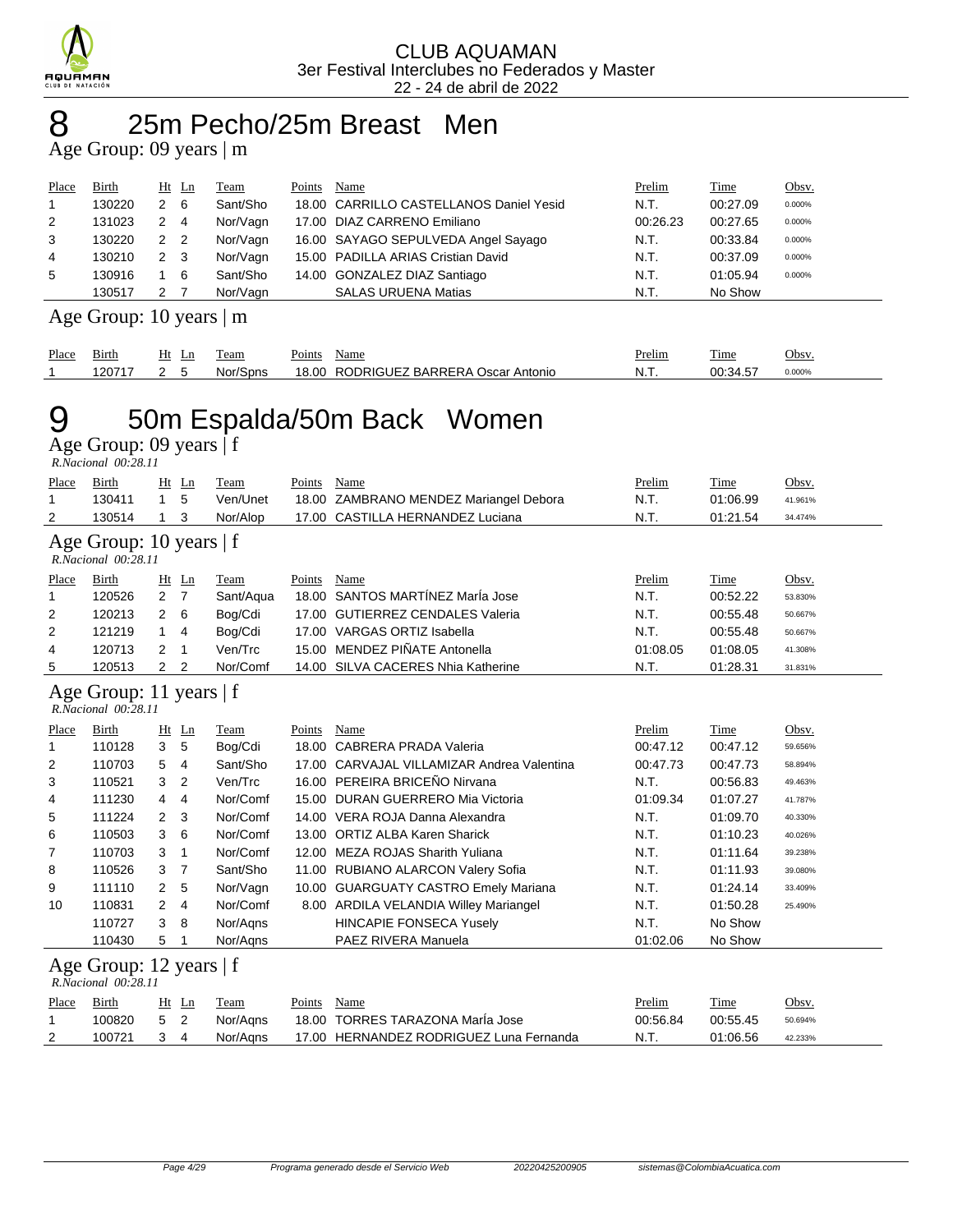

### 9 50m Espalda/50m Back Women

Age Group: 13 years | f  *R.Nacional 00:28.11* 

| Place        | Birth                                                 |    | $Ht$ Ln | Team        | Points | Name                           | Prelim   | Time     | Obsv.   |  |
|--------------|-------------------------------------------------------|----|---------|-------------|--------|--------------------------------|----------|----------|---------|--|
| 1            | 090529                                                | 4  | 1       | Ven/Trc     | 18.00  | SANCHEZ BECERRA Arianny Mayela | N.T.     | 01:02.95 | 44.654% |  |
| 2            | 091123                                                | 4  | 8       | Sant/Sho    | 17.00  | RANGEL RODRIGUEZ Dinna Liseth  | N.T.     | 01:12.60 | 38.719% |  |
|              | 090324                                                | 4  | 7       | Nor/Agns    |        | PEREZ GONZALES Ivonn Natalia   | N.T.     | No Show  |         |  |
|              | Age Group: 14 years   f<br>R.Nacional 00:28.11        |    |         |             |        |                                |          |          |         |  |
| Place        | Birth                                                 |    | Ht Ln   | Team        | Points | Name                           | Prelim   | Time     | Obsv.   |  |
| 1            | 080515                                                | 5  | 5       | Nor/Caza    | 18.00  | OLIVEROS DELGADO Mayra Kamyla  | 00:50.59 | 00:50.59 | 55.564% |  |
| 2            | 081224                                                | 4  | 2       | Ven/Trc     | 17.00  | MORA GELVEZ Sofia Alegria      | 00:57.09 | 00:57.09 | 49.238% |  |
| 3            | 080422                                                | 4  | 6       | Ven/Trc     | 16.00  | AYALA GUTIERREZ Andrea Isabela | 01:02.89 | 01:02.89 | 44.697% |  |
|              | Age Group: 15 years   f<br>R.Nacional 00:28.11        |    |         |             |        |                                |          |          |         |  |
| <b>Place</b> | Birth                                                 | Ht | Ln      | Team        | Points | Name                           | Prelim   | Time     | Obsv.   |  |
|              | 070304                                                | 4  | 3       | Ven/Trc     | 18.00  | RUIZ ZAMBRANO Emily Gabriela   | N.T.     | 01:00.87 | 46.180% |  |
|              | Age Group: Jb $16y-17y \mid f$<br>R.Nacional 00:28.11 |    |         |             |        |                                |          |          |         |  |
| Place        | Birth                                                 | Ht | Ln      | <b>Team</b> | Points | Name                           | Prelim   | Time     | Obsv.   |  |
|              | 050605                                                | 5  | 6       | Sant/Tbst   | 18.00  | DIAZ BARRERA Sirley Gabriela   | 00:53.28 | 00:51.21 | 54.892% |  |
|              | Age Group: Mayores   f<br>R.Nacional 00:28.11         |    |         |             |        |                                |          |          |         |  |
| Place        | Birth                                                 |    | $Ht$ Ln | Team        | Points | Name                           | Prelim   | Time     | Obsv.   |  |
| 1            | 971217                                                | 4  | 5       | Nor/Agns    | 18.00  | ORTIZ JAIMES Silvana Alexandra | N.T.     | 01:04.21 | 43.778% |  |
|              | 971217                                                | 5  | 8       | Nor/Aans    |        | ORTIZ JAIMEZ Silvana Alexandra | 01:05.65 | No Show  |         |  |

### 10 50m Espalda/50m Back Men

Age Group: 08 years | m

| R.Nacional 00:25.71 |       |      |
|---------------------|-------|------|
| Place Birth         | Ht In | Team |

| Place | Birth                                           | Ht             | Ln                       | Team        | Points | Name                                 | Prelim   | Time        | Obsv.   |
|-------|-------------------------------------------------|----------------|--------------------------|-------------|--------|--------------------------------------|----------|-------------|---------|
| 1     | 140205                                          | 6              | 8                        | Sant/Aqua   |        | 18.00 LOZANO TORRES Martin Alejandro | 00:54.82 | 00:49.51    | 51.929% |
| 2     | 140530                                          |                | 3                        | Nor/Spns    |        | 17.00 MOLINARES DIAZ Santiago        | N.T.     | 00:56.56    | 45.456% |
|       | Age Group: 10 years   m<br>R.Nacional 00:25.71  |                |                          |             |        |                                      |          |             |         |
| Place | Birth                                           | Ht             | Ln                       | <u>Team</u> | Points | Name                                 | Prelim   | <u>Time</u> | Obsv.   |
| 1     | 120522                                          | 6              | $\overline{2}$           | Nor/Vagn    |        | 18.00 CASTELLANOS LEAL Angel Felipe  | 00:53.31 | 00:48.89    | 52.587% |
| 2     | 120325                                          | $\overline{2}$ | 8                        | Bog/Cdi     |        | 17.00 ORTIZ SANCHÉZ Joseph Felipe    | N.T.     | 00:50.63    | 50.780% |
| 3     | 120322                                          | $2 \quad 1$    |                          | Ven/Unet    |        | 16.00 MORA ROA Orlando Enrique       | N.T.     | 00:52.37    | 49.093% |
| 4     | 120111                                          | 6              | $\overline{\phantom{1}}$ | Nor/Vagn    | 15.00  | MARTINEZ ROA Andres Leonardo         | 00:53.97 | 00:56.19    | 45.755% |
| 5     | 120707                                          | 1.             | 4                        | Bog/Cdi     |        | 14.00 BERNAL VARGAS Damian Gabriel   | N.T.     | 00:56.65    | 45.384% |
| 6     | 120316                                          | 2              |                          | Bog/Cdi     |        | 13.00 SUAREZ SÁNCHEZ Angel Esteban   | N.T.     | 00:58.15    | 44.213% |
| 7     | 120718                                          |                | 5                        | Nor/Agns    |        | 12.00 ORDOÑEZ BAUTISTA Luis Esteban  | N.T.     | 01:05.23    | 39.414% |
|       | Age Group: 11 years $ m$<br>R.Nacional 00:25.71 |                |                          |             |        |                                      |          |             |         |
| Place | Birth                                           | Ht             | Ln                       | Team        | Points | Name                                 | Prelim   | Time        | Obsv.   |
| 1     | 110917                                          | 6              | 7                        | Nor/Spns    | 18.00  | <b>JACOME CONTRERAS Julian David</b> | 00:53.63 | 00:48.94    | 52.534% |
| 2     | 110601                                          | 6              | 5                        | Nor/Vagn    | 17.00  | <b>PATINO SUECUN Tomas Elias</b>     | 00:52.49 | 00:49.72    | 51.710% |
| 3     | 110415                                          | 3              | -1                       | Nor/Spns    | 16.00  | RIVEROS CASSDIEGO Miquel Angel       | N.T.     | 00:51.59    | 49.835% |
| 4     | 110228                                          | 3              | 2                        | Sant/Aqua   |        | 15.00 GOMEZ MORENO Mathias           | N.T.     | 00:55.80    | 46.075% |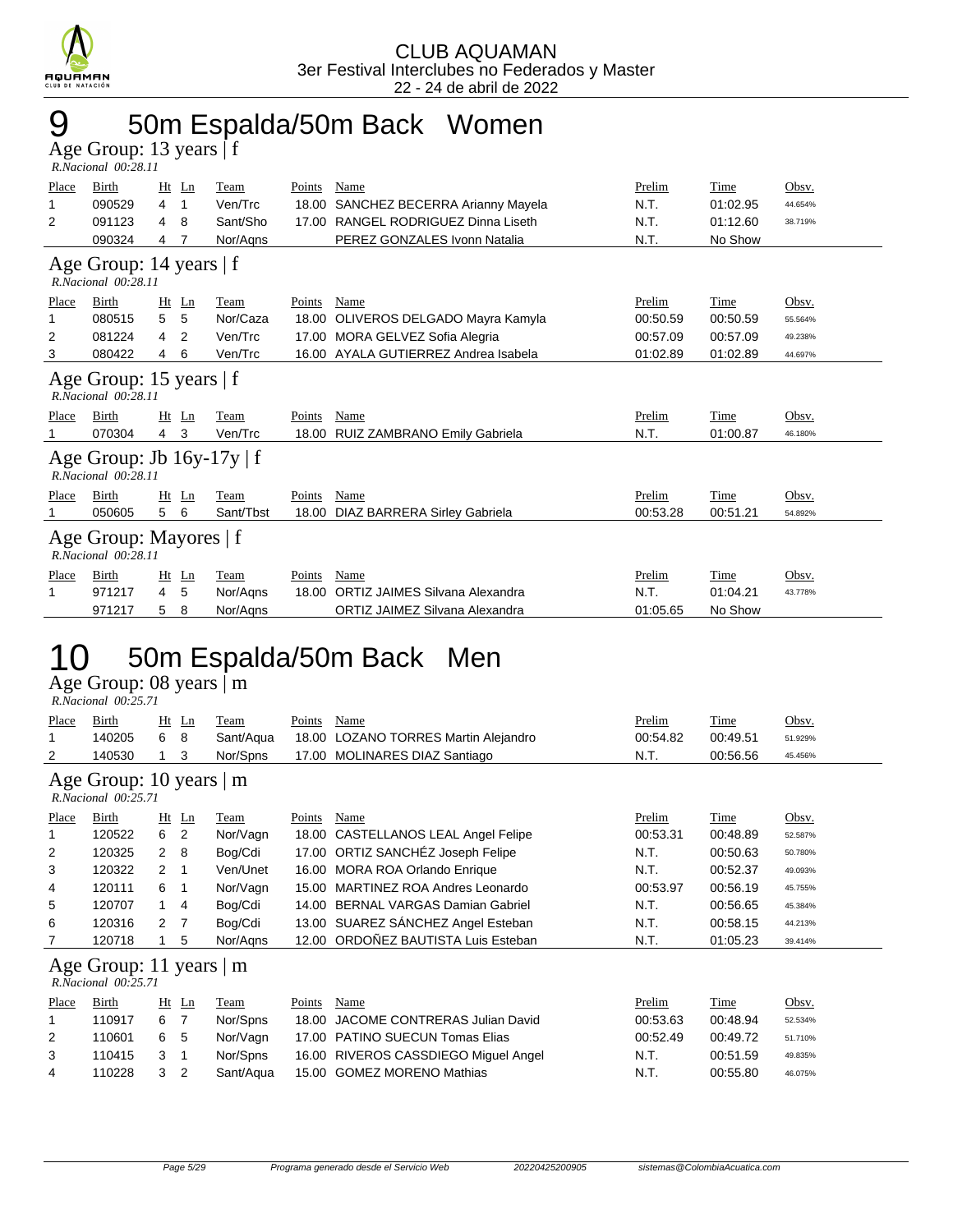

#### CLUB AQUAMAN 3er Festival Interclubes no Federados y Master

22 - 24 de abril de 2022

|                | Continuing Event: 10    |   |                | 50m Espalda/50m Back Age Group: 11 YEARS   M |  |                                               |          |          |         |  |
|----------------|-------------------------|---|----------------|----------------------------------------------|--|-----------------------------------------------|----------|----------|---------|--|
| 5              | 110918                  | 2 | - 6            | Bog/Cdi                                      |  | 14.00 RODRIGUEZ MONTES Gabriel                | N.T.     | 00:56.94 | 45.153% |  |
| 6              | 111002                  | 5 | - 5            | Nor/Vagn                                     |  | 13.00 SEPULVEDA RODRIGUEZ Mario Andres        | 01:11.65 | 01:09.17 | 37.169% |  |
| $\overline{7}$ | 110816                  |   | 5 6            | Nor/Agns                                     |  | 12.00 GUTIERREZ CASTIBLANCO Roberto Alejandro | 01:15.22 | 01:12.35 | 35.536% |  |
| 8              | 110701                  | 3 | -8             | Nor/Comf                                     |  | 11.00 MONTEJO GUTIERREZ Kelvin Andres         | N.T.     | 01:19.63 | 32.287% |  |
| 9              | 110824                  | 2 | -5             | Nor/Comf                                     |  | 10.00 QUITIAN GUALDRON Willian Felipe         | N.T.     | 01:25.47 | 30.081% |  |
| 10             | 111111                  |   | 2 <sub>2</sub> | Nor/Agns                                     |  | 8.00 ROJAS SANDOVAL Joan Vicente              | N.T.     | 01:26.25 | 29.809% |  |
| 11             | 110825                  | 2 | - 3            | Nor/Comf                                     |  | 7.00 PINTO FORONDA Juan Camilo                | N.T.     | 01:27.52 | 29.376% |  |
| 12             | 110707                  | 2 | -4             | Nor/Comf                                     |  | 6.00 SEPULVEDA MARQUEZ Santiago               | N.T.     | 01:33.38 | 27.533% |  |
|                | 110412                  | 3 |                | Bog/Cdi                                      |  | PRIETO ARIAS NicolAs Jacobo                   | N.T.     | No Show  |         |  |
|                | Age Group: 12 years   m |   |                |                                              |  |                                               |          |          |         |  |

#### *R.Nacional 00:25.71*

| Place        | Birth  | Ht Ln          |     | Team     | Points | Name                                 | Prelim   | Time     | Obsv.   |
|--------------|--------|----------------|-----|----------|--------|--------------------------------------|----------|----------|---------|
| $\mathbf{1}$ | 100310 | 7 <sup>3</sup> |     | Nor/Caza |        | 18.00 JIMENEZ MARTÍNEZ Juan Camilo   | 00:40.85 | 00:40.85 | 62.938% |
| 2            | 100621 | 7 6            |     | Nor/Spns |        | 17.00 ORTIZ PEREZ Damian Jose        | 00:41.29 | 00:42.24 | 60.866% |
| 3            | 100706 |                |     | Nor/Agns |        | 16.00 SÁNCHEZ QUINTERO Luis Santiago | 00:46.99 | 00:46.69 | 55.065% |
| 4            | 100430 | 4 8            |     | Ven/Trc  |        | 15.00 CANELON NIÑO Fabian David      | N.T.     | 00:50.41 | 51.002% |
| 5            | 100123 |                | - 6 | Nor/Spns |        | 14.00 HERRERA MARQUEZ Jaime Joaquin  | N.T.     | 00:56.75 | 45.304% |
| 6            | 100603 | 3              | -5  | Nor/Comf |        | 13.00 SUAREZ DUEÑEZ Adrian Manuel    | N.T.     | 01:13.18 | 35.133% |
| 7            | 100605 | 3 <sub>3</sub> |     | Nor/Comf |        | 12.00 VERA ACOSTA Josnil Enrrique    | N.T.     | 01:22.09 | 31.319% |
|              | 101128 | 3              | - 6 | Bog/Cdi  |        | VILLAMIZAR LOPEZ Juan David          | N.T.     | No Show  |         |

#### Age Group: 13 years | m

| R.Nacional 00:25.71 |  |
|---------------------|--|
|---------------------|--|

| Place          | <b>Birth</b> |   | $Ht$ Ln        | <u>Team</u> | Points | Name                                  | Prelim   | <b>Time</b>  | Obsv.   |
|----------------|--------------|---|----------------|-------------|--------|---------------------------------------|----------|--------------|---------|
| $\mathbf{1}$   | 090123       | 4 | - 6            | Bog/Cdi     |        | 18.00 TIPAN LEGUIZAMO Juan David      | N.T.     | 00:43.56     | 59.022% |
| 2              | 090227       |   | - 8            | Nor/Agns    |        | 17.00 TORRES GONZALEZ Julian Felipe   | 00:48.24 | 00:44.77     | 57.427% |
| 3              | 090807       | 6 | 4              | Nor/Caza    |        | 16.00 SANDOVAL MEJÍA Renato           | 00:51.58 | 00:47.84     | 53.742% |
| $\overline{4}$ | 091212       | 5 | -4             | Nor/Vagn    |        | 15.00 HERNANDEZ ALARCON Miguel Adrian | 01:00.63 | 00:56.83     | 45.240% |
| 5              | 090701       | 5 | - 3            | Nor/Comf    |        | 14.00 ZAMBRANO FRANKLIN Santiago      | 01:14.78 | 01:12.63     | 35.399% |
| 6              | 090421       | 5 | $\overline{2}$ | Nor/Comf    |        | 13.00 ALMEIDA CARREÑO Gabriel Armando | 01:26.93 | 01:15.54     | 34.035% |
| $\overline{7}$ | 090707       | 4 | $\overline{2}$ | Ven/Unet    |        | 12.00 SALAZAR MEDINA Jesus Alberto    | N.T.     | 01:19.66     | 32.275% |
| 8              | 090710       | 4 | -7             | Nor/Agns    |        | 11.00 LEON QUINTERO Brayan Davis      | N.T.     | 01:31.29     | 28.163% |
|                | 090419       |   |                | Nor/Comf    |        | BOHORQUEZ PEREZ Jhojan Esteban        | 00:44.78 | Disqualified | sw4.4   |

#### Age Group: 14 years | m

| R.Nacional 00:25.71 |  |
|---------------------|--|

| Place | Birth  | Ht Ln    | l`eam    | Points | Name                                      | Prelim   | <u>Time</u> | <u>Obsv.</u> |
|-------|--------|----------|----------|--------|-------------------------------------------|----------|-------------|--------------|
|       | 080818 | 6<br>- 6 | Nor/Comf |        | 18.00 ORTIZ MALDONADO Allan Camilo        | 00:52.95 | 00:50.62    | 50.790%      |
| 2     | 080423 | 6        | Nor/Aans |        | 17.00 HERNANDEZ RODRIGUEZ Luis Fernando   | 00:52.93 | 00:51.70    | 49.729%      |
|       | 081027 |          | Nor/Comf |        | 16.00 ORTEGA SOLANO Samuel Ricardo        | N.T.     | 00:54.83    | 46.890%      |
| 4     | 080904 | .5       | Nor/Comf |        | 15.00 SANJUANELO QUINTERO Cristian Camilo | N.T.     | 01:19.92    | 32.170%      |

#### Age Group: 16 years | m

|       | R.Nacional 00:25.71            |          |          |        |                                        |        |          |              |  |  |
|-------|--------------------------------|----------|----------|--------|----------------------------------------|--------|----------|--------------|--|--|
| Place | Birth                          | Ht Ln    | Team     | Points | Name                                   | Prelim | Time     | <u>Obsv.</u> |  |  |
|       | 060306                         | 4<br>-4  | Ven/Unet |        | 18.00 ROSALES SANCHEZ Juan Manuel      | N.T.   | 00:42.79 | 60.084%      |  |  |
|       | 060201                         | 5<br>- 8 | Nor/Comf |        | 17.00 TARAZONA BRICEÑO Cristian Stiven | N.T.   | 00:58.88 | 43.665%      |  |  |
|       | Age Group: Jb $17y-18y \mid m$ |          |          |        |                                        |        |          |              |  |  |

#### *R.Nacional 00:25.71*

| Place | Birth  | Ht Ln | Team     | Name<br>Points                        | <b>Prelim</b> | <b>Time</b> | <u>Obsv.</u> |
|-------|--------|-------|----------|---------------------------------------|---------------|-------------|--------------|
|       | 040123 | - 5   | Nor/Caza | 18.00 AYALA CARRILLO AndrÉs David     | 00:38.39      | 00:38.39    | 66.971%      |
|       | 050309 |       | Nor/Cdmn | 17.00 LOZADA BAUTISTA Duvan Alejandro | 00:42.53      | 00:44.07    | 58.339%      |
|       | 050605 | 51    | Nor/Cdmn | 16.00 SILVA ROZO Camilo Andres        | N.T.          | 00:46.21    | 55.637%      |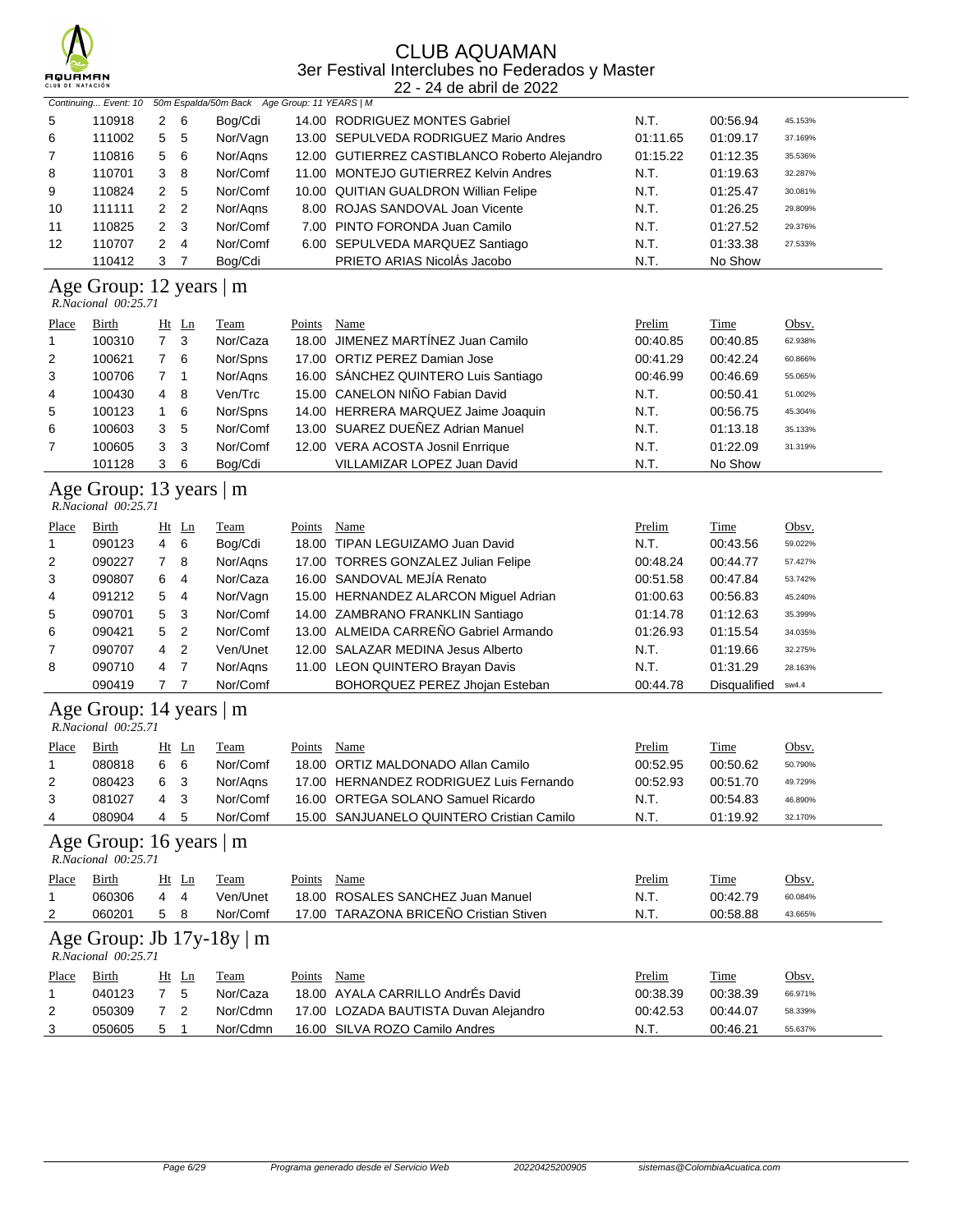

### 10 50m Espalda/50m Back Men

Age Group: Mayores | m

| R.Nacional 00:25.71 |  |
|---------------------|--|
|                     |  |

| Place | $\overline{\phantom{a}}$<br>Birth | Ht | LШ. | eam            | <u>т</u><br>Points | Name                                                     | <u>Prelim</u> | m.<br>1'ıme | Obsv    |
|-------|-----------------------------------|----|-----|----------------|--------------------|----------------------------------------------------------|---------------|-------------|---------|
|       | 001002                            |    |     | 'Caza<br>Nor/l | 18.00              | Silvino<br>VII<br><b>PAE</b><br>Alexis<br>$\overline{a}$ | 00:28.25      | 00:29.7     | 86.362% |

## 11 50m Pecho/50m Breast Women

|  | Age Group: 08 years   f |  |  |  |
|--|-------------------------|--|--|--|
|--|-------------------------|--|--|--|

|       | R.Nacional 00:32.19                              |                |                |             |        |                                          |          |              |         |
|-------|--------------------------------------------------|----------------|----------------|-------------|--------|------------------------------------------|----------|--------------|---------|
| Place | Birth                                            |                | $Ht$ Ln        | Team        | Points | <b>Name</b>                              | Prelim   | <b>Time</b>  | Obsv.   |
| 1     | 140828                                           | $\overline{4}$ | 3              | Nor/Vagn    |        | 18.00 TORRES PINTO Mayren Stefania       | 01:13.90 | 01:10.79     | 45.473% |
|       | Age Group: 09 years   f<br>R.Nacional 00:32.19   |                |                |             |        |                                          |          |              |         |
| Place | Birth                                            |                | $Ht$ Ln        | <b>Team</b> | Points | <b>Name</b>                              | Prelim   | Time         | Obsv.   |
| 1     | 130411                                           | $\mathbf{1}$   | 3              | Ven/Unet    |        | 18.00 ZAMBRANO MENDEZ Mariangel Debora   | N.T.     | 01:07.30     | 47.831% |
|       | Age Group: 10 years   f<br>R.Nacional 00:32.19   |                |                |             |        |                                          |          |              |         |
| Place | Birth                                            |                | $Ht$ Ln        | Team        | Points | Name                                     | Prelim   | Time         | Obsv.   |
| 1     | 120526                                           | $\mathbf{1}$   | 5              | Sant/Aqua   |        | 18.00 SANTOS MARTÍNEZ MarÍa Jose         | N.T.     | 01:00.14     | 53.525% |
| 2     | 120213                                           | $\mathbf{1}$   | 4              | Bog/Cdi     |        | 17.00 GUTIERREZ CENDALES Valeria         | N.T.     | 01:05.63     | 49.048% |
|       | Age Group: 11 years   f<br>R.Nacional 00:32.19   |                |                |             |        |                                          |          |              |         |
| Place | Birth                                            |                | $Ht$ Ln        | Team        | Points | Name                                     | Prelim   | Time         | Obsv.   |
| 1     | 110128                                           | 2              | 5              | Bog/Cdi     |        | 18.00 CABRERA PRADA Valeria              | 00:51.04 | 00:51.04     | 63.068% |
| 2     | 110703                                           | 4              | 5              | Sant/Sho    |        | 17.00 CARVAJAL VILLAMIZAR Angely Valeska | 00:54.40 | 00.53.34     | 60.349% |
| 3     | 110115                                           | 2              | $\overline{4}$ | Nor/Vagn    |        | 16.00 BUSTAMENTE DELGADO Karla Tatiana   | 00:56.46 | 00:56.46     | 57.014% |
| 4     | 110430                                           | 2              | 6              | Nor/Agns    |        | 15.00 PAEZ RIVERA Manuela                | N.T.     | 01:01.93     | 51.978% |
| 5     | 110521                                           | 2              | 2              | Ven/Trc     |        | 14.00 PEREIRA BRICEÑO Nirvana            | N.T.     | 01:14.59     | 43.156% |
| 6     | 110526                                           | $\overline{2}$ | $\overline{7}$ | Sant/Sho    |        | 13.00 RUBIANO ALARCON Valery Sofia       | N.T.     | 01:16.81     | 41.909% |
| 7     | 111230                                           | 4              | $\overline{2}$ | Nor/Comf    |        | 12.00 DURAN GUERRERO Mia Victoria        | 01:24.68 | 01:20.80     | 39.839% |
| 8     | 110325                                           | 2              | 3              | Nor/Comf    |        | 11.00 BECERRA MARTINEZ Zarahy Montejo    | N.T.     | 01:21.40     | 39.545% |
|       | 111110                                           | 4              | 1              | Nor/Vagn    |        | <b>GUARGUATY CASTRO Emely Mariana</b>    | 01:43.26 | Disqualified | sw7.2   |
|       | 110727                                           | 2              | $\mathbf 1$    | Nor/Agns    |        | <b>HINCAPIE FONSECA Yusely</b>           | N.T.     | No Show      |         |
|       | Age Group: 12 years   f<br>R.Nacional 00:32.19   |                |                |             |        |                                          |          |              |         |
| Place | Birth                                            | Ht             | Ln             | Team        | Points | <b>Name</b>                              | Prelim   | Time         | Obsv.   |
| 1     | 100319                                           | 4              | $\overline{4}$ | Nor/Agns    |        | 18.00 NAVARRO RINCON Mercy Ayalen        | 00:47.86 | 00:48.54     | 66.316% |
| 2     | 100820                                           | 3              | 8              | Nor/Aqns    |        | 17.00 TORRES TARAZONA María Jose         | N.T.     | 01:08.70     | 46.856% |
| 3     | 100721                                           | 3              | $\overline{1}$ | Nor/Agns    |        | 16.00 HERNANDEZ RODRIGUEZ Luna Fernanda  | N.T.     | 01:16.41     | 42.128% |
|       | Age Group: 13 years $ f $<br>R.Nacional 00:32.19 |                |                |             |        |                                          |          |              |         |
| Place | Birth                                            |                | $Ht$ Ln        | Team        | Points | Name                                     | Prelim   | Time         | Obsv.   |
| 1     | 090529                                           | 3              | $\overline{7}$ | Ven/Trc     | 18.00  | SANCHEZ BECERRA Arianny Mayela           | N.T.     | 00:59.53     | 54.074% |
| 2     | 091123                                           | 4              | $\overline{7}$ | Sant/Sho    |        | 17.00 RANGEL RODRIGUEZ Dinna Liseth      | 01:30.89 | 01:25.00     | 37.871% |
|       | 090324                                           | 3              | $\overline{2}$ | Nor/Agns    |        | PEREZ GONZALES Ivonn Natalia             | N.T.     | No Show      |         |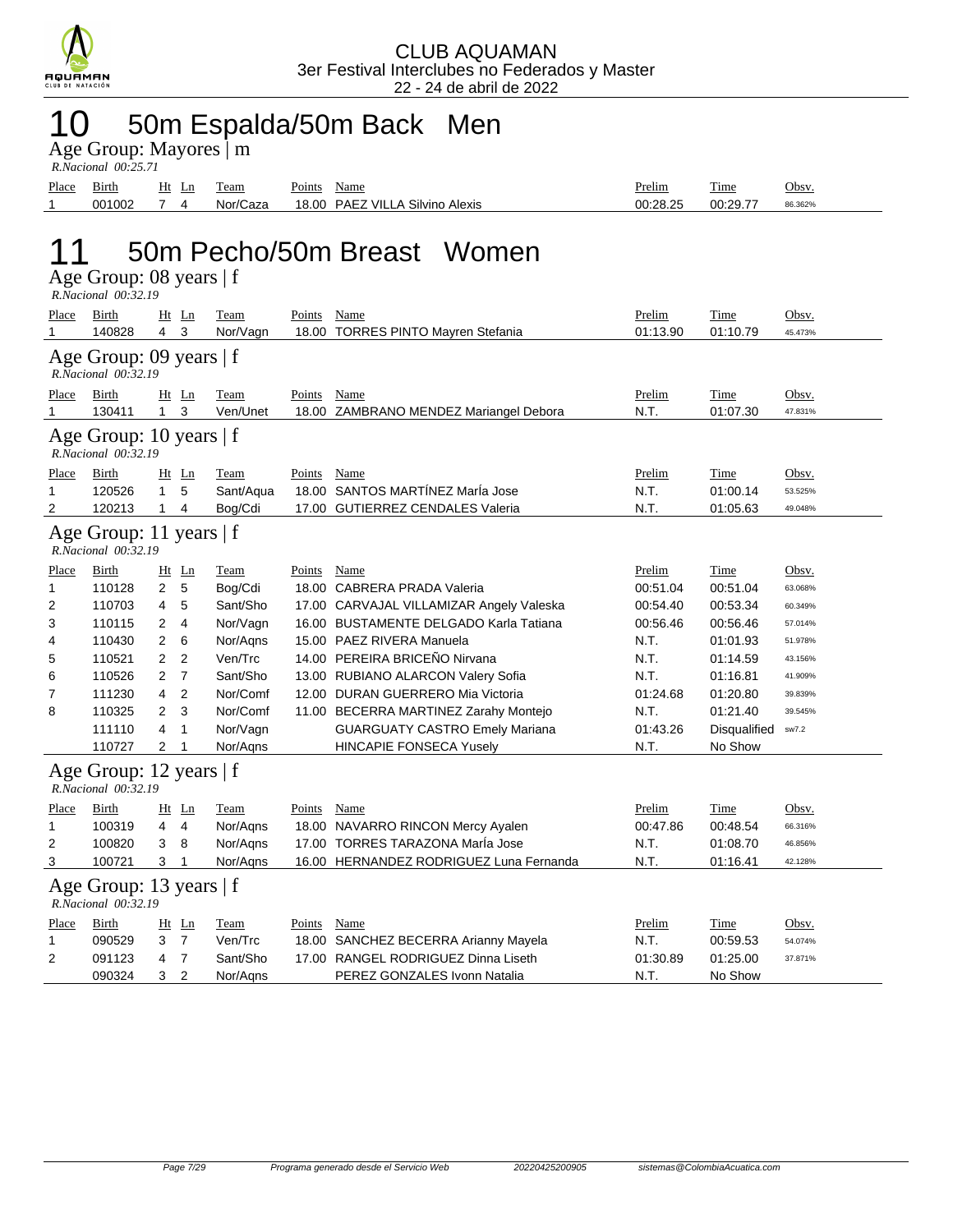

### 11 50m Pecho/50m Breast Women

Age Group: 14 years | f

|                                                    | $R. Nacional$ 00:32.19 |                |          |        |                                      |          |          |         |  |  |  |
|----------------------------------------------------|------------------------|----------------|----------|--------|--------------------------------------|----------|----------|---------|--|--|--|
| <b>Place</b>                                       | Birth                  | $Ht$ Ln        | Team     | Points | Name                                 | Prelim   | Time     | Obsv.   |  |  |  |
| 1                                                  | 080422                 | 3<br>- 3       | Ven/Trc  |        | 18.00 AYALA GUTIERREZ Andrea Isabela | 00:53.33 | 00:53.33 | 60.360% |  |  |  |
| 2                                                  | 081224                 | 3<br>-6        | Ven/Trc  |        | 17.00 MORA GELVEZ Sofia Alegria      | 00:59.16 | 00:59.16 | 54.412% |  |  |  |
| Age Group: 15 years $ f $<br>R.Nacional 00:32.19   |                        |                |          |        |                                      |          |          |         |  |  |  |
| Place                                              | Birth                  | $Ht$ Ln        | Team     | Points | Name                                 | Prelim   | Time     | Obsv.   |  |  |  |
|                                                    | 070304                 | 3 <sub>5</sub> | Ven/Trc  |        | 18.00 RUIZ ZAMBRANO Emily Gabriela   | N.T.     | 00:57.74 | 55.750% |  |  |  |
| Age Group: Mayores   f<br>$R. Nacional$ $00:32.19$ |                        |                |          |        |                                      |          |          |         |  |  |  |
| Place                                              | Birth                  | $Ht$ Ln        | Team     | Points | Name                                 | Prelim   | Time     | Obsv.   |  |  |  |
| 1                                                  | 971217                 | 8<br>4         | Nor/Agns |        | 18.00 ORTIZ JAIMES Silvana Alexandra | N.T.     | 01:04.44 | 49.953% |  |  |  |
|                                                    | 971217                 | 3<br>4         | Nor/Aans |        | ORTIZ JAIMEZ Silvana Alexandra       | N.T.     | No Show  |         |  |  |  |

#### 12 50m Pecho/50m Breast Men

Age Group: 08 years | m

 *R.Nacional 00:27.32* 

| Place        | Birth                                                | Ht             | Ln             | Team      | Points | Name                                          | Prelim   | Time        | Obsv.   |
|--------------|------------------------------------------------------|----------------|----------------|-----------|--------|-----------------------------------------------|----------|-------------|---------|
| 1            | 140205                                               | 1              | 5              | Sant/Aqua | 18.00  | <b>LOZANO TORRES Martin Alejandro</b>         | N.T.     | 00:57.71    | 47.340% |
| 2            | 140530                                               | 1              | 3              | Nor/Spns  | 17.00  | <b>MOLINARES DIAZ Santiago</b>                | N.T.     | 01:02.54    | 43.684% |
|              | Age Group: 09 years   m                              |                |                |           |        |                                               |          |             |         |
|              | R.Nacional 00:27.32                                  |                |                |           |        |                                               |          |             |         |
| <b>Place</b> | <b>Birth</b>                                         | Ht             | Ln             | Team      | Points | Name                                          | Prelim   | <b>Time</b> | Obsv.   |
| 1            | 130220                                               | 5              | 1              | Sant/Sho  | 18.00  | <b>CARRILLO CASTELLANOS Daniel Yesid</b>      | 01:00.59 | 01:00.14    | 45.427% |
| 2            | 130210                                               | 4              | 7              | Nor/Vagn  | 17.00  | PADILLA ARIAS Cristian David                  | 01:32.62 | 01:27.31    | 31.291% |
|              | Age Group: 10 years $ m$<br>$R. Nacional$ $00:27.32$ |                |                |           |        |                                               |          |             |         |
| Place        | Birth                                                | Ht             | $\mathbf{L}$ n | Team      | Points | Name                                          | Prelim   | Time        | Obsv.   |
| 1            | 120322                                               | $\overline{2}$ | 8              | Ven/Unet  | 18.00  | <b>MORA ROA Orlando Enrique</b>               | N.T.     | 00:57.45    | 47.554% |
| 2            | 120111                                               | $\overline{4}$ | 5              | Nor/Vagn  | 17.00  | <b>MARTINEZ ROA Andres Leonardo</b>           | 01:06.64 | 01:00.24    | 45.352% |
| 3            | 120718                                               | 1              | 4              | Nor/Agns  | 16.00  | ORDOÑEZ BAUTISTA Luis Esteban                 | N.T.     | 01:27.27    | 31.305% |
|              | Age Group: 11 years   m<br>R.Nacional 00:27.32       |                |                |           |        |                                               |          |             |         |
| <b>Place</b> | Birth                                                | Ht             | Ln             | Team      | Points | Name                                          | Prelim   | Time        | Obsv.   |
| 1            | 111015                                               | $\overline{2}$ | 2              | Nor/Vagn  | 18.00  | SARMIENTO LOPEZ Julian Felipe                 | N.T.     | 00:52.97    | 51.576% |
| 2            | 110412                                               | $\overline{2}$ | 4              | Bog/Cdi   | 17.00  | PRIETO ARIAS NicolÁs Jacobo                   | N.T.     | 00:54.26    | 50.350% |
| 3            | 110415                                               | $\overline{2}$ | 5              | Nor/Spns  |        | 16.00 RIVEROS CASSDIEGO Miguel Angel          | N.T.     | 00:55.92    | 48.856% |
| 4            | 110601                                               | 5              | 6              | Nor/Vagn  | 15.00  | <b>PATINO SUECUN Tomas Elias</b>              | 00:53.56 | 00:57.02    | 47.913% |
| 5            | 110228                                               | 5              | 7              | Sant/Aqua | 14.00  | <b>GOMEZ MORENO Mathias</b>                   | 00:58.27 | 00:57.59    | 47.439% |
| 6            | 110603                                               | $\overline{2}$ | 3              | Nor/Spns  | 13.00  | OMANA DAZA Rafael Alejandro                   | N.T.     | 00:58.28    | 46.877% |
| 7            | 111002                                               | $\overline{4}$ | 3              | Nor/Vagn  |        | 12.00 SEPULVEDA RODRIGUEZ Mario Andres        | 01:07.87 | 01:05.53    | 41.691% |
| 8            | 110816                                               | 4              | $\overline{2}$ | Nor/Agns  |        | 11.00 GUTIERREZ CASTIBLANCO Roberto Alejandro | 01:15.98 | 01:09.58    | 39.264% |
| 9            | 111029                                               | 2              | 7              | Nor/Vagn  |        | 10.00 GUTIERREZ RONCANCIO Cristhoper Andres   | N.T.     | 01:21.53    | 33.509% |

10 110701 2 6 Nor/Comf 8.00 MONTEJO GUTIERREZ Kelvin Andres N.T. 01:39.44 27.474% 111111 2 1 Nor/Aqns ROJAS SANDOVAL Joan Vicente N.T. Disqualified sw7.4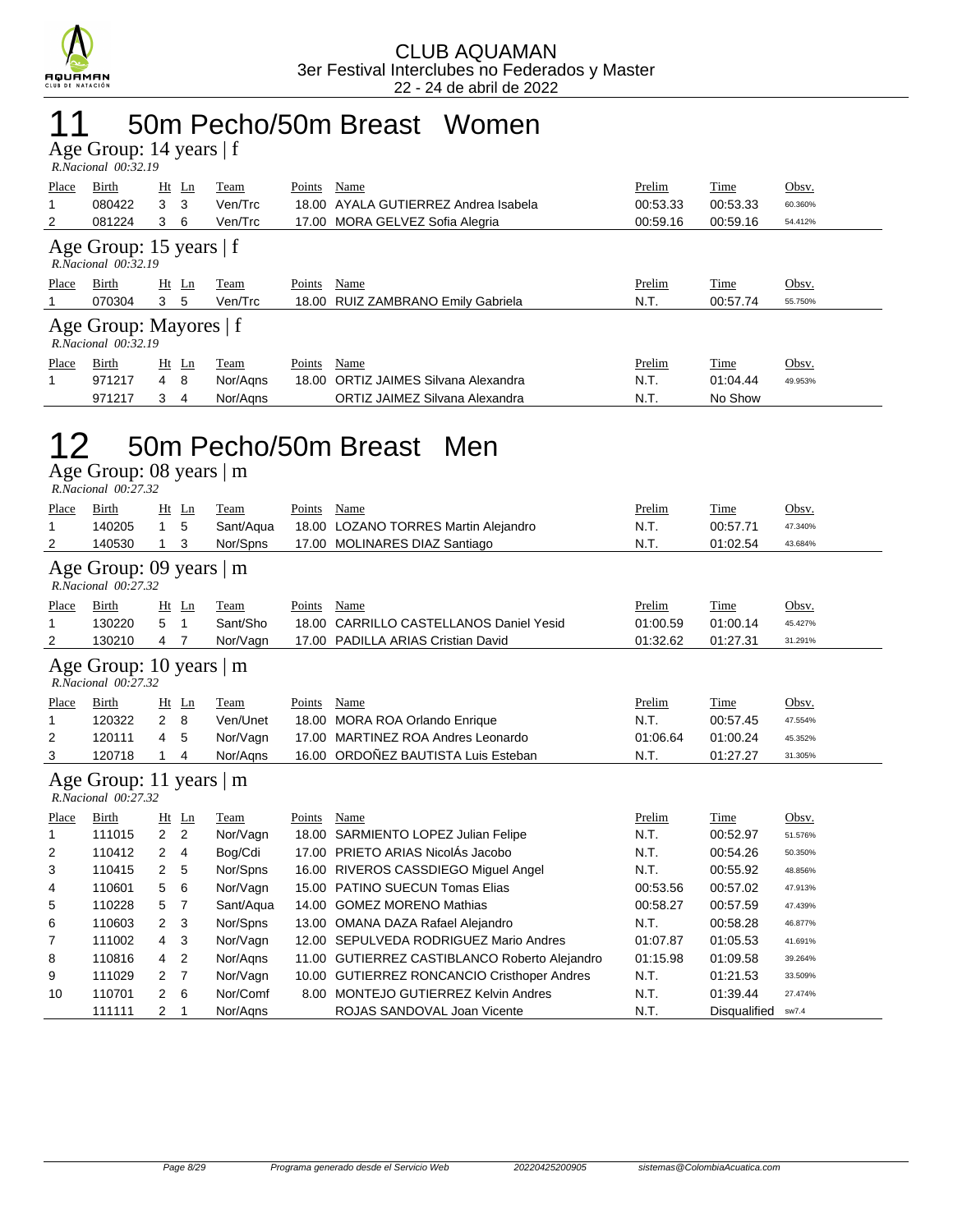

#### 12 50m Pecho/50m Breast Men

Age Group: 12 years | m

| R.Nacional 00:27.32 |  |
|---------------------|--|

| Place        | <b>Birth</b>                                         |                | Ht Ln          | <b>Team</b>                    | Points | <b>Name</b>                             | Prelim   | Time         | Obsv.   |  |  |
|--------------|------------------------------------------------------|----------------|----------------|--------------------------------|--------|-----------------------------------------|----------|--------------|---------|--|--|
| 1            | 100123                                               | 1              | 6              | Nor/Spns                       |        | 18.00 HERRERA MARQUEZ Jaime Joaquin     | N.T.     | 00:59.01     | 46.297% |  |  |
| 2            | 100930                                               | 4              | 6              | Nor/Vagn                       |        | 17.00 TOLOZA DELGADO Cristian Daniel    | 01:14.57 | 01:12.20     | 37.839% |  |  |
|              | Age Group: 13 years   m<br>R.Nacional 00:27.32       |                |                |                                |        |                                         |          |              |         |  |  |
| Place        | Birth                                                |                | $Ht$ Ln        | Team                           | Points | Name                                    | Prelim   | Time         | Obsv.   |  |  |
| 1            | 090123                                               | 3              | 6              | Bog/Cdi                        |        | 18.00 TIPAN LEGUIZAMO Juan David        | N.T.     | 00:49.92     | 54.728% |  |  |
| 2            | 090408                                               | 5              | 2              | Nor/Alop                       |        | 17.00 NUÑEZ RAGUA Juan Diego            | 00:57.50 | 00:57.28     | 47.696% |  |  |
| 3            | 091212                                               | 3              | 8              | Nor/Vagn                       |        | 16.00 HERNANDEZ ALARCON Miguel Adrian   | N.T.     | 01:12.34     | 37.766% |  |  |
| 4            | 090707                                               | 3              | $\overline{7}$ | Ven/Unet                       |        | 15.00 SALAZAR MEDINA Jesus Alberto      | N.T.     | 01:34.17     | 29.011% |  |  |
|              | 090419                                               | 3              | $\overline{2}$ | Nor/Comf                       |        | BOHORQUEZ PEREZ Jhojan Esteban          | N.T.     | Disqualified | 7.2     |  |  |
|              | 090710                                               | 3              | 1              | Nor/Aqns                       |        | LEON QUINTERO Brayan Davis              | N.T.     | Disqualified | sw7.4   |  |  |
|              | Age Group: 14 years   m<br>R.Nacional 00:27.32       |                |                |                                |        |                                         |          |              |         |  |  |
| Place        | Birth                                                |                | $Ht$ Ln        | Team                           | Points | Name                                    | Prelim   | Time         | Obsv.   |  |  |
| 1            | 080423                                               | 4              | 4              | Nor/Agns                       |        | 18.00 HERNANDEZ RODRIGUEZ Luis Fernando | 01:03.89 | 00:56.92     | 47.997% |  |  |
| 2            | 080818                                               | 5              | 8              | Nor/Comf                       |        | 17.00 ORTIZ MALDONADO Allan Camilo      | 01:01.81 | 00:57.68     | 47.365% |  |  |
|              | Age Group: 15 years   m<br>R.Nacional 00:27.32       |                |                |                                |        |                                         |          |              |         |  |  |
| Place        | Birth                                                |                | $Ht$ Ln        | Team                           | Points | Name                                    | Prelim   | Time         | Obsv.   |  |  |
| 1            | 070917                                               | 5              | 3              | Nor/Aqns                       |        | 18.00 PEÑA SANCHEZ Angel David          | 00:44.14 | 00:44.14     | 61.894% |  |  |
| 2            | 070103                                               | 3              | 4              | Nor/Agns                       |        | 17.00 VIVIEL RIVEROS Brandon Smith      | N.T.     | 00:48.26     | 56.610% |  |  |
| 3            | 070907                                               | 3              | 5              | Nor/Comf                       |        | 16.00 TORRES ACUÑA Miguel Angel         | N.T.     | 01:15.19     | 36.335% |  |  |
|              | 071230                                               | 3              | 3              | Ven/Unet                       |        | LUNA PEREZ Diego Andres                 | N.T.     | Disqualified | sw7.6   |  |  |
|              | Age Group: 16 years $\vert$ m<br>R.Nacional 00:27.32 |                |                |                                |        |                                         |          |              |         |  |  |
| Place        | Birth                                                |                | $Ht$ Ln        | Team                           | Points | Name                                    | Prelim   | Time         | Obsv.   |  |  |
| $\mathbf{1}$ | 060516                                               | 5              | 5              | Sant/Sho                       |        | 18.00 JAIMES CASTELLANOS Edson          | 00:43.92 | 00:43.92     | 62.204% |  |  |
|              | R.Nacional 00:27.32                                  |                |                | Age Group: Jb $17y-18y \mid m$ |        |                                         |          |              |         |  |  |
| Place        | Birth                                                |                | $Ht$ Ln        | Team                           | Points | Name                                    | Prelim   | Time         | Obsv.   |  |  |
| $\mathbf{1}$ | 050605                                               | $\overline{4}$ | 8              | Nor/Cdmn                       |        | 18.00 SILVA ROZO Camilo Andres          | N.T.     | 00:57.31     | 47.671% |  |  |
|              | Age Group: Mayores   m<br>$R.Nacional$ $00:27.32$    |                |                |                                |        |                                         |          |              |         |  |  |
| Place        | Birth                                                |                | $Ht$ Ln        | Team                           | Points | Name                                    | Prelim   | Time         | Obsv.   |  |  |
| 1            | 001002                                               | 4              | $\mathbf{1}$   | Nor/Caza                       | 18.00  | PAEZ VILLA Silvino Alexis               | 00:36.82 | 00:36.82     | 74.199% |  |  |
| 2            | 030901                                               | 5              | 4              | Nor/Alop                       |        | 17.00 PARADA ALVAREZ Giovanny Enrique   | 00:35.76 | 00:38.64     | 70.704% |  |  |
|              | $00m$ Espaldo $(10m$ Book<br>$M_{\rm \alpha}$        |                |                |                                |        |                                         |          |              |         |  |  |

## 13 100m Espalda/100m Back Women

Age Group: 10 years | f  *R.Nacional 01:01.08* 

| Place | $\sim$<br>Birth | Ht<br>Ln<br>$\sim$ $\sim$ $\sim$ $\sim$ | eam     | $\sim$<br>Name<br>Points       | Prelim | m.<br>1'ime | Obsv. |
|-------|-----------------|-----------------------------------------|---------|--------------------------------|--------|-------------|-------|
|       |                 | -                                       | Boa/Cdi | VARGAS ORTIZ Isabella<br>18.00 | N<br>. | 02:05.65    |       |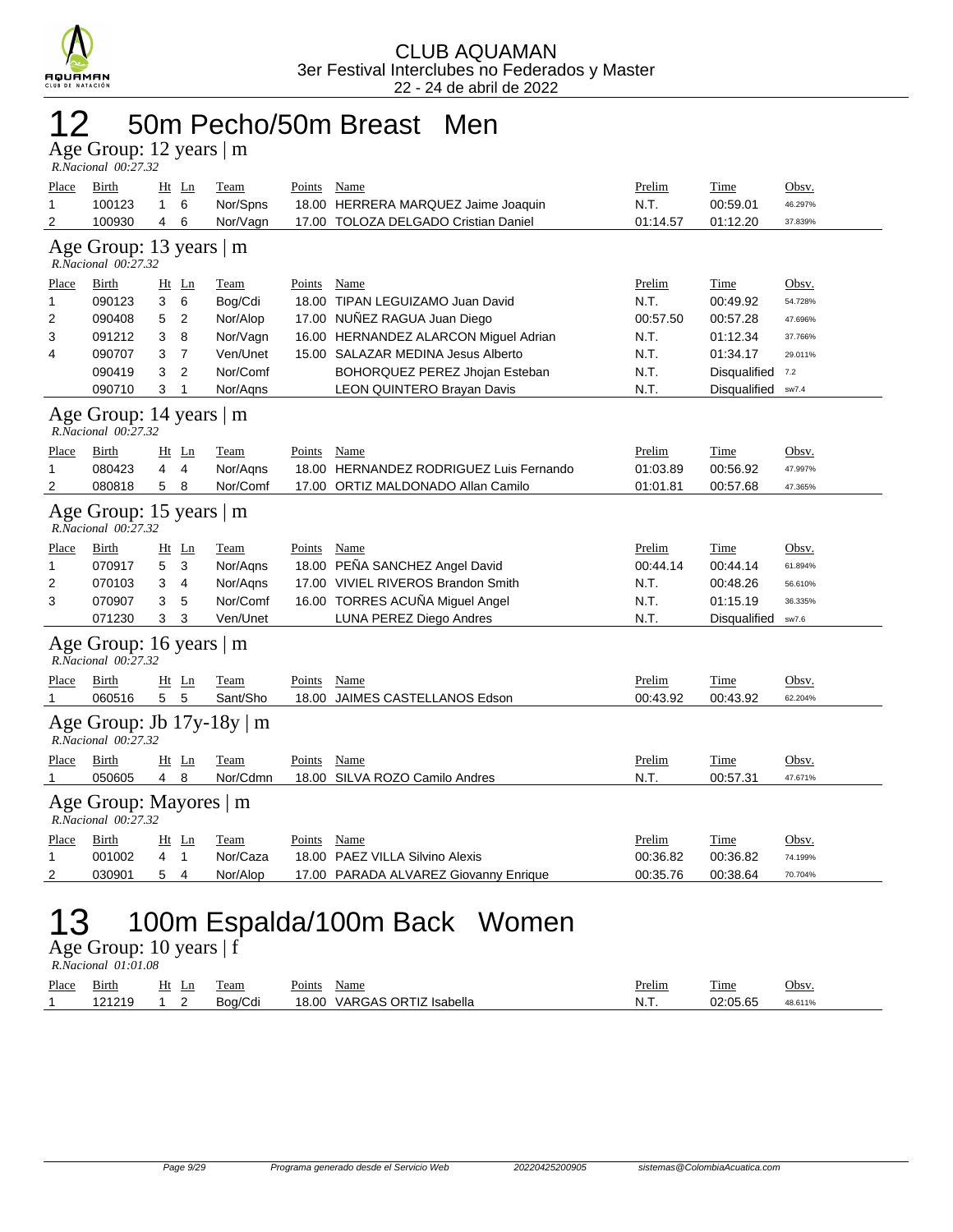

### 13 100m Espalda/100m Back Women

Age Group: 11 years | f

| $R. Nacional$ $01:01.08$                                   |        |    |         |           |        |                                      |          |          |         |  |  |  |
|------------------------------------------------------------|--------|----|---------|-----------|--------|--------------------------------------|----------|----------|---------|--|--|--|
| Place                                                      | Birth  | Ht | Ln      | Team      | Points | Name                                 | Prelim   | Time     | Obsv.   |  |  |  |
|                                                            | 110703 |    | 4       | Sant/Sho  | 18.00  | CARVAJAL VILLAMIZAR Andrea Valentina | 01:51.00 | 01:52.45 | 54.317% |  |  |  |
| Age Group: 14 years   f<br>$R. Nacional$ $01:01.08$        |        |    |         |           |        |                                      |          |          |         |  |  |  |
| Place                                                      | Birth  |    | $Ht$ Ln | Team      | Points | Name                                 | Prelim   | Time     | Obsv.   |  |  |  |
|                                                            | 080515 |    | - 6     | Nor/Caza  |        | 18.00 OLIVEROS DELGADO Mayra Kamyla  | 01:54.18 | 01:54.18 | 53.494% |  |  |  |
| Age Group: 15 years   f<br>$R. Nacional$ $01:01.08$        |        |    |         |           |        |                                      |          |          |         |  |  |  |
| Place                                                      | Birth  |    | $Ht$ Ln | Team      | Points | Name                                 | Prelim   | Time     | Obsv.   |  |  |  |
|                                                            | 070529 |    | -3      | Ita/Cnb   |        | ROSINI VELIA Eleonora                | N.T.     | No Show  |         |  |  |  |
| Age Group: Jb $16y-17y \mid f$<br>$R. Nacional$ $01:01.08$ |        |    |         |           |        |                                      |          |          |         |  |  |  |
| Place                                                      | Birth  |    | $Ht$ Ln | Team      | Points | Name                                 | Prelim   | Time     | Obsv.   |  |  |  |
|                                                            | 050605 |    | 5       | Sant/Tbst |        | 18.00 DIAZ BARRERA Sirley Gabriela   | 02:02.19 | 01:59.66 | 51.045% |  |  |  |

## 14 100m Espalda/100m Back Men

Age Group: 11 years | m

| Prelim<br>Time<br>Place<br>Birth<br>Ht<br>Team<br>Points<br>Name<br>Ln<br>N.T.<br>5<br>Nor/Spns<br>JACOME CONTRERAS Julian David<br>110917<br>$\mathbf 1$<br>18.00<br>01:43.57<br>1<br><b>RODRIGUEZ MONTES Gabriel</b><br>N.T.<br>Bog/Cdi<br>2<br>110918<br>02:10.08<br>1<br>3<br>17.00<br>Age Group: 12 years $ m$<br>R.Nacional 00:54.88<br>Place<br>Birth<br>Ht<br>Ln<br>Name<br>Prelim<br>Time<br>Team<br>Points<br>JIMENEZ MARTÍNEZ Juan Camilo<br>Nor/Caza<br>100310<br>$2 \overline{7}$<br>18.00<br>01:33.94<br>01:33.94<br>1<br>CANELON NIÑO Fabian David<br>Ven/Trc<br>N.T.<br>2<br>100430<br>17.00<br>01:41.52<br>2<br>- 1<br>16.00 VILLAMIZAR LOPEZ Juan David<br>3<br>101128<br>Bog/Cdi<br>$\mathbf 1$<br>01:44.92<br>01:44.92<br>4<br>SÁNCHEZ QUINTERO Luis Santiago<br>100706<br>Nor/Agns<br>15.00<br>N.T.<br>4<br>$\mathbf{2}$<br>8<br>01:51.15 | Obsv.<br>52.988%<br>42.189%<br>Obsv.<br>58.420%<br>54.058%<br>52.307%<br>49.375% |  |  |  |  |  |  |  |  |  |  |
|----------------------------------------------------------------------------------------------------------------------------------------------------------------------------------------------------------------------------------------------------------------------------------------------------------------------------------------------------------------------------------------------------------------------------------------------------------------------------------------------------------------------------------------------------------------------------------------------------------------------------------------------------------------------------------------------------------------------------------------------------------------------------------------------------------------------------------------------------------------|----------------------------------------------------------------------------------|--|--|--|--|--|--|--|--|--|--|
|                                                                                                                                                                                                                                                                                                                                                                                                                                                                                                                                                                                                                                                                                                                                                                                                                                                                |                                                                                  |  |  |  |  |  |  |  |  |  |  |
|                                                                                                                                                                                                                                                                                                                                                                                                                                                                                                                                                                                                                                                                                                                                                                                                                                                                |                                                                                  |  |  |  |  |  |  |  |  |  |  |
|                                                                                                                                                                                                                                                                                                                                                                                                                                                                                                                                                                                                                                                                                                                                                                                                                                                                |                                                                                  |  |  |  |  |  |  |  |  |  |  |
|                                                                                                                                                                                                                                                                                                                                                                                                                                                                                                                                                                                                                                                                                                                                                                                                                                                                |                                                                                  |  |  |  |  |  |  |  |  |  |  |
|                                                                                                                                                                                                                                                                                                                                                                                                                                                                                                                                                                                                                                                                                                                                                                                                                                                                |                                                                                  |  |  |  |  |  |  |  |  |  |  |
|                                                                                                                                                                                                                                                                                                                                                                                                                                                                                                                                                                                                                                                                                                                                                                                                                                                                |                                                                                  |  |  |  |  |  |  |  |  |  |  |
|                                                                                                                                                                                                                                                                                                                                                                                                                                                                                                                                                                                                                                                                                                                                                                                                                                                                |                                                                                  |  |  |  |  |  |  |  |  |  |  |
|                                                                                                                                                                                                                                                                                                                                                                                                                                                                                                                                                                                                                                                                                                                                                                                                                                                                |                                                                                  |  |  |  |  |  |  |  |  |  |  |
|                                                                                                                                                                                                                                                                                                                                                                                                                                                                                                                                                                                                                                                                                                                                                                                                                                                                |                                                                                  |  |  |  |  |  |  |  |  |  |  |
| Age Group: 13 years $\vert$ m<br>R.Nacional 00:54.88                                                                                                                                                                                                                                                                                                                                                                                                                                                                                                                                                                                                                                                                                                                                                                                                           |                                                                                  |  |  |  |  |  |  |  |  |  |  |
| Birth<br>Ht<br>Ln<br>Team<br>Name<br>Prelim<br>Time<br>Place<br>Points                                                                                                                                                                                                                                                                                                                                                                                                                                                                                                                                                                                                                                                                                                                                                                                         | Obsv.                                                                            |  |  |  |  |  |  |  |  |  |  |
| N.T.<br>$\overline{2}$<br>$\overline{2}$<br>18.00 TORRES GONZALEZ Julian Felipe<br>090227<br>Nor/Agns<br>01:39.54<br>1                                                                                                                                                                                                                                                                                                                                                                                                                                                                                                                                                                                                                                                                                                                                         | 55.134%                                                                          |  |  |  |  |  |  |  |  |  |  |
| Age Group: 14 years $\vert$ m<br>$R. Nacional$ $00:54.88$                                                                                                                                                                                                                                                                                                                                                                                                                                                                                                                                                                                                                                                                                                                                                                                                      |                                                                                  |  |  |  |  |  |  |  |  |  |  |
| Prelim<br>Ht<br>Ln<br>Name<br>Time<br>Place<br>Birth<br>Team<br>Points                                                                                                                                                                                                                                                                                                                                                                                                                                                                                                                                                                                                                                                                                                                                                                                         | Obsv.                                                                            |  |  |  |  |  |  |  |  |  |  |
| BECERRA ORDOÑEZ Edward Jose<br>$\overline{2}$<br>6<br>Ven/Trc<br>18.00<br>01:29.44<br>01:29.44<br>081003<br>1                                                                                                                                                                                                                                                                                                                                                                                                                                                                                                                                                                                                                                                                                                                                                  | 61.360%                                                                          |  |  |  |  |  |  |  |  |  |  |
| Age Group: 16 years $\vert$ m<br>R.Nacional 00:54.88                                                                                                                                                                                                                                                                                                                                                                                                                                                                                                                                                                                                                                                                                                                                                                                                           |                                                                                  |  |  |  |  |  |  |  |  |  |  |
| Ht Ln<br>Team<br>Name<br>Prelim<br>Time<br>Place<br>Birth<br>Points                                                                                                                                                                                                                                                                                                                                                                                                                                                                                                                                                                                                                                                                                                                                                                                            | Obsv.                                                                            |  |  |  |  |  |  |  |  |  |  |
| N.T.<br>$\overline{2}$<br>3<br>060306<br>Ven/Unet<br>18.00<br><b>ROSALES SANCHEZ Juan Manuel</b><br>01:37.70<br>1                                                                                                                                                                                                                                                                                                                                                                                                                                                                                                                                                                                                                                                                                                                                              | 56.172%                                                                          |  |  |  |  |  |  |  |  |  |  |
| Age Group: Jb $17y-18y \mid m$<br>R.Nacional 00:54.88                                                                                                                                                                                                                                                                                                                                                                                                                                                                                                                                                                                                                                                                                                                                                                                                          |                                                                                  |  |  |  |  |  |  |  |  |  |  |
| Name<br>Prelim<br>Time<br>Place<br>Birth<br>Ht<br>Ln<br>Team<br>Points                                                                                                                                                                                                                                                                                                                                                                                                                                                                                                                                                                                                                                                                                                                                                                                         | Obsv.                                                                            |  |  |  |  |  |  |  |  |  |  |
| 2 <sub>5</sub><br>Nor/Cdmn<br>050309<br>18.00 LOZADA BAUTISTA Duvan Alejandro<br>01:35.81<br>01:35.81<br>1                                                                                                                                                                                                                                                                                                                                                                                                                                                                                                                                                                                                                                                                                                                                                     | 57.280%                                                                          |  |  |  |  |  |  |  |  |  |  |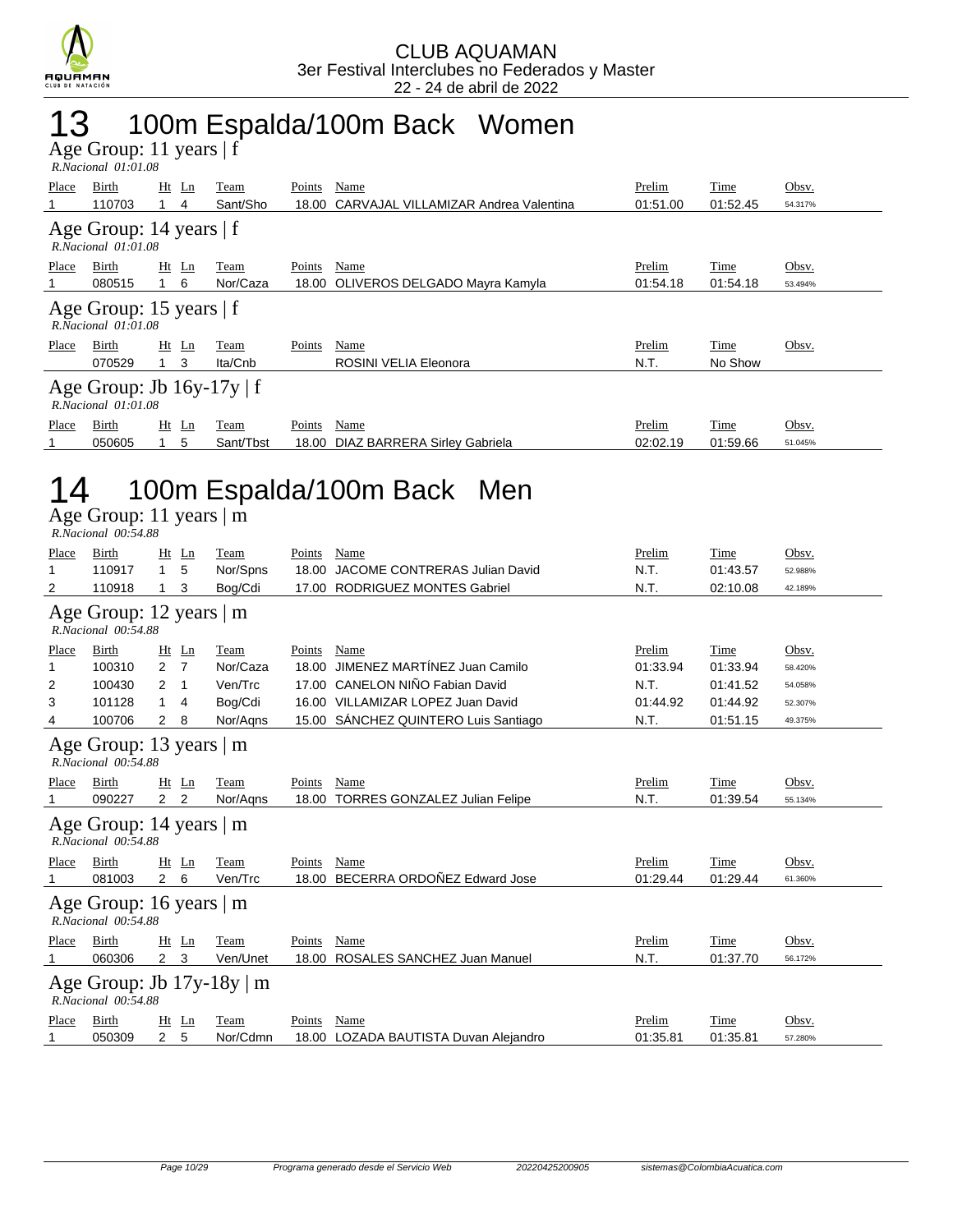

#### 15 100m Pecho/100m Breast Women

Age Group: 11 years | f  *R.Nacional 01:10.07* 

| Place                                                 | Birth  | Ht Ln           | Team     | Points | Name                                     | Prelim   | Time     | Obsv.   |  |  |  |  |
|-------------------------------------------------------|--------|-----------------|----------|--------|------------------------------------------|----------|----------|---------|--|--|--|--|
|                                                       | 110703 | 5               | Sant/Sho |        | 18.00 CARVAJAL VILLAMIZAR Angely Valeska | 02:02.00 | 02:00.38 | 58.207% |  |  |  |  |
|                                                       | 110115 |                 | Nor/Vagn |        | 17.00 BUSTAMENTE DELGADO Karla Tatiana   | 02:09.68 | 02:09.68 | 54.033% |  |  |  |  |
| Age Group: 12 years $ f $<br>$R. Nacional$ $01:10.07$ |        |                 |          |        |                                          |          |          |         |  |  |  |  |
| Place                                                 | Birth  | <u>Ht</u><br>Ln | l`eam    | Points | Name                                     | Prelim   | Time     | Obsv.   |  |  |  |  |

1 100319 1 4 Nor/Aqns 18.00 NAVARRO RINCON Mercy Ayalen 01:47.28 01:47.62 65.109%

### 16 100m Pecho/100m Breast Men

Age Group: 11 years | m

| R.Nacional 00:59.93                                   |                                                      |                |    |          |        |                                              |          |          |         |  |  |  |
|-------------------------------------------------------|------------------------------------------------------|----------------|----|----------|--------|----------------------------------------------|----------|----------|---------|--|--|--|
| Place                                                 | Birth                                                | Ht             | Ln | Team     | Points | Name                                         | Prelim   | Time     | Obsv.   |  |  |  |
| 1                                                     | 111015                                               | $\mathbf{1}$   | 5  | Nor/Vagn |        | 18.00 SARMIENTO LOPEZ Julian Felipe          | N.T.     | 01:59.11 | 50.315% |  |  |  |
| 2                                                     | 111029                                               |                | 3  | Nor/Vagn | 17.00  | <b>GUTIERREZ RONCANCIO Cristhoper Andres</b> | N.T.     | 02:59.37 | 33.411% |  |  |  |
| Age Group: 12 years $ m $<br>$R. Nacional$ $00:59.93$ |                                                      |                |    |          |        |                                              |          |          |         |  |  |  |
| Place                                                 | Birth                                                | Ht             | Ln | Team     | Points | Name                                         | Prelim   | Time     | Obsv.   |  |  |  |
|                                                       | 100621                                               | $\overline{2}$ | 4  | Nor/Spns | 18.00  | <b>ORTIZ PEREZ Damian Jose</b>               | 01:45.23 | 01:45.23 | 56.951% |  |  |  |
| 2                                                     | 100930                                               | 1.             | 4  | Nor/Vagn | 17.00  | <b>TOLOZA DELGADO Cristian Daniel</b>        | N.T.     | 02:37.31 | 38.097% |  |  |  |
| Age Group: 14 years   m<br>R.Nacional 00:59.93        |                                                      |                |    |          |        |                                              |          |          |         |  |  |  |
| Place                                                 | Birth                                                | Ht Ln          |    | Team     | Points | Name                                         | Prelim   | Time     | Obsv.   |  |  |  |
|                                                       | 081003                                               | 2              | 7  | Ven/Trc  | 18.00  | BECERRA ORDOÑEZ Edward Jose                  | 01:37.16 | 01:37.16 | 61.682% |  |  |  |
|                                                       | Age Group: 15 years $\vert$ m<br>R.Nacional 00:59.93 |                |    |          |        |                                              |          |          |         |  |  |  |
| Place                                                 | Birth                                                | $Ht$ Ln        |    | Team     | Points | Name                                         | Prelim   | Time     | Obsv.   |  |  |  |
| 1                                                     | 070917                                               | 2              | 6  | Nor/Agns | 18.00  | PEÑA SANCHEZ Angel David                     | 01:42.27 | 01:42.27 | 58.600% |  |  |  |
| 2                                                     | 071230                                               | $\overline{2}$ | 2  | Ven/Unet | 17.00  | LUNA PEREZ Diego Andres                      | N.T.     | 01:50.79 | 54.093% |  |  |  |
| 3                                                     | 070103                                               | $\overline{2}$ | 3  | Nor/Agns |        | 16.00 VIVIEL RIVEROS Brandon Smith           | N.T.     | 01:54.92 | 52.149% |  |  |  |
| Age Group: 16 years   m<br>R.Nacional 00:59.93        |                                                      |                |    |          |        |                                              |          |          |         |  |  |  |
| Place                                                 | Birth                                                | Ht             | Ln | Team     | Points | Name                                         | Prelim   | Time     | Obsv.   |  |  |  |
|                                                       | 060516                                               | 2              | 5  | Sant/Sho | 18.00  | <b>JAIMES CASTELLANOS Edson</b>              | 01:43.60 | 01:43.60 | 57.847% |  |  |  |
|                                                       |                                                      |                |    |          |        |                                              |          |          |         |  |  |  |

# 17 25m Apnea Women

Age Group: 11 years | f

| Place | Birth  | Ht<br>Ln | Team     | Points | Name                    | Prelim | Time    | Obsv. |
|-------|--------|----------|----------|--------|-------------------------|--------|---------|-------|
|       | 10128  |          | Boa/Cdi  |        | CABRERA PRADA Valeria   | N.T.   | No Show |       |
|       | 110207 |          | Nor/Cdmn |        | DIAZ SEGURA Karol Giser | N.T.   | No Show |       |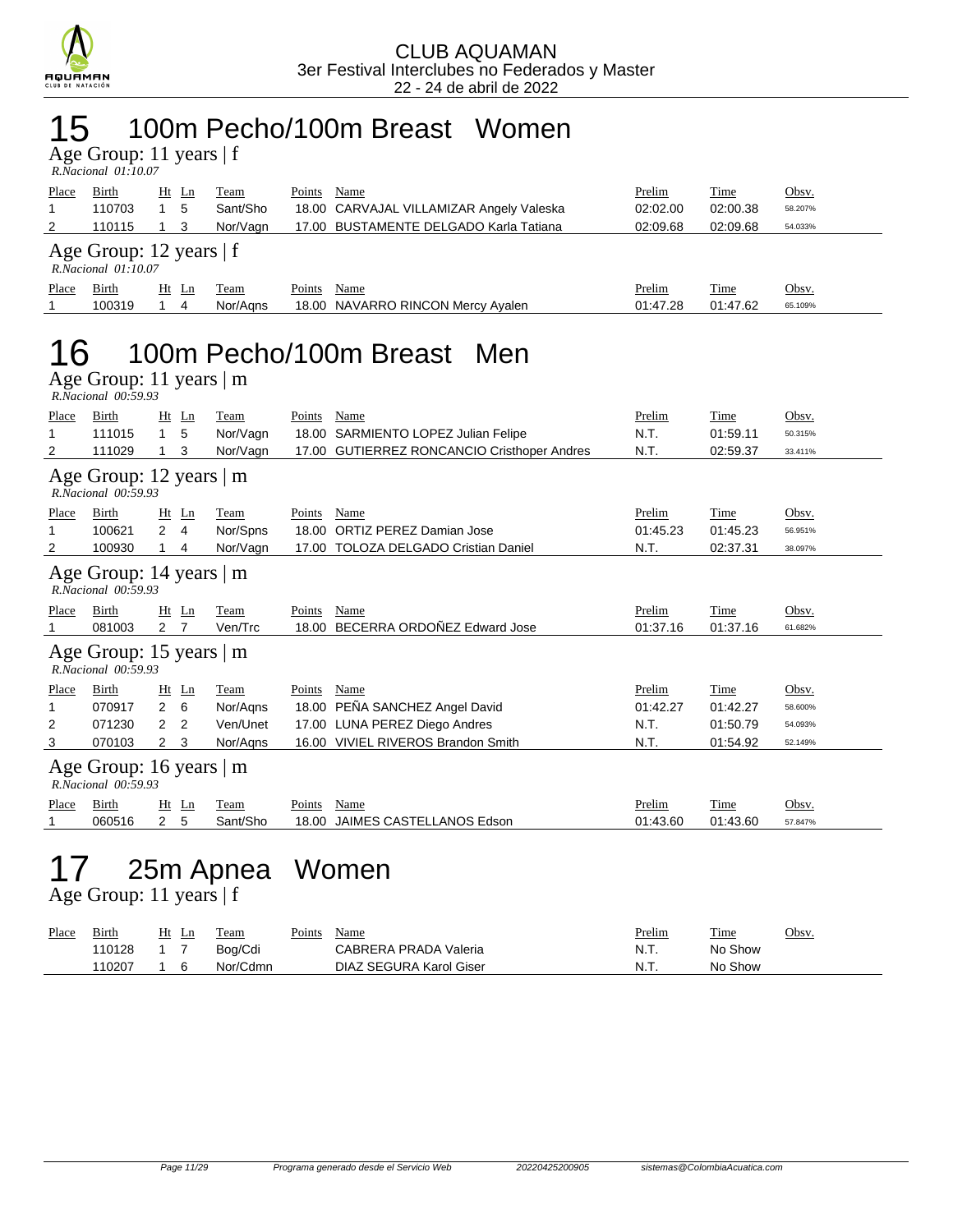

## 25m Apnea Women

Age Group: 12 years | f

| Place                     | Birth  |                | $Ht$ Ln        | Team      | Points | Name                                    | Prelim | Time     | Obsv. |  |  |
|---------------------------|--------|----------------|----------------|-----------|--------|-----------------------------------------|--------|----------|-------|--|--|
|                           | 100515 | $2 \quad 6$    |                | Bog/Cdi   |        | TRIANA RAMOS Sarah Sofia                | N.T.   | No Show  |       |  |  |
| Age Group: 13 years $ f $ |        |                |                |           |        |                                         |        |          |       |  |  |
| Place                     | Birth  |                | $Ht$ Ln        | Team      | Points | Name                                    | Prelim | Time     | Obsv. |  |  |
|                           | 090125 | $2 \quad 3$    |                | Ven/Tovar |        | RAMIREZ GUTIERREZ Keilly Yojana         | N.T.   | 00:20.01 |       |  |  |
|                           | 090108 |                | 4              | Ven/Dscv  |        | LEAL SANCHEZ Marialba Isabella          | N.T.   | 00:20.02 |       |  |  |
|                           | 090102 | 2 <sub>2</sub> |                | Nor/Vagn  |        | ROJAS TELLEZ Manuela                    | N.T.   | 00:20.03 |       |  |  |
|                           | 090907 |                | $\overline{2}$ | Nor/Vagn  |        | CHAPARRO TRUJILLO MarÕa Belen           | N.T.   | No Show  |       |  |  |
|                           | 091214 | 2 <sub>5</sub> |                | Bog/Cdi   |        | <b>FRANCESCONI RINCON Eilyn Natalia</b> | N.T.   | No Show  |       |  |  |
|                           | 090330 | $2 \quad 1$    |                | Nor/Vagn  |        | <b>FUENTES CRISPIN Nicoll Alejandra</b> | N.T.   | No Show  |       |  |  |
|                           | 090703 |                |                | Nor/Vagn  |        | LEAL GONZÃ.LEZ Hanna Sophia             | N.T.   | No Show  |       |  |  |
|                           | 090626 |                | 5              | Nor/Cdmn  |        | RAMIREZ PARADA Salome                   | N.T.   | No Show  |       |  |  |

# 25m Apnea Men

Age Group: 11 years | m

| Place                   | Birth<br>110203 | 4              | $Ht$ Ln<br>5   | Team<br>Nor/Cdmn | Points | Name<br>ALVARES PEDRAZA Angel AndrA?s    | Prelim<br>N.T. | Time<br><b>Disqualified</b> | Obsv. |  |
|-------------------------|-----------------|----------------|----------------|------------------|--------|------------------------------------------|----------------|-----------------------------|-------|--|
| Age Group: 12 years   m |                 |                |                |                  |        |                                          |                |                             |       |  |
| Place                   | Birth           |                | $Ht$ Ln        | Team             | Points | Name                                     | Prelim         | Time                        | Obsv. |  |
|                         | 100418          | 3              | -1             | Sant/Aqua        |        | GONZALEZ RODRIGUEZ Elkin Santiago        | N.T.           | 00:17.87                    |       |  |
|                         | 100426          | 1              | 5              | Nor/Spns         |        | <b>CORREDOR DIAZ Santiago David</b>      | 00:23.66       | 00:19.00                    |       |  |
|                         | 100310          | $\overline{2}$ | 4              | Nor/Caza         |        | JIMENEZ MARTÍNEZ Juan Camilo             | 00:20.31       | 00:20.31                    |       |  |
|                         | 100621          | $\mathcal{P}$  | 5              | Nor/Spns         |        | ORTIZ PEREZ Damian Jose                  | 00:21.47       | 00:21.47                    |       |  |
|                         | 100120          | 1              | -3             | Nor/Caza         |        | RUIZ MONCADA Angel Elian                 | N.T.           | 00:21.69                    |       |  |
|                         | 101128          | 4              | 2              | Bog/Cdi          |        | VILLAMIZAR LOPEZ Juan David              | N.T.           | 00:22.38                    |       |  |
|                         | 100205          | 3              | 4              | Nor/Agns         |        | CARRERO PENALOZA Nicolas Esteban         | N.T.           | 00:23.03                    |       |  |
|                         | 100727          | 4              | $\overline{7}$ | Nor/Cdmn         |        | <b>GOMEZ CONTRERAS Grabiel Alejandro</b> | N.T.           | 00:27.44                    |       |  |
|                         | 100524          | 1              | -4             | Nor/Caza         |        | OLIVEROS DELGADO Luis Alejandro          | N.T.           | <b>Disqualified</b>         |       |  |
|                         | 100329          | $\overline{4}$ | 4              | Nor/Cdmn         |        | ROJAS ROJAS Cristian Alejandro           | N.T.           | Disqualified                |       |  |
|                         | 100224          | 1              | -1             | Nor/Vagn         |        | <b>VEGA ARIAS Andrey Santiago</b>        | N.T.           | Disqualified                |       |  |
|                         | 100407          |                |                | Bog/Cdi          |        | <b>MORENO VARGAS Juan David</b>          | N.T.           | No Show                     |       |  |

#### Age Group: 13 years | m

| Place | Birth  | Ht Ln                |     | Team      | Points | Name                            | Prelim   | Time                | Obsv. |
|-------|--------|----------------------|-----|-----------|--------|---------------------------------|----------|---------------------|-------|
|       | 090815 | 2                    |     | Nor/Vagn  |        | AVENDAÃ?O BOADA Brandon AndrÃ?s | 00:20.38 | 00:17.84            |       |
|       | 090803 | 4                    | -3  | Sant/Dels |        | ROYA GARCÃ. Jhoan Sebastian     | N.T.     | 00:17.97            |       |
|       | 090211 | $1\quad 2$           |     | Nor/Vagn  |        | PEREZ HURTADO Juan Esteban      | 00:21.32 | 00:19.16            |       |
|       | 090129 | $1\quad 2$           |     | Nor/Vagn  |        | RINCONES CORDOBA Alejandro      | N.T.     | 00:20.53            |       |
|       | 090612 | $2 \overline{7}$     |     | Nor/Agns  |        | PENARANDA SARABIA Jose David    | N.T.     | 00:22.32            |       |
|       | 091128 | 3                    | -2  | Sant/Aqua |        | SANTOS MARTÃ.NEZ Isaac Mauricio | N.T.     | 00:26.54            |       |
|       | 090529 | $2 \quad 3$          |     | Nor/Vagn  |        | BOTELLO SANDOVAL Juan Diego     | 00:19.88 | <b>Disqualified</b> |       |
|       | 090612 | $\mathbf{2}^{\circ}$ | - 6 | Ven/Unet  |        | CA?A TORRES Alejandro Jose      | N.T.     | <b>Disqualified</b> |       |
|       | 090921 | 3                    | -3  | Sant/Aqua |        | RAVELO FLOREZ David Santiago    | N.T.     | <b>Disqualified</b> |       |
|       | 090327 | 4                    | 6   | Nor/Cdmn  |        | QUINTERO RAMON Angel David      | N.T.     | No Show             |       |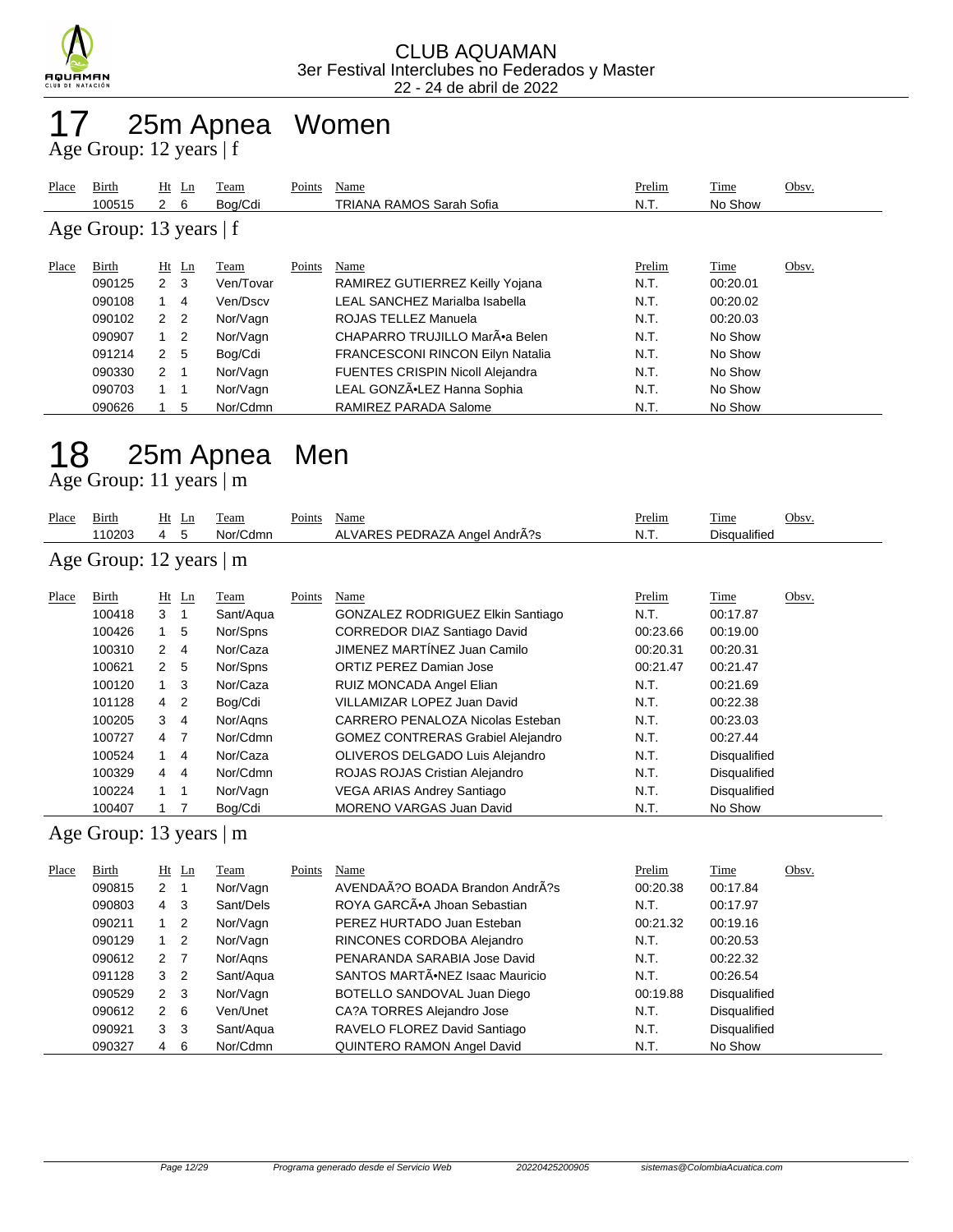

#### 19 25m Patada Mariposa Women

Age Group: 07 years | f

| Place | Birth       | Ht | ப | eam                  | $\sim$<br>Points | Name                      | Prelim          | m.<br>1 ime | <u>Obsv</u> |
|-------|-------------|----|---|----------------------|------------------|---------------------------|-----------------|-------------|-------------|
|       | $15032^{-}$ |    |   | /Vagr<br>Nor.<br>ו ש | 18.00            | TORRES.<br>CANAS Victoria | <b>NO 48 69</b> | 70<br>00:34 | 0.000%      |

#### 20 25m Patada Mariposa Men

Age Group: 06 years | m

| Place | -<br>Birth | Ht<br>Ln | eam          | Name<br>oints'                                             | Prelim   | m.<br>∣'ıme                 | Obsv.  |
|-------|------------|----------|--------------|------------------------------------------------------------|----------|-----------------------------|--------|
|       | 160831     |          | 'Aans<br>Nor | <b>DUARTE</b><br><b>MORENO</b><br>18.00<br>Daniel<br>Aaron | <b>.</b> | $- - - -$<br>'.50<br>∽<br>د | 0.000% |

# 21 25m Mariposa/25m Fly Women

Age Group: 09 years | f

| Place | Birth  | Ht Ln | Team     | Points | Name                                   | <u>Prelim</u> | <u>Time</u> | <u>Obsv.</u> |
|-------|--------|-------|----------|--------|----------------------------------------|---------------|-------------|--------------|
|       | 130703 | 1 4   | Nor/Vagn |        | 18.00 CAMACHO CANO Salome              | 00:29.18      | 00:26.56    | 0.000%       |
|       | 130411 |       | Ven/Unet |        | 17.00 ZAMBRANO MENDEZ Mariangel Debora | N.T.          | 00:31.34    | 0.000%       |
|       | 130328 | 15    | Nor/Comf |        | 16.00 CORREDOR MENDEZ Karla Juliana    | N.T.          | 00:39.78    | 0.000%       |

## 22 25m Mariposa/25m Fly Men

Age Group: 08 years | m

| Place | Birth                         |            | Ht Ln          | Team      | Points | Name                                  | Prelim   | Time     | Obsv.  |  |  |  |
|-------|-------------------------------|------------|----------------|-----------|--------|---------------------------------------|----------|----------|--------|--|--|--|
|       | 140913                        |            |                | Sant/Agua |        | 18.00 FORERO ARDILA Dominick Santiago | N.T.     | 00:30.84 | 0.000% |  |  |  |
|       | Age Group: 09 years   m       |            |                |           |        |                                       |          |          |        |  |  |  |
| Place | Birth                         |            | $Ht$ Ln        | Team      | Points | Name                                  | Prelim   | Time     | Obsv.  |  |  |  |
| 1     | 131204                        | $1\quad 6$ |                | Nor/Comf  | 18.00  | BOHOROUEZ ARISTIZABAL Marlos Alberto  | 00:38.44 | 00:28.25 | 0.000% |  |  |  |
| 2     | 130220                        |            | 5              | Nor/Vagn  |        | 17.00 SAYAGO SEPULVEDA Angel Sayago   | 00:34.18 | 00:28.88 | 0.000% |  |  |  |
|       | Age Group: 10 years $\vert$ m |            |                |           |        |                                       |          |          |        |  |  |  |
| Place | Birth                         |            | $Ht$ Ln        | Team      | Points | Name                                  | Prelim   | Time     | Obsv.  |  |  |  |
|       | 120522                        |            | 4              | Nor/Vagn  |        | 18.00 CASTELLANOS LEAL Angel Felipe   | 00:21.98 | 00:21.25 | 0.000% |  |  |  |
| 2     | 120717                        | 1          | $\overline{2}$ | Nor/Spns  |        | 17.00 RODRIGUEZ BARRERA Oscar Antonio | N.T.     | 00:29.90 | 0.000% |  |  |  |
| 3     | 120725                        |            | 3              | Nor/Comf  |        | 16.00 TORRADO ESPITIA Joseph Enrique  | 00:35.94 | 00:39.56 | 0.000% |  |  |  |

### 23 25m Patada Libre Women

Age Group: 07 years | f

| Place | Birth  | Ht  | -L n | Team     | Points | Name                                 | Prelim   | Time     | Obsv.  |
|-------|--------|-----|------|----------|--------|--------------------------------------|----------|----------|--------|
|       | 150212 |     |      | Nor/Comf |        | 18.00 MARTINEZ AGUILAR Emma Cristina | N.T.     | 00:50.25 | 0.000% |
|       | 150918 | - 5 |      | Nor/Comf |        | 17.00 DURAN TORO Victoria Isabela    | 00:54.73 | 00:50.88 | 0.000% |
|       | 150317 |     |      | Nor/Comf |        | 16.00 SANABRIA ESLAVA Salome Alanida | 01:00.93 | 01:10.75 | 0.000% |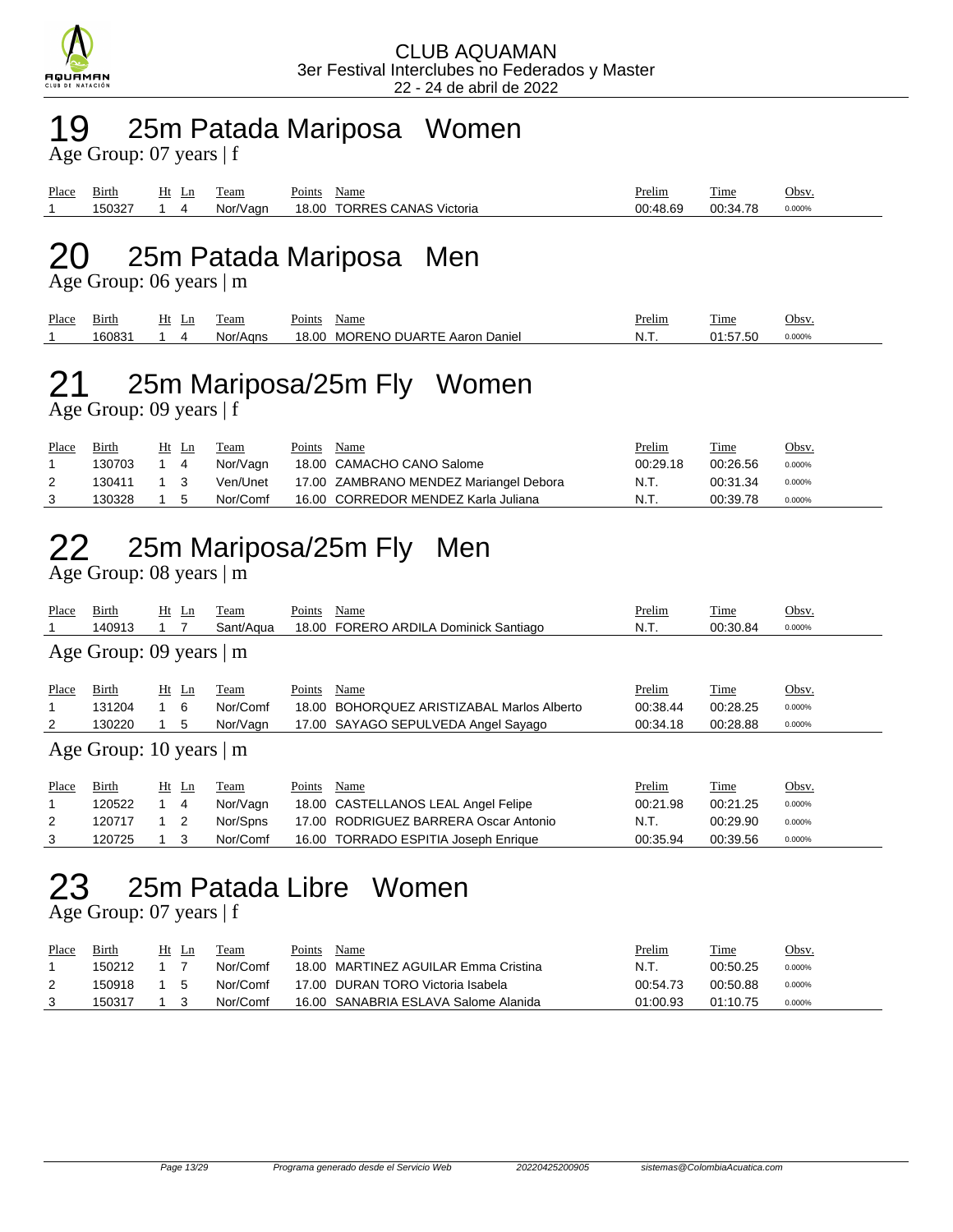

#### 25m Patada Libre Women 23 25m Pata

| Place<br>1<br>2                                       | Birth<br>141226<br>140910<br>Age Group: 09 years   f | $Ht$ Ln<br>1<br>2<br>6<br>1                                                               | <b>Team</b><br>Sant/Aqua<br>Nor/Agns                 | Points             | <b>Name</b><br>18.00 LOPEZFLOREZ FLOREZ Laura Sofia<br>17.00 DIAZ PRIETO Isabella                                                                         | Prelim<br>N.T.<br>N.T.                        | <b>Time</b><br>00:39.06<br>00:46.91                  | Obsv.<br>0.000%<br>0.000%                     |  |  |  |
|-------------------------------------------------------|------------------------------------------------------|-------------------------------------------------------------------------------------------|------------------------------------------------------|--------------------|-----------------------------------------------------------------------------------------------------------------------------------------------------------|-----------------------------------------------|------------------------------------------------------|-----------------------------------------------|--|--|--|
| Place<br>$\mathbf 1$                                  | Birth<br>130418                                      | $Ht$ Ln<br>$\mathbf{1}$<br>4                                                              | Team<br>Nor/Comf                                     | Points             | Name<br>18.00 OBREGON RAMIREZ Anyili Valeria                                                                                                              | Prelim<br>00:48.28                            | Time<br>00:35.81                                     | Obsv.<br>0.000%                               |  |  |  |
| 25m Patada Libre Men<br>Age Group: 06 years $\vert$ m |                                                      |                                                                                           |                                                      |                    |                                                                                                                                                           |                                               |                                                      |                                               |  |  |  |
| Place<br>1<br>2                                       | Birth<br>160130<br>160831<br>Age Group: 07 years   m | $Ht$ Ln<br>2<br>1<br>$\overline{7}$<br>$\mathbf{1}$                                       | Team<br>Ven/Trc<br>Nor/Agns                          | Points             | Name<br>18.00 MENDEZ PIÑATE Aaron<br>17.00 MORENO DUARTE Aaron Daniel                                                                                     | Prelim<br>N.T.<br>N.T.                        | Time<br>00:42.35<br>01:25.69                         | Obsv.<br>0.000%<br>0.000%                     |  |  |  |
| Place<br>1<br>2<br>3                                  | Birth<br>150227<br>150922<br>150918                  | $Ht$ Ln<br>$2 \quad 4$<br>6<br>$\mathbf{1}$<br>$\mathbf{2}$<br>6                          | Team<br>Nor/Comf<br>Ven/Unet<br>Nor/Comf             | Points             | Name<br>18.00 MERCHAN RINCON Dylan Mathias<br>17.00 MORENO ZAMBRANO Luis Augusto<br>16.00 MANJARRE GELVES Juan Felipe                                     | Prelim<br>00:27.85<br>N.T.<br>00:42.75        | Time<br>00:29.88<br>00:43.25<br>00:51.63             | Obsv.<br>0.000%<br>0.000%<br>0.000%           |  |  |  |
|                                                       | Age Group: 08 years   m                              |                                                                                           |                                                      |                    |                                                                                                                                                           |                                               |                                                      |                                               |  |  |  |
| Place<br>1<br>2<br>3<br>4                             | Birth<br>140707<br>140923<br>140804<br>140215        | Ht Ln<br>$\overline{2}$<br>5<br>3<br>$\mathbf{1}$<br>5<br>1<br>$\mathbf 1$<br>4           | Team<br>Nor/Cdmn<br>Sant/Sho<br>Nor/Comf<br>Nor/Comf | Points             | Name<br>18.00 BERMUDEZ NIÑO Kevin Alejandro<br>17.00 RAMOS CABALLERO Angel Santiago<br>16.00 ALMEIDA CARREÑO Samuel<br>15.00 CALA HERNANDEZ Davinson Joel | Prelim<br>00:29.25<br>N.T.<br>N.T.<br>N.T.    | Time<br>00:32.09<br>00:41.03<br>00:54.38<br>00:55.43 | Obsv.<br>0.000%<br>0.000%<br>0.000%<br>0.000% |  |  |  |
|                                                       | Age Group: 09 years   m                              |                                                                                           |                                                      |                    |                                                                                                                                                           |                                               |                                                      |                                               |  |  |  |
| <b>Place</b><br>1<br>2<br>3                           | Birth<br>130216<br>131111<br>130916                  | $Ht$ Ln<br>$\overline{2}$<br>3<br>$\overline{2}$<br>$\overline{2}$<br>$\overline{2}$<br>8 | <b>Team</b><br>Nor/Comf<br>Nor/Cdmn<br>Sant/Sho      | Points             | <b>Name</b><br>18.00 RUBIO ARENAS Julian Arturo<br>17.00 CABRERA BRUZUAL Diego Alejandro<br>16.00 GONZALEZ DIAZ Santiago                                  | <b>Prelim</b><br>00:32.44<br>01:59.59<br>N.T. | <b>Time</b><br>00:31.94<br>00:46.95<br>00:51.00      | Obsv.<br>0.000%<br>0.000%<br>0.000%           |  |  |  |
|                                                       | Age Group: 10 years $\vert$ m                        |                                                                                           |                                                      |                    |                                                                                                                                                           |                                               |                                                      |                                               |  |  |  |
| <u>Place</u><br>1<br>2                                | <b>Birth</b><br>121010<br>120129                     | $Ht$ Ln<br>$\overline{2}$<br>$\overline{1}$<br>$\overline{2}$<br>7                        | <b>Team</b><br>Nor/Comf<br>Nor/Comf                  | <u>Points</u> Name | 18.00 SUESCUN BARRIOS Juan Diego<br>17.00 MADARIAGA SANCHEZ Angel Arley                                                                                   | Prelim<br>N.T.<br>N.T.                        | <u>Time</u><br>00:39.91<br>00:42.32                  | Obsv.<br>0.000%<br>0.000%                     |  |  |  |
| 25                                                    | Age Group: $07$ years $ f $                          |                                                                                           |                                                      |                    | 25m Libre/25m Free Women                                                                                                                                  |                                               |                                                      |                                               |  |  |  |
| $Dl$ $Dirth$                                          |                                                      | H <sub>t</sub> In Team                                                                    |                                                      | Dointe Name        |                                                                                                                                                           | Prelim                                        | Time                                                 | $O$ hev                                       |  |  |  |

| Place | Bırth        | Ht | ⊷ | eam                     | 'oint. | Name                                        | Prelim  | company of<br>. ime | Obsv   |
|-------|--------------|----|---|-------------------------|--------|---------------------------------------------|---------|---------------------|--------|
|       | 50918<br>ובו |    |   | $\sim$<br>Comf<br>Nor/C | 18.00  | TORO<br><b>DURAN</b><br>Isabela<br>Victoria | N.<br>. | 00.4625             | 0.000% |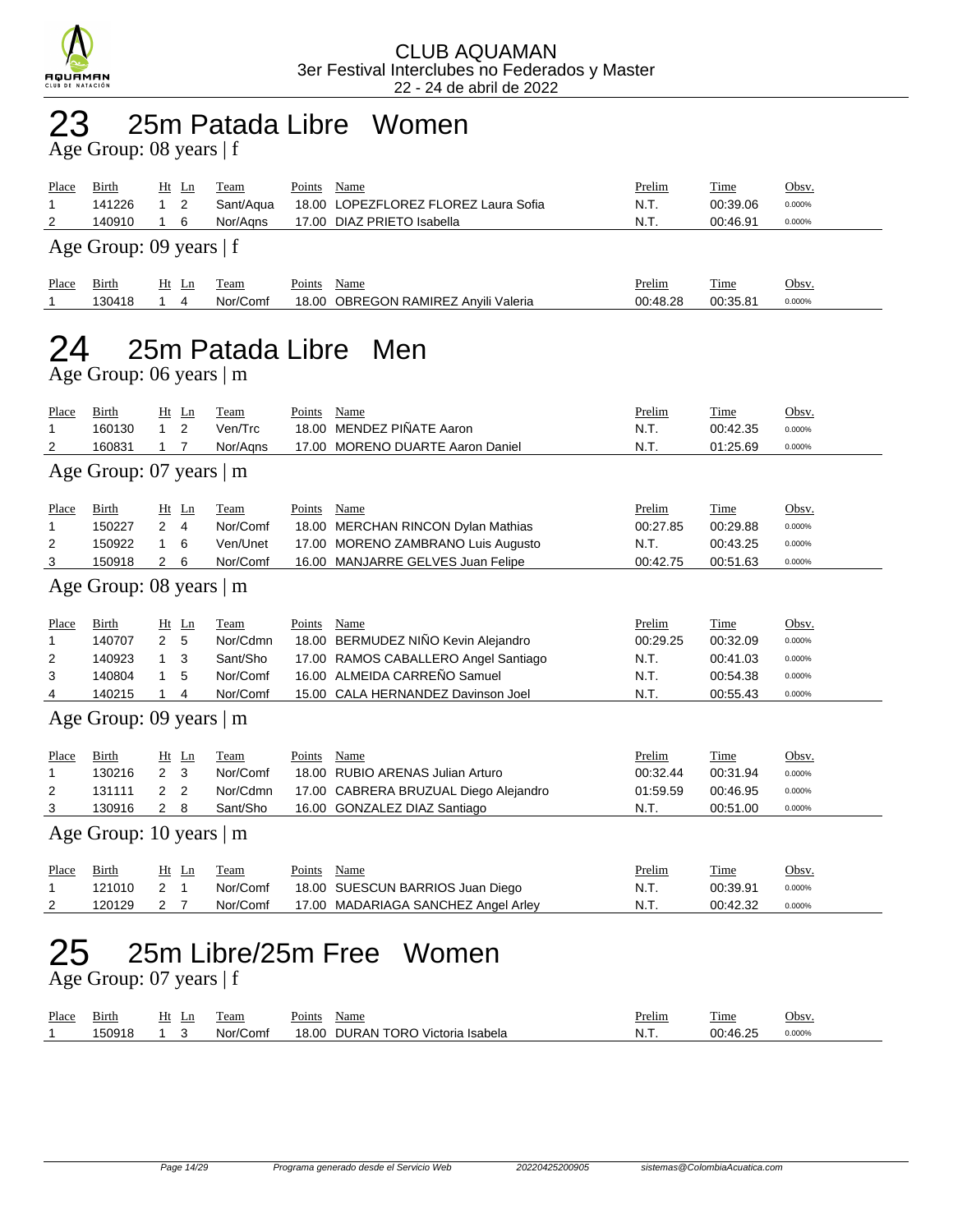

#### 25m Libre/25m Free Women

Age Group: 08 years | f

| Place | Birth      | Ht Ln | Team     | Name<br>Points                                 | Prelim   | <u>Time</u> | <u>Obsv.</u> |
|-------|------------|-------|----------|------------------------------------------------|----------|-------------|--------------|
|       | 140828     | 2 4   | Nor/Vagn | 18.00 TORRES PINTO Mayren Stefania             | 00:21.28 | 00:22.12    | 0.000%       |
|       | 141226 1 5 |       |          | Sant/Aqua 17.00 LOPEZFLOREZ FLOREZ Laura Sofia | N.T.     | 00:30.28    | 0.000%       |
|       | 140910     | 14    | Nor/Aans | 16.00 DIAZ PRIETO Isabella                     | N.T.     | 00:52.78    | 0.000%       |

#### Age Group: 09 years | f

| Place | Birth  | Ht Ln | Team     | Points | Name                                 | Prelim   | Time     | Obsv.  |
|-------|--------|-------|----------|--------|--------------------------------------|----------|----------|--------|
|       | 130620 | - 5   | Nor/Caza |        | 18.00 GARCÍA SANTOS Gerald Sofia     | 00:23.78 | 00:24.06 | 0.000% |
| 2     | 130513 | 2 1   | Nor/Vagn |        | 17.00 VERGARA SOSA Catalina          | N.T.     | 00:24.59 | 0.000% |
| 3     | 130514 | 2 3   | Nor/Alop |        | 16.00 CASTILLA HERNANDEZ Luciana     | 00:30.03 | 00:29.63 | 0.000% |
| 4     | 130328 |       | Nor/Comf |        | 15.00 CORREDOR MENDEZ Karla Juliana  | N.T.     | 00:30.31 | 0.000% |
| 5     | 130418 |       | Nor/Comf |        | 14.00 OBREGON RAMIREZ Anyili Valeria | 00:41.94 | 00:34.90 | 0.000% |

### 25m Libre/25m Free Men

Age Group: 06 years | m

| Place          | Birth                           |   | $Ht$ Ln | Team     | Points | Name                                | Prelim   | Time        | Obsv.  |  |  |  |
|----------------|---------------------------------|---|---------|----------|--------|-------------------------------------|----------|-------------|--------|--|--|--|
|                | 160130                          |   | 3       | Ven/Trc  |        | 18.00 MENDEZ PIÑATE Aaron           | N.T.     | 00:31.81    | 0.000% |  |  |  |
|                | Age Group: $07$ years $\vert$ m |   |         |          |        |                                     |          |             |        |  |  |  |
| Place          | Birth                           |   | $Ht$ Ln | Team     | Points | Name                                | Prelim   | <b>Time</b> | Obsv.  |  |  |  |
| 1              | 151029                          | 4 | -6      | Nor/Vagn | 18.00  | SARMIENTO LOPEZ Manuel Jose         | 00:25.00 | 00:21.97    | 0.000% |  |  |  |
| 2              | 150227                          | 3 | 4       | Nor/Comf |        | 17.00 MERCHAN RINCON Dylan Mathias  | 00:29.50 | 00:26.34    | 0.000% |  |  |  |
| 3              | 150922                          |   | 5       | Ven/Unet |        | 16.00 MORENO ZAMBRANO Luis Augusto  | N.T.     | 00:45.62    | 0.000% |  |  |  |
|                | 150918                          |   | 4       | Nor/Comf |        | MANJARRE GELVES Juan Felipe         | N.T.     | No Show     |        |  |  |  |
|                | Age Group: $08$ years $\vert$ m |   |         |          |        |                                     |          |             |        |  |  |  |
| Place          | Birth                           |   | $Ht$ Ln | Team     | Points | Name                                | Prelim   | Time        | Obsv.  |  |  |  |
| $\overline{A}$ | 110100                          |   |         | $N = 10$ |        | 10.00 AMEZOUTA EFRAIANDEZ Algionato | 00.2000  | 00.22.7     | 0.0001 |  |  |  |

|                | 140129 | 4              |     | Nor/Spns  | 18.00 AMEZQUITA FERNANDEZ Alejandro   | 00:26.63 | 00:22.37 | 0.000% |
|----------------|--------|----------------|-----|-----------|---------------------------------------|----------|----------|--------|
| 2              | 140913 | 2 7            |     | Sant/Agua | 17.00 FORERO ARDILA Dominick Santiago | N.T.     | 00:27.91 | 0.000% |
| 3              | 140707 | 3 <sub>5</sub> |     | Nor/Cdmn  | 16.00 BERMUDEZ NIÑO Kevin Alejandro   | 00:31.50 | 00:35.95 | 0.000% |
| $\overline{4}$ | 140923 |                |     | Sant/Sho  | 15.00 RAMOS CABALLERO Angel Santiago  | N.T.     | 00:37.53 | 0.000% |
| 5              | 140804 |                | 2 2 | Nor/Comf  | 14.00 ALMEIDA CARREÑO Samuel          | N.T.     | 00:45.18 | 0.000% |
| 6              | 140215 |                | - 6 | Nor/Comf  | 13.00 CALA HERNANDEZ Davinson Joel    | N.T.     | 01:02.63 | 0.000% |

#### Age Group: 09 years | m

| Place | Birth  |                | $Ht$ Ln        | Team     | Points | Name                                       | Prelim   | Time     | Obsv.  |
|-------|--------|----------------|----------------|----------|--------|--------------------------------------------|----------|----------|--------|
|       | 130220 | $\mathbf{2}$   | -5             | Sant/Sho |        | 18.00 CARRILLO CASTELLANOS Daniel Yesid    | N.T.     | 00:21.41 | 0.000% |
| 2     | 130210 | 4              | 5              | Nor/Vagn |        | 17.00 PADILLA ARIAS Cristian David         | 00:22.57 | 00:21.69 | 0.000% |
| 3     | 130220 | 4              | - 3            | Nor/Vagn |        | 16.00 SAYAGO SEPULVEDA Angel Sayago        | 00:24.71 | 00:23.03 | 0.000% |
| 4     | 130603 | 4              | $\overline{2}$ | Nor/Comf |        | 15.00 ORTIZ MALDONADO Lionel               | 00:25.72 | 00:23.13 | 0.000% |
| 5     | 131204 | 4              |                | Nor/Comf |        | 14.00 BOHORQUEZ ARISTIZABAL Marlos Alberto | 00:27.47 | 00:23.31 | 0.000% |
| 6     | 130216 | 4              | - 8            | Nor/Comf |        | 13.00 RUBIO ARENAS Julian Arturo           | 00:28.03 | 00:23.98 | 0.000% |
| 7     | 130916 | 2 <sub>3</sub> |                | Sant/Sho |        | 12.00 GONZALEZ DIAZ Santiago               | N.T.     | 00:46.44 | 0.000% |
|       | 130517 | 4              | 4              | Nor/Vagn |        | <b>SALAS URUENA Matias</b>                 | 00:21.84 | No Show  |        |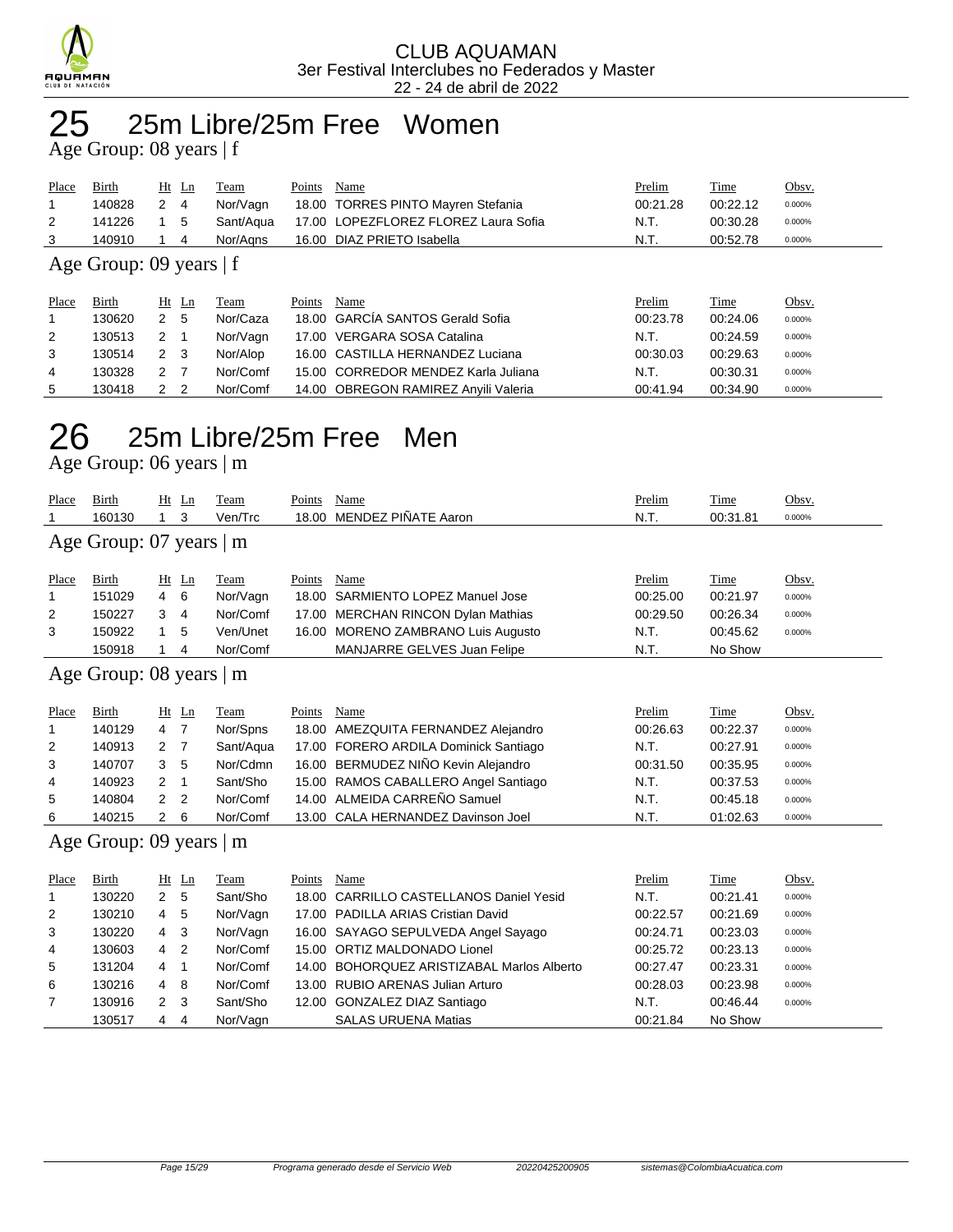

### 26 25m Libre/25m Free Men

Age Group: 10 years | m

| Place          | <b>Birth</b> |   | $Ht$ Ln        | Team     | Points | Name                                 | Prelim | <b>Time</b> | Obsv.  |
|----------------|--------------|---|----------------|----------|--------|--------------------------------------|--------|-------------|--------|
|                | 120325       | 3 |                | Bog/Cdi  |        | 18.00 ORTIZ SANCHÉZ Joseph Felipe    | N.T.   | 00:19.78    | 0.000% |
| 2              | 120316       | 3 | - 2            | Bog/Cdi  |        | 17.00 SUAREZ SÁNCHEZ Angel Esteban   | N.T.   | 00:21.38    | 0.000% |
| 3              | 120707       | 3 |                | Bog/Cdi  |        | 16.00 BERNAL VARGAS Damian Gabriel   | N.T.   | 00:21.65    | 0.000% |
| $\overline{4}$ | 120217       | 3 | - 6            | Nor/Vagn |        | 15.00 SAAB BARINAS Pablo David       | N.T.   | 00:24.12    | 0.000% |
| 5              | 120725       | 3 | -8             | Nor/Comf |        | 14.00 TORRADO ESPITIA Joseph Enrique | N.T.   | 00:27.39    | 0.000% |
| 6              | 121010       |   | $\overline{4}$ | Nor/Comf |        | 13.00 SUESCUN BARRIOS Juan Diego     | N.T.   | 00:33.35    | 0.000% |
|                | 120129       | 3 | - 3            | Nor/Comf |        | 12.00 MADARIAGA SANCHEZ Angel Arley  | N.T.   | 00:44.81    | 0.000% |

# 27 50m Mariposa/50m Fly Women

Age Group: 10 years | f

| R.Nacional 00:26.74 |        |                      |           |        |                                  |        |          |         |  |  |
|---------------------|--------|----------------------|-----------|--------|----------------------------------|--------|----------|---------|--|--|
| Place               | Birth  | Ht Ln                | Team      | Points | Name                             | Prelim | Time     | Obsv.   |  |  |
|                     | 120526 |                      | Sant/Agua |        | 18.00 SANTOS MARTINEZ Maria Jose | N.T.   | 00:55.18 | 48.460% |  |  |
|                     | 120213 | $\ddot{\phantom{1}}$ | Boa/Cdi   |        | 17.00 GUTIERREZ CENDALES Valeria | N.T    | 01:11.99 | 37.144% |  |  |
|                     |        |                      |           |        |                                  |        |          |         |  |  |

#### Age Group: 11 years | f

 *R.Nacional 00:26.74* 

| Place          | <b>Birth</b> |              | $Ht$ Ln | <b>Team</b> | Points | Name                                       | Prelim   | <b>Time</b> | Obsv.   |
|----------------|--------------|--------------|---------|-------------|--------|--------------------------------------------|----------|-------------|---------|
| $\overline{1}$ | 110128       | 2 3          |         | Bog/Cdi     |        | 18.00 CABRERA PRADA Valeria                | N.T.     | 00:52.74    | 50.702% |
| 2              | 110703       | 3            | -5      | Sant/Sho    |        | 17.00 CARVAJAL VILLAMIZAR Angely Valeska   | 00:53.85 | 00:53.37    | 50.103% |
| 3              | 110703       | 2            |         | Sant/Sho    |        | 16.00 CARVAJAL VILLAMIZAR Andrea Valentina | 00:59.66 | 00:57.27    | 46.691% |
| 4              | 110521       | $2\quad 2$   |         | Ven/Trc     |        | 15.00 PEREIRA BRICEÑO Nirvana              | N.T.     | 00:59.66    | 44.821% |
| 5              | 110115       | $\mathbf{2}$ | - 5     | Nor/Vagn    |        | 14.00 BUSTAMENTE DELGADO Karla Tatiana     | 01:27.88 | 01:03.69    | 41.985% |
| 6              | 110430       | 2            | - 6     | Nor/Agns    |        | 13.00 PAEZ RIVERA Manuela                  | N.T.     | 01:27.88    | 30.428% |
| 7              | 110526       | 2            | - 7     | Sant/Sho    |        | 12.00 RUBIANO ALARCON Valery Sofia         | N.T.     | 01:30.76    | 29.462% |
|                | 110727       |              | 4       | Nor/Agns    |        | <b>HINCAPIE FONSECA Yusely</b>             | N.T.     | No Show     |         |

#### Age Group: 12 years | f

|                                                | R.Nacional 00:26.74                                   |              |                                    |           |        |                                         |          |          |         |  |  |
|------------------------------------------------|-------------------------------------------------------|--------------|------------------------------------|-----------|--------|-----------------------------------------|----------|----------|---------|--|--|
| Place                                          | Birth                                                 |              | $Ht$ Ln                            | Team      | Points | Name                                    | Prelim   | Time     | Obsv.   |  |  |
| 1                                              | 100319                                                | 3            | -4                                 | Nor/Agns  | 18.00  | NAVARRO RINCON Mercy Ayalen             | 00:44.40 | 00:44.40 | 60.225% |  |  |
| 2                                              | 100820                                                | 3            | 6                                  | Nor/Agns  | 17.00  | <b>TORRES TARAZONA Maria Jose</b>       | 01:37.99 | 01:04.70 | 41.329% |  |  |
| 3                                              | 100721                                                | $\mathbf{2}$ | -4                                 | Nor/Agns  |        | 16.00 HERNANDEZ RODRIGUEZ Luna Fernanda | N.T.     | 01:15.41 | 35.459% |  |  |
| Age Group: 13 years   f<br>R.Nacional 00:26.74 |                                                       |              |                                    |           |        |                                         |          |          |         |  |  |
| Place                                          | Birth                                                 | Ht           | $\mathop{\underline{\mathsf{Ln}}}$ | Team      | Points | Name                                    | Prelim   | Time     | Obsv.   |  |  |
| 1                                              | 090529                                                | 3            | -1                                 | Ven/Trc   | 18.00  | SANCHEZ BECERRA Arianny Mayela          | N.T.     | 00:58.53 | 45.686% |  |  |
| 2                                              | 091123                                                | 3            | 8                                  | Sant/Sho  | 17.00  | RANGEL RODRIGUEZ Dinna Liseth           | N.T.     | 01:33.19 | 28.694% |  |  |
|                                                | Age Group: 15 years $ f $<br>R.Nacional 00:26.74      |              |                                    |           |        |                                         |          |          |         |  |  |
| Place                                          | Birth                                                 |              | $Ht$ Ln                            | Team      | Points | Name                                    | Prelim   | Time     | Obsv.   |  |  |
|                                                | 070304                                                | 3            | - 7                                | Ven/Trc   | 18.00  | RUIZ ZAMBRANO Emily Gabriela            | N.T.     | 01:00.06 | 44.522% |  |  |
|                                                | Age Group: Jb $16y-17y \mid f$<br>R.Nacional 00:26.74 |              |                                    |           |        |                                         |          |          |         |  |  |
| Place                                          | Birth                                                 |              | $Ht$ Ln                            | Team      | Points | Name                                    | Prelim   | Time     | Obsv.   |  |  |
|                                                | 050605                                                | 3            | 3                                  | Sant/Tbst | 18.00  | DIAZ BARRERA Sirley Gabriela            | 01:00.13 | 00:55.35 | 48.311% |  |  |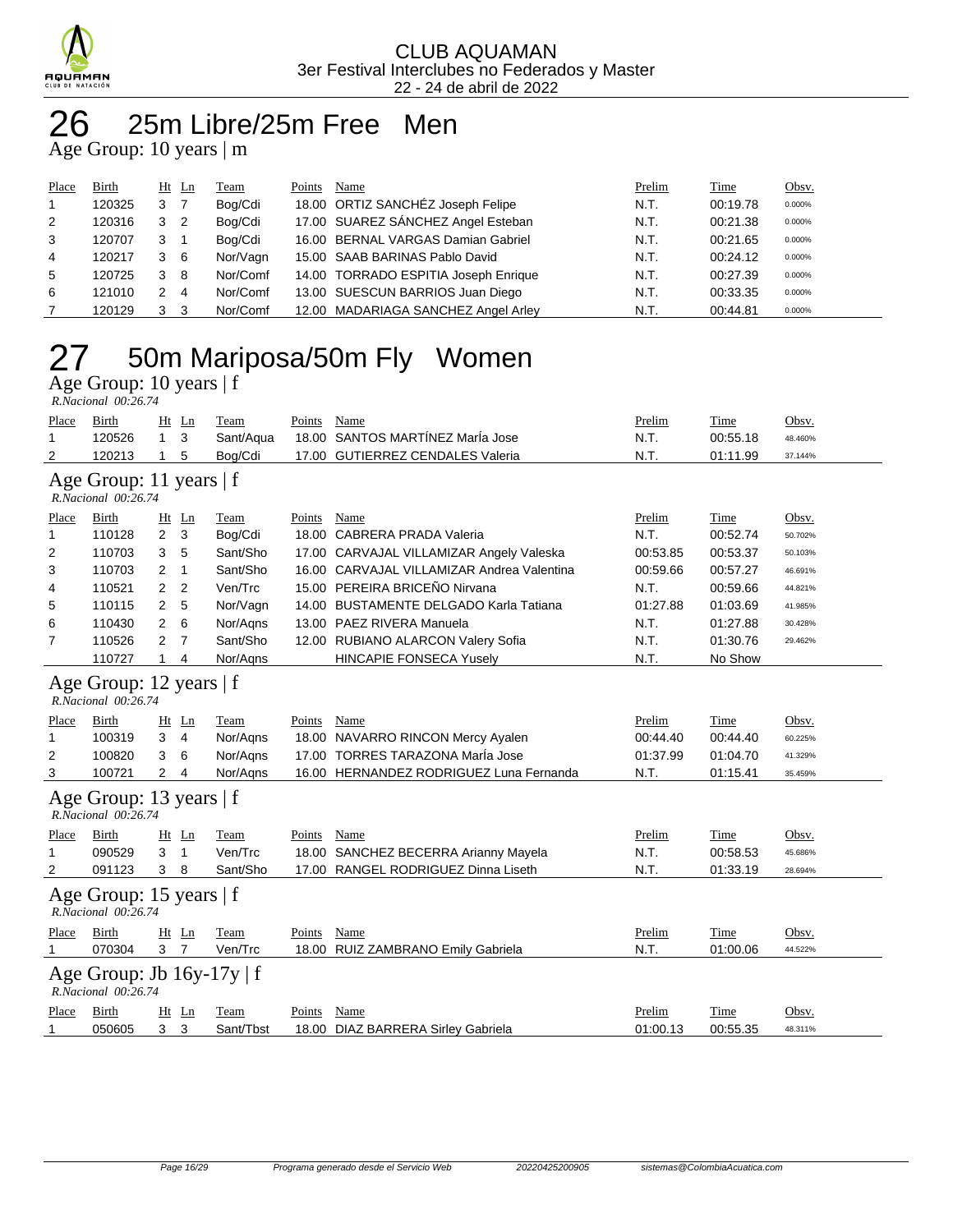

### 28 50m Mariposa/50m Fly Men

Age Group: 08 years | m  *R.Nacional 00:23.99* 

| Place<br>1                                     | <b>Birth</b><br>140530                         | $\mathbf{1}$   | $Ht$ Ln<br>1        | Team<br>Nor/Spns        | Points        | Name<br>18.00 MOLINARES DIAZ Santiago                                                 | Prelim<br>N.T.     | Time<br>00:56.36        | Obsv.<br>42.566%   |
|------------------------------------------------|------------------------------------------------|----------------|---------------------|-------------------------|---------------|---------------------------------------------------------------------------------------|--------------------|-------------------------|--------------------|
| 2                                              | 140205                                         | 1              | $\overline{7}$      | Sant/Aqua               |               | 17.00 LOZANO TORRES Martin Alejandro                                                  | N.T.               | 01:03.79                | 37.608%            |
|                                                | Age Group: 09 years   m<br>R.Nacional 00:23.99 |                |                     |                         |               |                                                                                       |                    |                         |                    |
| Place<br>$\mathbf 1$                           | Birth<br>131023                                | $\overline{4}$ | <u>Ht Ln</u><br>3   | <b>Team</b><br>Nor/Vagn | <b>Points</b> | Name<br>18.00 DIAZ CARRENO Emiliano                                                   | Prelim<br>00:42.49 | <b>Time</b><br>00:40.79 | Obsv.<br>58.813%   |
| Age Group: 10 years   m<br>R.Nacional 00:23.99 |                                                |                |                     |                         |               |                                                                                       |                    |                         |                    |
| Place                                          | <b>Birth</b>                                   |                | Ht Ln               | <b>Team</b>             | Points Name   |                                                                                       | Prelim             | Time                    | Obsv.              |
| 1                                              | 121107                                         | $\mathbf{1}$   | 2                   | Ven/Dscv                | 18.00         | <b>CONTRERAS ROSALES Camilo Enrique</b>                                               | N.T.               | 00:43.94                | 54.597%            |
| 2                                              | 120111                                         | 1              | 5                   | Nor/Vagn                | 17.00         | <b>MARTINEZ ROA Andres Leonardo</b>                                                   | N.T.               | 00:59.16                | 40.551%            |
| 3                                              | 120322                                         | $\mathbf{1}$   | 3                   | Ven/Unet                |               | 16.00 MORA ROA Orlando Enrique                                                        | N.T.               | 01:01.77                | 38.838%            |
|                                                | 120718                                         | $\mathbf{1}$   | 6                   | Nor/Agns                |               | ORDOÑEZ BAUTISTA Luis Esteban                                                         | N.T.               | No Show                 |                    |
|                                                | Age Group: 11 years   m<br>R.Nacional 00:23.99 |                |                     |                         |               |                                                                                       |                    |                         |                    |
| Place                                          | Birth                                          |                | $Ht$ Ln             | Team                    | Points        | Name                                                                                  | Prelim             | Time                    | Obsv.              |
| 1                                              | 111015                                         | 5              | $\mathbf{1}$        | Nor/Vagn                |               | 18.00 SARMIENTO LOPEZ Julian Felipe                                                   | 00:40.27           | 00:41.54                | 57.752%            |
| 2                                              | 110415                                         | 2              | $\mathbf{1}$        | Nor/Spns                |               | 17.00 RIVEROS CASSDIEGO Miguel Angel                                                  | N.T.               | 00:47.48                | 50.527%            |
| 3                                              | 110228                                         | 4              | $\overline{2}$      | Sant/Aqua               |               | 16.00 GOMEZ MORENO Mathias                                                            | 00:51.80           | 00:49.76                | 48.211%            |
| 4                                              | 110917                                         | 2              | 8                   | Nor/Spns                |               | 15.00 JACOME CONTRERAS Julian David                                                   | N.T.               | 00:53.87                | 44.533%            |
| 5                                              | 110603                                         | 3              | 3                   | Nor/Spns                |               | 14.00 OMANA DAZA Rafael Alejandro                                                     | 01:22.97           | 00:59.16                | 40.551%            |
| 6                                              | 110412<br>111002                               | 2<br>4         | $\overline{7}$<br>8 | Bog/Cdi                 |               | 13.00 PRIETO ARIAS NicolAs Jacobo                                                     | N.T.               | 00:59.56                | 40.279%            |
| 7<br>8                                         | 111029                                         | 1              | $\overline{4}$      | Nor/Vagn<br>Nor/Vagn    |               | 12.00 SEPULVEDA RODRIGUEZ Mario Andres<br>11.00 GUTIERREZ RONCANCIO Cristhoper Andres | 01:04.30<br>N.T.   | 01:11.98<br>01:16.22    | 33.329%<br>31.475% |
| 9                                              | 110816                                         | 3              | 5                   | Nor/Aqns                |               | 10.00 GUTIERREZ CASTIBLANCO Roberto Alejandro                                         | 01:20.90           | 01:18.47                | 30.572%            |
|                                                | Age Group: 12 years   m<br>R.Nacional 00:23.99 |                |                     |                         |               |                                                                                       |                    |                         |                    |
| Place                                          | Birth                                          |                | $Ht$ Ln             | <b>Team</b>             | Points        | Name                                                                                  | Prelim             | <b>Time</b>             | Obsv.              |
| 1                                              | 100621                                         | 5              | $\overline{2}$      | Nor/Spns                |               | 18.00 ORTIZ PEREZ Damian Jose                                                         | 00:37.62           | 00:37.62                | 63.769%            |
| $\overline{2}$                                 | 101128                                         | 2              | $\overline{2}$      | Bog/Cdi                 |               | 17.00 VILLAMIZAR LOPEZ Juan David                                                     | N.T.               | 00:40.86                | 58.713%            |
| 3                                              | 100310                                         | 4              | $\overline{4}$      | Nor/Caza                |               | 16.00 JIMENEZ MARTINEZ Juan Camilo                                                    | 00:41.04           | 00:41.04                | 58.455%            |
| 4                                              | 100706                                         | 5              | $\overline{7}$      | Nor/Aqns                |               | 15.00 SANCHEZ QUINTERO Luis Santiago                                                  | 00:39.38           | 00:41.21                | 58.214%            |
|                                                | 100123                                         | $\mathbf{1}$   | 8                   | Nor/Spns                |               | HERRERA MARQUEZ Jaime Joaquin                                                         | N.T.               | Disqualified            | sw8.4              |
|                                                | Age Group: 13 years   m<br>R.Nacional 00:23.99 |                |                     |                         |               |                                                                                       |                    |                         |                    |
| <b>Place</b>                                   | Birth                                          |                | $Ht$ Ln             | <b>Team</b>             | Points        | Name                                                                                  | Prelim             | Time                    | Obsv.              |
| 1                                              | 090227                                         | 5              | 8                   | Nor/Agns                |               | 18.00 TORRES GONZALEZ Julian Felipe                                                   | 00:41.53           | 00:37.88                | 63.332%            |
| $\overline{2}$                                 | 090408                                         | 5              | 6                   | Nor/Alop                |               | 17.00 NUÑEZ RAGUA Juan Diego                                                          | 00:38.72           | 00:40.45                | 59.308%            |
| 3                                              | 090123                                         | 2              | 3                   | Bog/Cdi                 |               | 16.00 TIPAN LEGUIZAMO Juan David                                                      | N.T.               | 00:43.74                | 54.847%            |
| 4                                              | 090807                                         | 4              | 6                   | Nor/Caza                |               | 15.00 SANDOVAL MEJIA Renato                                                           | 00:46.93           | 00:44.92                | 53.406%            |
| 5                                              | 090419                                         | 4              | $\overline{7}$      | Nor/Comf                |               | 14.00 BOHORQUEZ PEREZ Jhojan Esteban                                                  | 00:58.84           | 00:52.79                | 45.444%            |
|                                                | 091212                                         | $\overline{2}$ | 6                   | Nor/Vagn                |               | <b>HERNANDEZ ALARCON Miguel Adrian</b>                                                | N.T.               | Disqualified            | sw8.4              |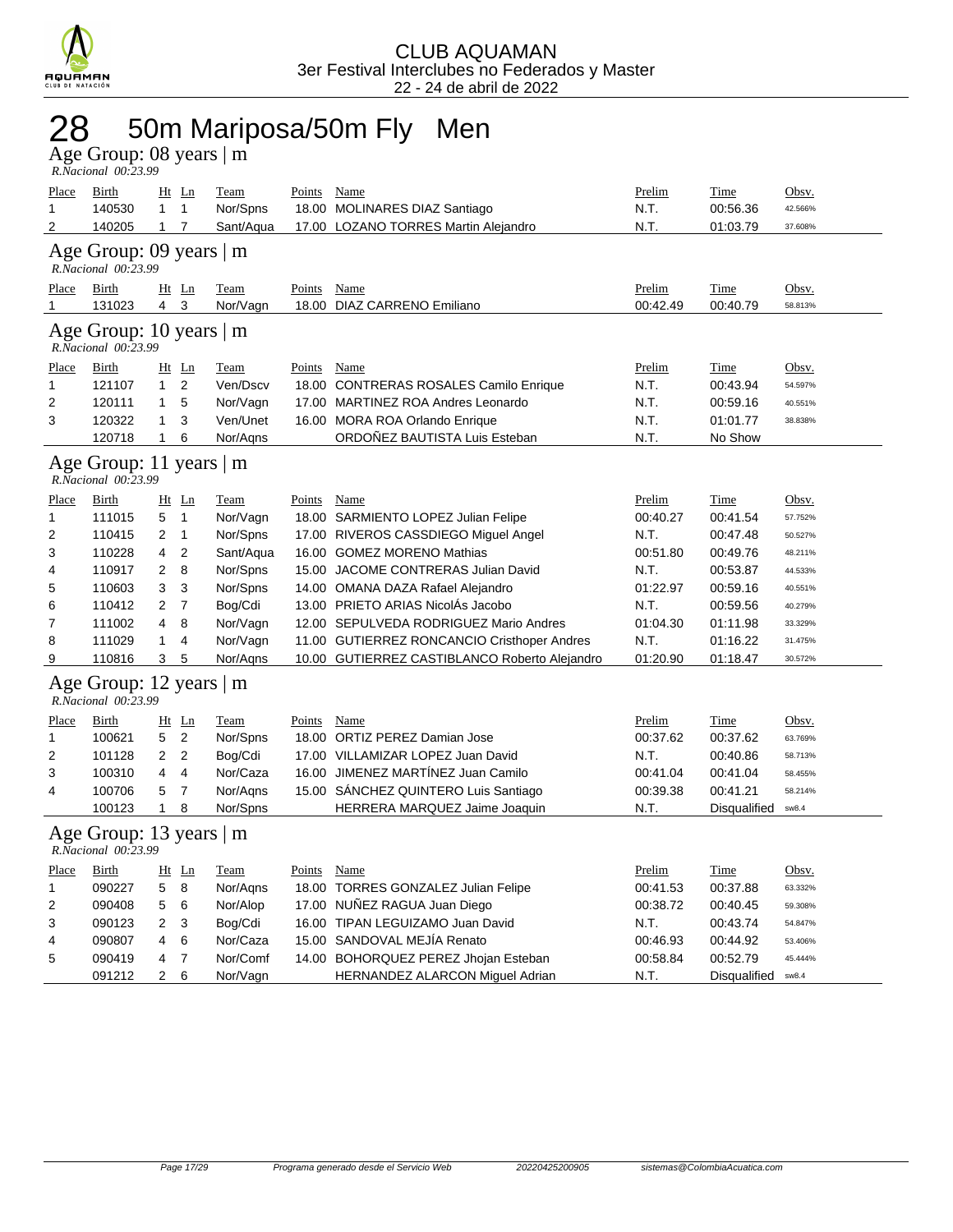

### 28 50m Mariposa/50m Fly Men

Age Group: 14 years | m  *R.Nacional 00:23.99* 

| Place                                                     | Birth                                              | Ht | Ln            | Team                           | <b>Points</b> | Name                                    | Prelim   | Time         | Obsv.   |  |
|-----------------------------------------------------------|----------------------------------------------------|----|---------------|--------------------------------|---------------|-----------------------------------------|----------|--------------|---------|--|
| 1                                                         | 080818                                             | 4  | 1             | Nor/Comf                       | 18.00         | ORTIZ MALDONADO Allan Camilo            | 01:01.15 | 00:44.09     | 54.411% |  |
| 2                                                         | 080423                                             | 3  | 4             | Nor/Agns                       |               | 17.00 HERNANDEZ RODRIGUEZ Luis Fernando | 01:04.49 | 00:59.58     | 40.265% |  |
| Age Group: 15 years $\vert$ m<br>$R. Nacional$ $00:23.99$ |                                                    |    |               |                                |               |                                         |          |              |         |  |
| Place                                                     | <b>Birth</b>                                       | Ht | Ln            | Team                           | Points        | Name                                    | Prelim   | Time         | Obsv.   |  |
|                                                           | 070103                                             | 3  | 8             | Nor/Agns                       |               | 18.00 VIVIEL RIVEROS Brandon Smith      | N.T.     | 00:48.68     | 49.281% |  |
| 2                                                         | 070907                                             | 2  | 4             | Nor/Comf                       |               | 17.00 TORRES ACUÑA Miguel Angel         | N.T.     | 00:58.90     | 40.730% |  |
|                                                           | 070917                                             | 2  | 5             | Nor/Agns                       |               | PEÑA SANCHEZ Angel David                | N.T.     | Disqualified |         |  |
|                                                           | Age Group: 16 years   m<br>R.Nacional 00:23.99     |    |               |                                |               |                                         |          |              |         |  |
| Place                                                     | <b>Birth</b>                                       | Ht | Ln            | Team                           | Points        | Name                                    | Prelim   | Time         | Obsv.   |  |
|                                                           | 060516                                             | 4  | 5             | Sant/Sho                       | 18.00         | JAIMES CASTELLANOS Edson                | 00:42.35 | 00:44.27     | 54.190% |  |
| 2                                                         | 060306                                             | 3  |               | Ven/Unet                       | 17.00         | ROSALES SANCHEZ Juan Manuel             | N.T.     | 00:45.85     | 52.323% |  |
|                                                           | R.Nacional 00:23.99                                |    |               | Age Group: Jb $17y-18y \mid m$ |               |                                         |          |              |         |  |
| Place                                                     | Birth                                              | Ht | Ln            | Team                           | Points        | Name                                    | Prelim   | Time         | Obsv.   |  |
|                                                           | 050309                                             | 5  | 5             | Nor/Cdmn                       | 18.00         | LOZADA BAUTISTA Duvan Alejandro         | 00:33.94 | 00:35.12     | 68.309% |  |
| 2                                                         | 040123                                             | 5  | 3             | Nor/Caza                       | 17.00         | AYALA CARRILLO AndrÉs David             | 00:36.21 | 00:36.96     | 64.908% |  |
| 3                                                         | 050605                                             | 3  | 7             | Nor/Cdmn                       |               | 16.00 SILVA ROZO Camilo Andres          | N.T.     | 00:56.41     | 42.528% |  |
|                                                           | Age Group: Mayores   m<br>$R. Nacional$ $00:23.99$ |    |               |                                |               |                                         |          |              |         |  |
| Place                                                     | Birth                                              | Ht | $\mathbf{Ln}$ | Team                           | Points        | Name                                    | Prelim   | Time         | Obsv.   |  |
|                                                           | 001002                                             | 5  | 4             | Nor/Caza                       | 18.00         | PAEZ VILLA Silvino Alexis               | 00:26.88 | 00:31.24     | 76.793% |  |
| 2                                                         | 010530                                             | 3  | 6             | Nor/Spns                       |               | 17.00 LOPEZ GARCÍA Mario Josue          | 00:35.93 | 00:35.93     | 66.769% |  |

#### 50m Libre/50m Free Women 29 50m Libre<br>Age Group: 08 years | f

|                                                                                | R.Nacional 00:25.11                                   |     |             |           |        |                                        |          |          |         |  |  |  |
|--------------------------------------------------------------------------------|-------------------------------------------------------|-----|-------------|-----------|--------|----------------------------------------|----------|----------|---------|--|--|--|
| Place                                                                          | Birth                                                 |     | $Ht$ Ln     | Team      | Points | Name                                   | Prelim   | Time     | Obsv.   |  |  |  |
|                                                                                | 140828                                                | 4 7 |             | Nor/Vagn  | 18.00  | <b>TORRES PINTO Mayren Stefania</b>    | 01:06.01 | 00:54.15 | 46.371% |  |  |  |
| Age Group: 09 years   f<br>$R. Nacional$ $00:25.11$                            |                                                       |     |             |           |        |                                        |          |          |         |  |  |  |
| Time<br>Obsv.<br>$Ht$ Ln<br>Name<br>Prelim<br>Place<br>Birth<br>Points<br>Team |                                                       |     |             |           |        |                                        |          |          |         |  |  |  |
|                                                                                | 130703                                                |     | 5 6         | Nor/Vagn  | 18.00  | <b>CAMACHO CANO Salome</b>             | 00:51.87 | 00:46.88 | 53.562% |  |  |  |
| 2                                                                              | 130513                                                | 5   | -4          | Nor/Vagn  |        | 17.00 VERGARA SOSA Catalina            | 00:49.01 | 00:48.93 | 51.318% |  |  |  |
| 3                                                                              | 130620                                                | 5   | -1          | Nor/Caza  |        | 16.00 GARCÍA SANTOS Gerald Sofia       | 00:54.97 | 00:50.84 | 49.390% |  |  |  |
| 4                                                                              | 130411                                                |     | $1 \quad 3$ | Ven/Unet  |        | 15.00 ZAMBRANO MENDEZ Mariangel Debora | N.T.     | 00:59.59 | 42.138% |  |  |  |
| 5                                                                              | 130514                                                |     | 6           | Nor/Alop  |        | 14.00 CASTILLA HERNANDEZ Luciana       | N.T.     | 01:20.20 | 31.309% |  |  |  |
|                                                                                | Age Group: 10 years $ f $<br>$R. Nacional$ $00:25.11$ |     |             |           |        |                                        |          |          |         |  |  |  |
| Place                                                                          | Birth                                                 |     | $Ht$ Ln     | Team      | Points | Name                                   | Prelim   | Time     | Obsv.   |  |  |  |
| 1                                                                              | 120526                                                |     | $2 \quad 8$ | Sant/Aqua | 18.00  | SANTOS MARTÍNEZ MarÍa Jose             | N.T.     | 00:46.18 | 54.374% |  |  |  |
| 2                                                                              | 120713                                                |     | $1 \quad 4$ | Ven/Trc   | 17.00  | MENDEZ PIÑATE Antonella                | N.T.     | 00:50.35 | 49.871% |  |  |  |
| 3                                                                              | 121219                                                |     | 5           | Bog/Cdi   | 16.00  | VARGAS ORTIZ Isabella                  | N.T.     | 00:51.05 | 49.187% |  |  |  |
| 4                                                                              | 120213                                                | 2   |             | Boa/Cdi   |        | 15.00 GUTIERREZ CENDALES Valeria       | N.T.     | 00:51.23 | 49.014% |  |  |  |

5 120513 2 1 Nor/Comf 14.00 SILVA CACERES Nhia Katherine N.T. 01:38.46 25.503%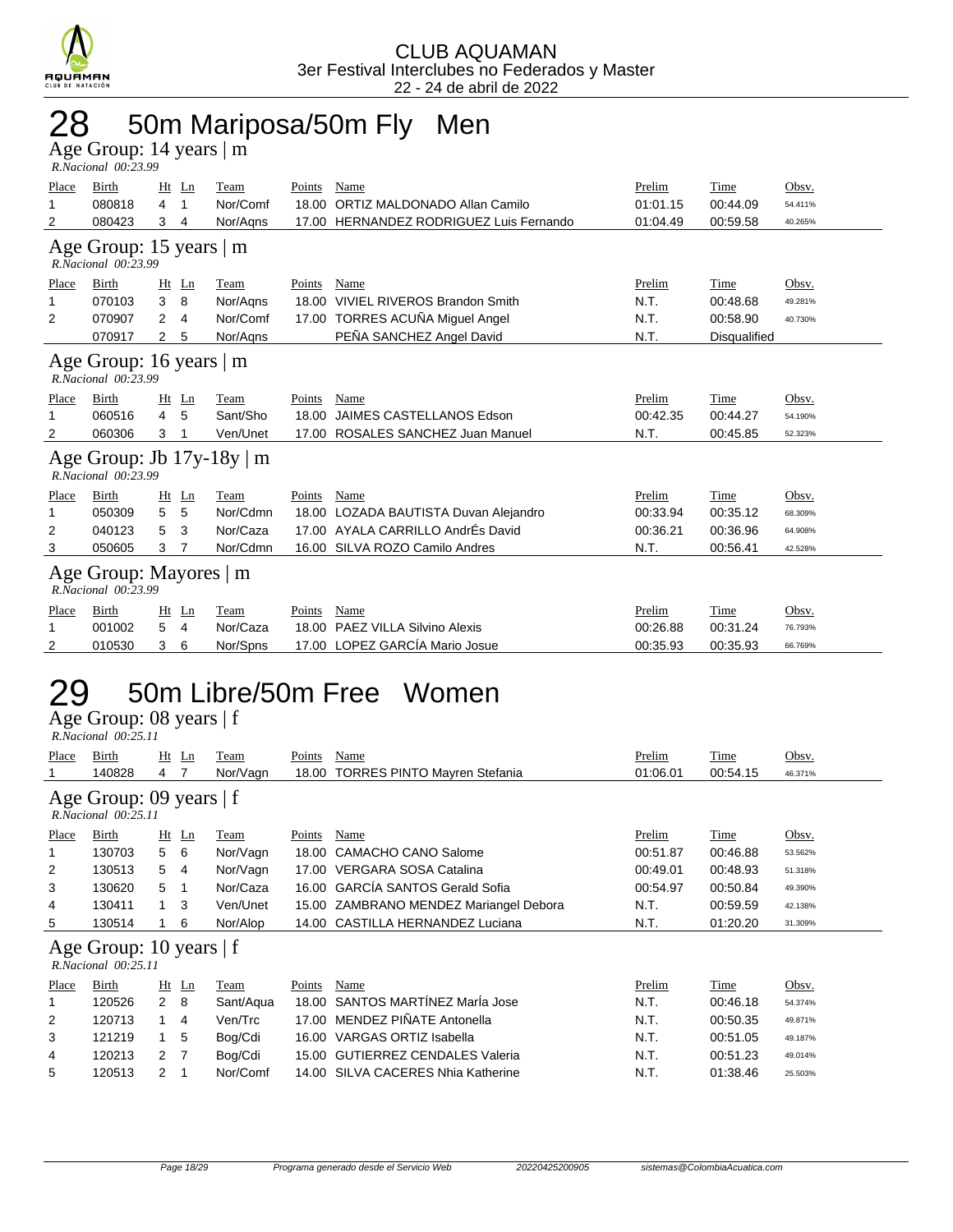

Continuing... Event: 29 50m Libre/50m Free Age Group: 11 YEARS | F

#### Age Group: 11 years | f  *R.Nacional 00:25.11*

| Place        | Birth                                                  |                | $Ht$ Ln        | Team        | Points        | Name                                     | Prelim   | Time        | Obsv.   |
|--------------|--------------------------------------------------------|----------------|----------------|-------------|---------------|------------------------------------------|----------|-------------|---------|
| 1            | 110703                                                 | 6              | 1              | Sant/Sho    | 18.00         | CARVAJAL VILLAMIZAR Andrea Valentina     | 00:39.41 | 00:39.41    | 63.715% |
| 2            | 110115                                                 | 6              | 3              | Nor/Vagn    |               | 17.00 BUSTAMENTE DELGADO Karla Tatiana   | 00:41.01 | 00:43.15    | 58.192% |
| 3            | 110128                                                 | 2              | 5              | Bog/Cdi     |               | 16.00 CABRERA PRADA Valeria              | N.T.     | 00:43.92    | 57.172% |
| 4            | 110703                                                 | 6              | 7              | Sant/Sho    |               | 15.00 CARVAJAL VILLAMIZAR Angely Valeska | 00:43.64 | 00:44.17    | 56.849% |
| 5            | 110521                                                 | 2              | 3              | Ven/Trc     |               | 14.00 PEREIRA BRICEÑO Nirvana            | N.T.     | 00:47.66    | 52.686% |
| 6            | 111224                                                 | 4              | 6              | Nor/Comf    |               | 13.00 VERA ROJA Danna Alexandra          | 01:02.00 | 00:52.11    | 48.187% |
| 7            | 111110                                                 | 4              | 4              | Nor/Vagn    |               | 12.00 GUARGUATY CASTRO Emely Mariana     | 00:55.97 | 00:54.75    | 45.863% |
| 8            | 110703                                                 | 4              | 5              | Nor/Comf    |               | 11.00 MEZA ROJAS Sharith Yuliana         | 01:00.25 | 00:55.81    | 44.992% |
| 9            | 110325                                                 | 5              | 5              | Nor/Comf    |               | 10.00 BECERRA MARTINEZ Zarahy Montejo    | 00:49.78 | 00:56.15    | 44.720% |
| 10           | 111230                                                 | 5              | 8              | Nor/Comf    |               | 8.00 DURAN GUERRERO Mia Victoria         | 00:55.28 | 00:56.29    | 44.608% |
| 11           | 110727                                                 | 2              | 6              | Nor/Aqns    |               | 7.00 HINCAPIE FONSECA Yusely             | N.T.     | 00:57.45    | 43.708% |
| 12           | 110503                                                 | 4              | 2              | Nor/Comf    |               | 6.00 ORTIZ ALBA Karen Sharick            | 01:04.98 | 00:59.80    | 41.990% |
| 13           | 110526                                                 | 5              | 7              | Sant/Sho    |               | 5.00 RUBIANO ALARCON Valery Sofia        | 00:54.69 | 01:00.90    | 41.232% |
| 14           | 110831                                                 | 2              | 2              | Nor/Comf    |               | 4.00 ARDILA VELANDIA Willey Mariangel    | N.T.     | 01:17.78    | 32.283% |
|              | 110430                                                 | 5              | 2              | Nor/Aqns    |               | PAEZ RIVERA Manuela                      | 00:54.06 | No Show     |         |
|              | Age Group: 12 years   f<br>R.Nacional 00:25.11         |                |                |             |               |                                          |          |             |         |
| <u>Place</u> | <b>Birth</b>                                           | Ht Ln          |                | <u>Team</u> | <b>Points</b> | <b>Name</b>                              | Prelim   | <b>Time</b> | Obsv.   |
| 1            | 100319                                                 | 6              | 2              | Nor/Agns    |               | 18.00 NAVARRO RINCON Mercy Ayalen        | 00:37.99 | 00:37.99    | 66.096% |
| 2            | 100820                                                 | 5              | 3              | Nor/Agns    |               | 17.00 TORRES TARAZONA Maria Jose         | 00:50.81 | 00:49.34    | 50.892% |
|              | 100721                                                 | 2              | 4              | Nor/Aqns    |               | HERNANDEZ RODRIGUEZ Luna Fernanda        | N.T.     | No Show     |         |
|              | Age Group: 13 years   f<br>$R.\bar{N}acional$ 00:25.11 |                |                |             |               |                                          |          |             |         |
| Place        | Birth                                                  |                | $Ht$ Ln        | Team        | Points        | Name                                     | Prelim   | <u>Time</u> | Obsv.   |
| 1            | 091123                                                 | 4              | 3              | Sant/Sho    |               | 18.00 RANGEL RODRIGUEZ Dinna Liseth      | 01:01.02 | 00:54.90    | 45.738% |
| 2            | 090529                                                 | 3              | 8              | Ven/Trc     |               | 17.00 SANCHEZ BECERRA Arianny Mayela     | N.T.     | 00:55.66    | 45.113% |
|              | 090324                                                 | 3              | 1              | Nor/Agns    |               | PEREZ GONZALES Ivonn Natalia             | N.T.     | No Show     |         |
|              | Age Group: 14 years   f<br>R.Nacional 00:25.11         |                |                |             |               |                                          |          |             |         |
| Place        | Birth                                                  |                | $Ht$ Ln        | Team        | Points        | Name                                     | Prelim   | Time        | Obsv.   |
| 1            | 080515                                                 | 6              | 6              | Nor/Caza    |               | 18.00 OLIVEROS DELGADO Mayra Kamyla      | 00:38.33 | 00:38.33    | 65.510% |
| 2            | 081224                                                 | 3              | $\overline{7}$ | Ven/Trc     | 17.00         | MORA GELVEZ Sofia Alegria                | 00:41.49 | 00:41.49    | 60.521% |
| 3            | 080422                                                 | 3              | 2              | Ven/Trc     |               | 16.00 AYALA GUTIERREZ Andrea Isabela     | 00:43.92 | 00:43.92    | 57.172% |
|              | Age Group: 15 years   f<br>R.Nacional 00:25.11         |                |                |             |               |                                          |          |             |         |
| <u>Place</u> | <b>Birth</b>                                           |                | $Ht$ Ln        | <u>Team</u> | Points Name   |                                          | Prelim   | Time        | Obsv.   |
|              | 070304                                                 | 3 <sup>3</sup> |                | Ven/Trc     |               | 18.00 RUIZ ZAMBRANO Emily Gabriela       | N.T.     | 00:47.75    | 52.586% |
|              | 070529                                                 | 3              | 6              | Ita/Cnb     |               | ROSINI VELIA Eleonora                    | N.T.     | No Show     |         |
|              | Age Group: Mayores   f<br>R.Nacional 00:25.11          |                |                |             |               |                                          |          |             |         |
| Place        | <b>Birth</b>                                           |                | Ht Ln          | Team        | Points        | Name                                     | Prelim   | <b>Time</b> | Obsv.   |
| 1            | 990104                                                 | 6              | 4              | Nor/Alop    |               | 18.00 GELVES HIGUERA Darcy Yelitza       | 00:31.69 | 00:32.93    | 76.253% |
| 2            | 970428                                                 | 3              | 4              | Nor/Alop    |               | 17.00 GELVES HIGUERA Saudhy Dayana       | 00:34.13 | 00:34.13    | 73.572% |
| 3            | 971217                                                 | 3              | 5              | Nor/Aqns    |               | 16.00 ORTIZ JAIMES Silvana Alexandra     | N.T.     | 00:58.66    | 42.806% |
|              | 971217                                                 | 4              | 1              | Nor/Aqns    |               | ORTIZ JAIMEZ Silvana Alexandra           | 01:12.08 | No Show     |         |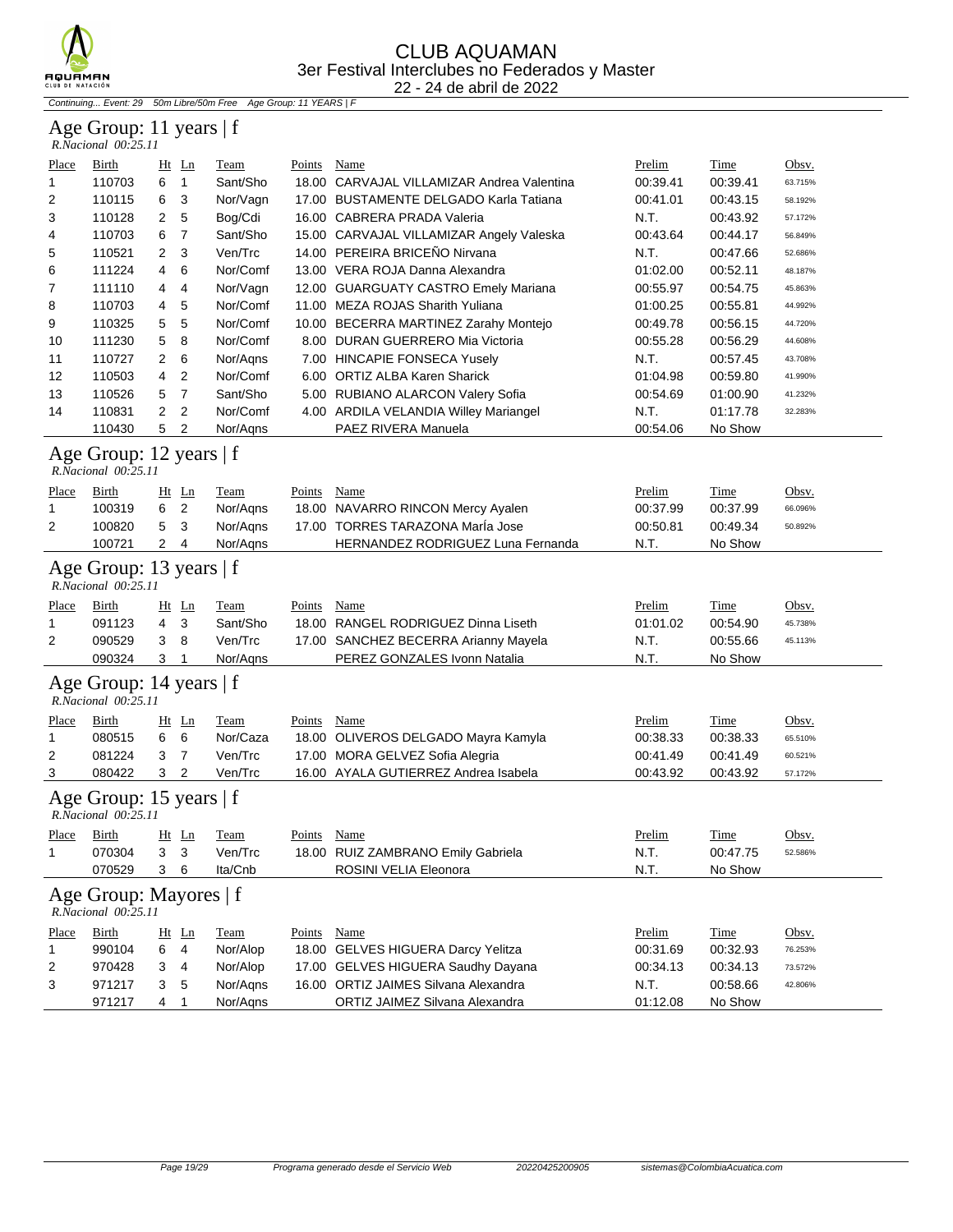

#### 50m Libre/50m Free Men 30 50m Libre<br>Age Group: 08 years | m

| R.Nacional 00:22.52 |  |
|---------------------|--|

|                                                                                                      | *************************            |     |              |             |        |                                      |          |             |              |  |  |
|------------------------------------------------------------------------------------------------------|--------------------------------------|-----|--------------|-------------|--------|--------------------------------------|----------|-------------|--------------|--|--|
| Place                                                                                                | <b>Birth</b>                         |     | <u>Ht Ln</u> | <b>Team</b> | Points | Name                                 | Prelim   | <b>Time</b> | <u>Obsv.</u> |  |  |
|                                                                                                      | 140205                               | 7 2 |              | Sant/Agua   |        | 18.00 LOZANO TORRES Martin Alejandro | 00:47.29 | 00:45.17    | 49.856%      |  |  |
| 2                                                                                                    | 140530                               | 1 3 |              | Nor/Spns    |        | 17.00 MOLINARES DIAZ Santiago        | N.T.     | 00:46.03    | 48.925%      |  |  |
| 16.00 AMEZQUITA FERNANDEZ Alejandro<br>N.T.<br>00:50.87<br>3<br>Nor/Spns<br>140129<br>1 5<br>44.270% |                                      |     |              |             |        |                                      |          |             |              |  |  |
|                                                                                                      | $\lambda$ $\Omega$ $\Omega$ $\Omega$ |     |              |             |        |                                      |          |             |              |  |  |

#### Age Group: 09 years  $|m$ <br>*R.Nacional 00:22.52*

| R.Nacional 00:22.52 |  |
|---------------------|--|

| Place | <b>Birth</b> |   | $Ht$ Ln | Team     | Points | Name                                    | Prelim   | Time     | Obsv.   |
|-------|--------------|---|---------|----------|--------|-----------------------------------------|----------|----------|---------|
|       | 131023       | 8 | -5      | Nor/Vagn |        | 18.00 DIAZ CARRENO Emiliano             | 00:37.73 | 00:38.35 | 58.722% |
| 2     | 130220       |   | -6      | Sant/Sho |        | 17.00 CARRILLO CASTELLANOS Daniel Yesid | 00:44.81 | 00:47.63 | 47.281% |
| 3     | 130210       |   |         | Nor/Vagn |        | 16.00 PADILLA ARIAS Cristian David      | 00:48.90 | 00:47.74 | 47.172% |
| 4     | 130603       | 6 | -4      | Nor/Comf |        | 15.00 ORTIZ MALDONADO Lionel            | 00:56.81 | 00:55.28 | 40.738% |
| 5     | 131111       |   | 4       | Nor/Cdmn |        | 14.00 CABRERA BRUZUAL Diego Alejandro   | N.T.     | 01:45.17 | 21.413% |
|       | 130517       | 6 | -3      | Nor/Vagn |        | <b>SALAS URUENA Matias</b>              | 00:58.79 | No Show  |         |

#### Age Group: 10 years | m

| R.Nacional 00:22.52 |  |
|---------------------|--|

| Place          | Birth  |                | $Ht$ Ln        | Team     | Points | Name                                   | Prelim   | Time     | Obsv.   |
|----------------|--------|----------------|----------------|----------|--------|----------------------------------------|----------|----------|---------|
|                | 121107 | 8              | 6              | Ven/Dscv |        | 18.00 CONTRERAS ROSALES Camilo Enrique | 00:39.71 | 00:37.31 | 60.359% |
| 2              | 120522 | 8              | $\overline{2}$ | Nor/Vagn |        | 17.00 CASTELLANOS LEAL Angel Felipe    | 00:39.74 | 00:40.32 | 55.853% |
| 3              | 120325 | $2 \quad 3$    |                | Bog/Cdi  |        | 16.00 ORTIZ SANCHÉZ Joseph Felipe      | N.T.     | 00:43.10 | 52.251% |
| $\overline{4}$ | 120717 | 2 <sub>2</sub> |                | Nor/Spns |        | 15.00 RODRIGUEZ BARRERA Oscar Antonio  | N.T.     | 00:44.30 | 50.835% |
| 5              | 120322 | $\mathbf{2}$   | -5             | Ven/Unet |        | 14.00 MORA ROA Orlando Enrique         | N.T.     | 00:45.23 | 49.790% |
| 6              | 120111 | 8              | - 8            | Nor/Vagn |        | 13.00 MARTINEZ ROA Andres Leonardo     | 00:43.28 | 00:45.48 | 49.516% |
| $\overline{7}$ | 120316 | 2              | -4             | Bog/Cdi  |        | 12.00 SUAREZ SÁNCHEZ Angel Esteban     | N.T.     | 00:45.93 | 49.031% |
| 8              | 120707 | $2 \quad 6$    |                | Bog/Cdi  |        | 11.00 BERNAL VARGAS Damian Gabriel     | N.T.     | 00:48.19 | 46.732% |
| 9              | 120217 | 6              | $\overline{2}$ | Nor/Vagn |        | 10.00 SAAB BARINAS Pablo David         | 00:59.91 | 00:51.74 | 43.525% |
| 10             | 120718 | $\mathcal{P}$  |                | Nor/Agns |        | 8.00 ORDOÑEZ BAUTISTA Luis Esteban     | N.T.     | 00:58.39 | 38.568% |

#### Age Group: 11 years | m  *R.Nacional 00:22.52*

| Place | Birth  |                | $Ht$ Ln        | Team      | Points | Name                                       | Prelim   | Time     | Obsv.   |
|-------|--------|----------------|----------------|-----------|--------|--------------------------------------------|----------|----------|---------|
|       | 111015 | 9              | $\overline{2}$ | Nor/Vagn  | 18.00  | SARMIENTO LOPEZ Julian Felipe              | 00:35.53 | 00:35.33 | 63.742% |
| 2     | 110601 | 9              | 6              | Nor/Vagn  | 17.00  | <b>PATINO SUECUN Tomas Elias</b>           | 00:35.19 | 00:40.97 | 54.967% |
| 3     | 110415 | 3              | 6              | Nor/Spns  |        | 16.00 RIVEROS CASSDIEGO Miguel Angel       | N.T.     | 00:41.29 | 54.541% |
| 4     | 110603 | $\overline{7}$ | 5              | Nor/Spns  |        | 15.00 OMANA DAZA Rafael Alejandro          | 00:43.65 | 00:41.38 | 54.422% |
| 5     | 110917 | 8              | -7             | Nor/Spns  | 14.00  | JACOME CONTRERAS Julian David              | 00:40.47 | 00:42.15 | 53.428% |
| 6     | 110412 | 3              | -3             | Bog/Cdi   |        | 13.00 PRIETO ARIAS NicolAs Jacobo          | N.T.     | 00:42.44 | 53.063% |
| 7     | 110228 | 8              |                | Sant/Aqua |        | 12.00 GOMEZ MORENO Mathias                 | 00:41.86 | 00:45.11 | 49.922% |
| 8     | 110701 | $\overline{7}$ | - 8            | Nor/Comf  |        | 11.00 MONTEJO GUTIERREZ Kelvin Andres      | 00:55.66 | 00:48.76 | 46.185% |
| 9     | 111002 | $\overline{7}$ | $\overline{7}$ | Nor/Vagn  |        | 10.00 SEPULVEDA RODRIGUEZ Mario Andres     | 00:48.61 | 00:50.86 | 44.278% |
| 10    | 111029 | 3              | -1             | Nor/Vagn  |        | 8.00 GUTIERREZ RONCANCIO Cristhoper Andres | N.T.     | 00:51.62 | 43.627% |
| 11    | 110918 | 3              | - 7            | Bog/Cdi   |        | 7.00 RODRIGUEZ MONTES Gabriel              | N.T.     | 00:57.74 | 39.002% |
| 12    | 110816 | 6              |                | Nor/Agns  | 6.00   | GUTIERREZ CASTIBLANCO Roberto Alejandro    | 01:02.27 | 00:58.88 | 38.247% |
| 13    | 110707 | 6              | 5              | Nor/Comf  |        | 5.00 SEPULVEDA MARQUEZ Santiago            | 00:58.57 | 01:01.82 | 36.428% |
| 14    | 110825 | 6.             | 8              | Nor/Comf  | 4.00   | PINTO FORONDA Juan Camilo                  | 01:06.50 | 01:03.40 | 35.521% |
| 15    | 110824 | 3              | $\overline{2}$ | Nor/Comf  |        | 3.00 QUITIAN GUALDRON Willian Felipe       | N.T.     | 01:07.13 | 33.547% |
|       | 111111 | 3              | 8              | Nor/Agns  |        | ROJAS SANDOVAL Joan Vicente                | N.T.     | No Show  |         |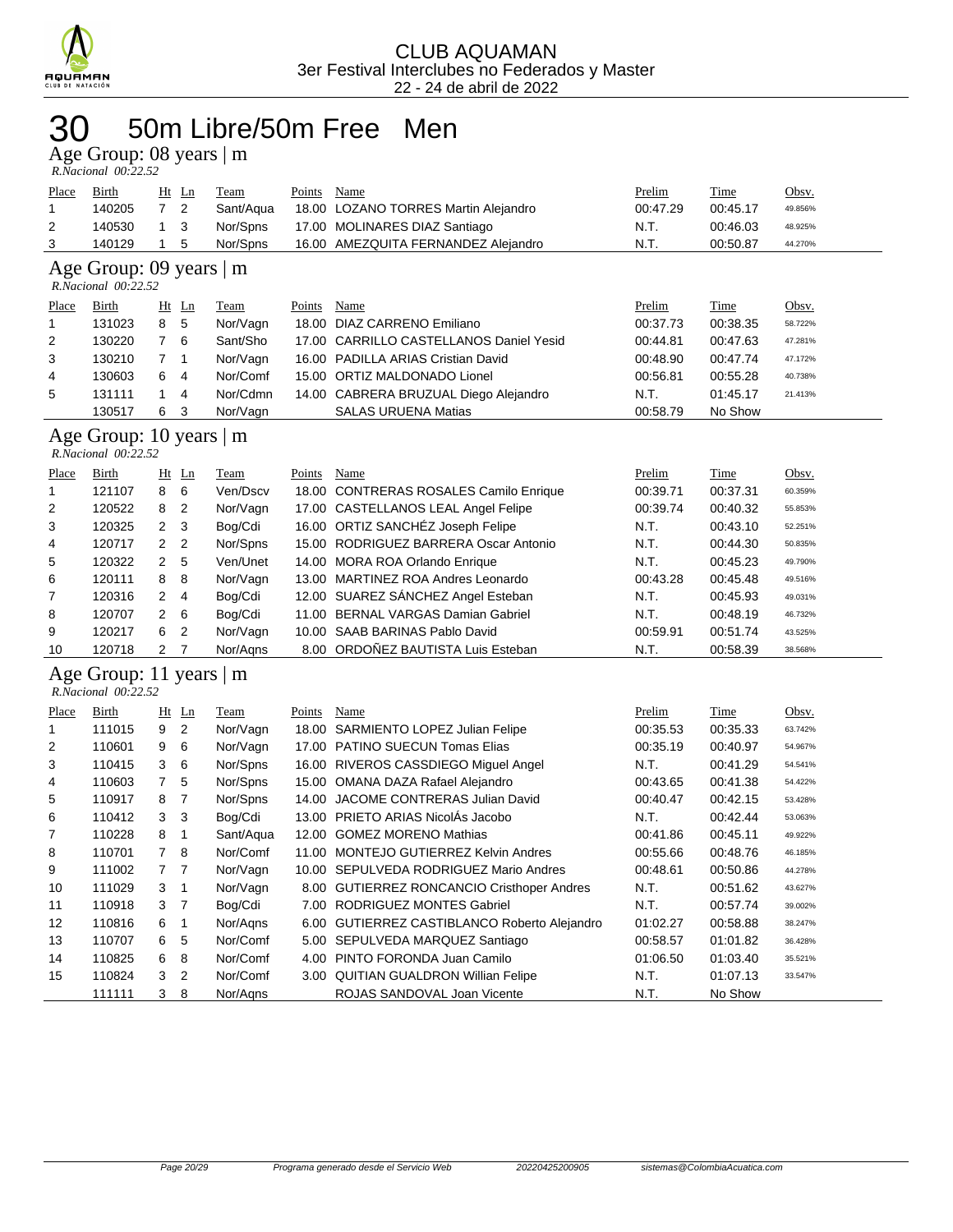

## 50m Libre/50m Free Men

Age Group: 12 years | m

| $R. Nacional$ 00:22.52 |  |
|------------------------|--|

| Place        | <b>Birth</b>                                   |                         | Ht Ln          | Team     | Points      | Name                                      | Prelim   | Time        | Obsv.   |
|--------------|------------------------------------------------|-------------------------|----------------|----------|-------------|-------------------------------------------|----------|-------------|---------|
| 1            | 100310                                         | 9                       | 5              | Nor/Caza |             | 18.00 JIMENEZ MARTINEZ Juan Camilo        | 00:32.55 | 00:32.55    | 69.186% |
| 2            | 100430                                         | 4                       | $\overline{7}$ | Ven/Trc  |             | 17.00 CANELON NIÑO Fabian David           | N.T.     | 00:35.36    | 63.688% |
| 3            | 100706                                         | 8                       | $\overline{4}$ | Nor/Agns |             | 16.00 SÁNCHEZ QUINTERO Luis Santiago      | 00:37.66 | 00:37.81    | 59.561% |
| 4            | 101128                                         | 3                       | 5              | Bog/Cdi  |             | 15.00 VILLAMIZAR LOPEZ Juan David         | N.T.     | 00:39.05    | 57.670% |
| 5            | 100123                                         | $\overline{\mathbf{c}}$ | 8              | Nor/Spns |             | 14.00 HERRERA MARQUEZ Jaime Joaquin       | N.T.     | 00:41.96    | 53.670% |
| 6            | 100605                                         | 3                       | 4              | Nor/Comf |             | 13.00 VERA ACOSTA Josnil Enrrique         | N.T.     | 00:56.03    | 40.193% |
| 7            | 100930                                         | 6                       | 6              | Nor/Vagn |             | 12.00 TOLOZA DELGADO Cristian Daniel      | 00:59.85 | 00:57.06    | 39.467% |
| 8            | 100603                                         | 4                       | 8              | Nor/Comf |             | 11.00 SUAREZ DUEÑEZ Adrian Manuel         | N.T.     | 00:59.02    | 38.157% |
|              | Age Group: 13 years   m<br>R.Nacional 00:22.52 |                         |                |          |             |                                           |          |             |         |
| Place        | Birth                                          |                         | $Ht$ Ln        | Team     | Points Name |                                           | Prelim   | Time        | Obsv.   |
| 1            | 090227                                         | 9                       | $\mathbf{1}$   | Nor/Agns |             | 18.00 TORRES GONZALEZ Julian Felipe       | 00:36.18 | 00:34.82    | 64.675% |
| 2            | 090408                                         | 9                       | $\overline{4}$ | Nor/Alop |             | 17.00 NUÑEZ RAGUA Juan Diego              | 00:34.14 | 00:35.12    | 64.123% |
| 3            | 090419                                         | 9                       | 8              | Nor/Comf |             | 16.00 BOHORQUEZ PEREZ Jhojan Esteban      | 00:37.13 | 00:36.57    | 61.581% |
| 4            | 090123                                         | 4                       | 5              | Bog/Cdi  |             | 15.00 TIPAN LEGUIZAMO Juan David          | N.T.     | 00:36.77    | 61.246% |
| 5            | 091212                                         | $7^{\circ}$             | $\overline{4}$ | Nor/Vagn |             | 14.00 HERNANDEZ ALARCON Miguel Adrian     | 00:43.56 | 00:41.27    | 54.567% |
| 6            | 090701                                         | 10 <sub>7</sub>         |                | Nor/Comf |             | 13.00 ZAMBRANO FRANKLIN Santiago          | 00:31.88 | 00:54.58    | 41.261% |
| 7            | 090707                                         | 4                       | 3              | Ven/Unet |             | 12.00 SALAZAR MEDINA Jesus Alberto        | N.T.     | 01:02.48    | 36.044% |
| 8            | 090421                                         | 6                       | $\overline{7}$ | Nor/Comf |             | 11.00 ALMEIDA CARREÑO Gabriel Armando     | 01:00.85 | 01:08.98    | 32.647% |
| 9            | 090710                                         | $\overline{4}$          | 6              | Nor/Aqns |             | 10.00 LEON QUINTERO Brayan Davis          | N.T.     | 01:17.78    | 28.953% |
|              | 090807                                         | 8                       | 3              | Nor/Caza |             | SANDOVAL MEJÍA Renato                     | 00:38.82 | No Show     |         |
|              |                                                |                         |                |          |             |                                           |          |             |         |
|              | Age Group: 14 years   m<br>R.Nacional 00:22.52 |                         |                |          |             |                                           |          |             |         |
| Place        | <b>Birth</b>                                   |                         | Ht Ln          | Team     | Points      | Name                                      | Prelim   | Time        | Obsv.   |
| 1            | 081003                                         | 5 <sup>5</sup>          | 8              | Ven/Trc  |             | 18.00 BECERRA ORDOÑEZ Edward Jose         | 00:31.30 | 00:31.30    | 71.949% |
| 2            | 080818                                         | 10 <sub>8</sub>         |                | Nor/Comf |             | 17.00 ORTIZ MALDONADO Allan Camilo        | 00:33.94 | 00:34.91    | 64.509% |
| 3            | 080423                                         | $7^{\circ}$             | -3             | Nor/Aqns |             | 16.00 HERNANDEZ RODRIGUEZ Luis Fernando   | 00:44.68 | 00:39.44    | 57.099% |
| 4            | 080904                                         | 5                       | $\mathbf{1}$   | Nor/Comf |             | 15.00 SANJUANELO QUINTERO Cristian Camilo | N.T.     | 00:48.01    | 46.907% |
| 5            | 081027                                         | 4                       | $\overline{4}$ | Nor/Comf |             | 14.00 ORTEGA SOLANO Samuel Ricardo        | N.T.     | 00:48.43    | 46.500% |
|              | Age Group: 15 years   m<br>R.Nacional 00:22.52 |                         |                |          |             |                                           |          |             |         |
| <b>Place</b> | <b>Birth</b>                                   |                         | Ht Ln          | Team     | Points Name |                                           | Prelim   | <b>Time</b> | Obsv.   |
| 1            | 070917                                         | 10 <sub>1</sub>         |                | Nor/Agns |             | 18.00 PEÑA SANCHEZ Angel David            | 00:33.03 | 00:33.49    | 67.244% |
| 2            | 070907                                         | 9                       | $\overline{7}$ | Nor/Comf |             | 17.00 TORRES ACUÑA Miguel Angel           | 00:35.56 | 00:36.36    | 61.936% |
| 3            | 070103                                         | 5                       | $\overline{2}$ | Nor/Agns |             | 16.00 VIVIEL RIVEROS Brandon Smith        | N.T.     | 00:39.80    | 56.583% |
| 4            | 071230                                         | 5                       | $\overline{7}$ | Ven/Unet |             | 15.00 LUNA PEREZ Diego Andres             | N.T.     | 00:42.23    | 53.327% |
|              | Age Group: 16 years   m<br>R.Nacional 00:22.52 |                         |                |          |             |                                           |          |             |         |
| Place        | <b>Birth</b>                                   |                         | $Ht$ Ln        | Team     | Points Name |                                           | Prelim   | <b>Time</b> | Obsv.   |
| 1            | 060306                                         | 5                       | 6              | Ven/Unet |             | 18.00 ROSALES SANCHEZ Juan Manuel         | N.T.     | 00:36.37    | 61.919% |
| 2            | 060516                                         | 9                       | 3              | Sant/Sho |             | 17.00 JAIMES CASTELLANOS Edson            | 00:34.92 | 00:38.63    | 58.297% |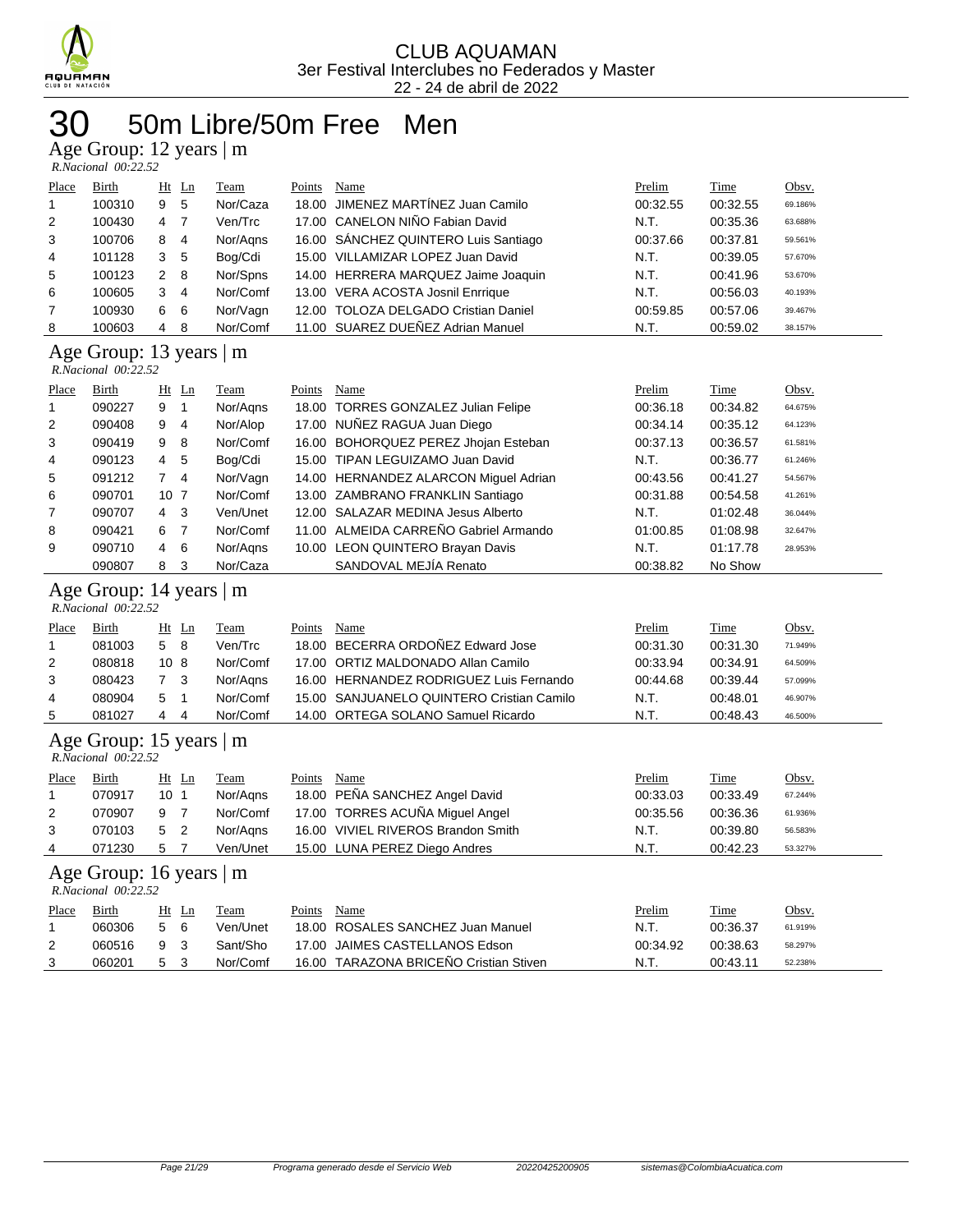

#### 30 50m Libre/50m Free Men

Age Group: Jb 17y-18y | m

| R.Nacional 00:22.52 |  |
|---------------------|--|

| Place | <b>Birth</b> | Ht Ln           | Team     | Name<br>Points                        | <b>Prelim</b> | <u>Time</u> | Obsv.   |
|-------|--------------|-----------------|----------|---------------------------------------|---------------|-------------|---------|
|       | 040123       | 106             | Nor/Caza | 18.00 AYALA CARRILLO AndrEs David     | 00:29.94      | 00:30.27    | 74.397% |
| 2     | 050309       | 10 <sub>2</sub> | Nor/Cdmn | 17.00 LOZADA BAUTISTA Duvan Alejandro | 00:30.98      | 00:30.98    | 72.692% |
| 3     | 050605       | 55              | Nor/Cdmn | 16.00 SILVA ROZO Camilo Andres        | N.T.          | 00:38.27    | 58.845% |
|       |              |                 |          |                                       |               |             |         |

#### Age Group: Mayores | m

|       | R.Nacional 00:22.52 |                 |          |        |                                       |          |          |              |
|-------|---------------------|-----------------|----------|--------|---------------------------------------|----------|----------|--------------|
| Place | <b>Birth</b>        | Ht Ln           | Team     | Points | Name                                  | Prelim   | Time     | <u>Obsv.</u> |
|       | 001002              | $10 \, 4$       | Nor/Caza |        | 18.00 PAEZ VILLA Silvino Alexis       | 00:24.88 | 00:27.29 | 82.521%      |
|       | 030901              | 10 <sub>5</sub> | Nor/Alop |        | 17.00 PARADA ALVAREZ Giovanny Enrique | 00:28.45 | 00:28.45 | 79.156%      |
|       | 010530              | 10 <sub>3</sub> | Nor/Spns |        | 16.00 LOPEZ GARCÍA Mario Josue        | 00:29.20 | 00:29.20 | 77.123%      |

#### 31 100m Mariposa/100m Fly Women

Age Group: 15 years | f

| R.Nacional 00:59.96 |  |
|---------------------|--|
|                     |  |

| Place | Birth                                                    | Ht Ln | <b>Team</b> | Points | Name                               | Prelim | <b>Time</b> | Obsv.   |
|-------|----------------------------------------------------------|-------|-------------|--------|------------------------------------|--------|-------------|---------|
|       | 070529                                                   |       | Ita/Cnb     |        | ROSINI VELIA Eleonora              | N.T.   | No Show     |         |
|       | Age Group: Jb $16y-17y \mid f$<br>$R. Nacional$ 00:59.96 |       |             |        |                                    |        |             |         |
| Place | Birth                                                    | Ht Ln | Team        | Points | Name                               | Prelim | Time        | Obsv.   |
|       | 050605                                                   | 4     | Sant/Tbst   |        | 18.00 DIAZ BARRERA Sirley Gabriela | N.T.   | 02:13.78    | 44.820% |

## 32 100m Mariposa/100m Fly Men

Age Group: 12 years | m  *R.Nacional 00:52.95* 

| Place | Birth                                                    | Ht Ln   | Team     | Name<br>Points                    | Prelim   | Time     | Obsv.   |  |  |  |  |  |  |
|-------|----------------------------------------------------------|---------|----------|-----------------------------------|----------|----------|---------|--|--|--|--|--|--|
|       | 100621                                                   | 4       | Nor/Spns | 18.00 ORTIZ PEREZ Damian Jose     | 01:24.72 | 01:24.72 | 62.500% |  |  |  |  |  |  |
|       | Age Group: 14 years $\mid$ m<br>$R. Nacional$ $00:52.95$ |         |          |                                   |          |          |         |  |  |  |  |  |  |
| Place | Birth                                                    | $Ht$ Ln | Team     | Points<br>Name                    | Prelim   | Time     | Obsv.   |  |  |  |  |  |  |
|       | 081003                                                   | 5       | Ven/Trc  | 18.00 BECERRA ORDOÑEZ Edward Jose | 01:33.86 | 01:33.86 | 56.414% |  |  |  |  |  |  |
|       |                                                          |         |          |                                   |          |          |         |  |  |  |  |  |  |

## 33 50m Apnea Women

Age Group: 11 years | f

| Place | Birth  | Ht | Team     | Points | Name                                 | Prelim<br>____ | Time         | Obsv.      |
|-------|--------|----|----------|--------|--------------------------------------|----------------|--------------|------------|
|       | 110128 |    | Boa/Cdi  |        | CABRERA PRADA Valeria                | N.T.           | Disqualified | no termino |
|       | 110703 |    | Sant/Sho |        | CARVAJAL VILLAMIZAR Andrea Valentina | N.T.           | Disqualified |            |

## 35 100m Libre/100m Free Women

Age Group: 10 years | f  *R.Nacional 00:55.21* 

| Place | Birth  |     | Ht Ln | Team      | Points | Name                             | Prelim | Time     | <u>Obsv.</u> |
|-------|--------|-----|-------|-----------|--------|----------------------------------|--------|----------|--------------|
|       | 120526 |     |       | Sant/Agua |        | 18.00 SANTOS MARTINEZ Maria Jose | N.T.   | 01:42.43 | 53.900%      |
|       | 120213 | 2 7 |       | Boa/Cdi   |        | 17.00 GUTIERREZ CENDALES Valeria | N.T.   | 01:49.94 | 50.218%      |
|       | 120713 | 1 5 |       | Ven/Trc   |        | 16.00 MENDEZ PIÑATE Antonella    | N.T.   | 01:55.36 | 47.859%      |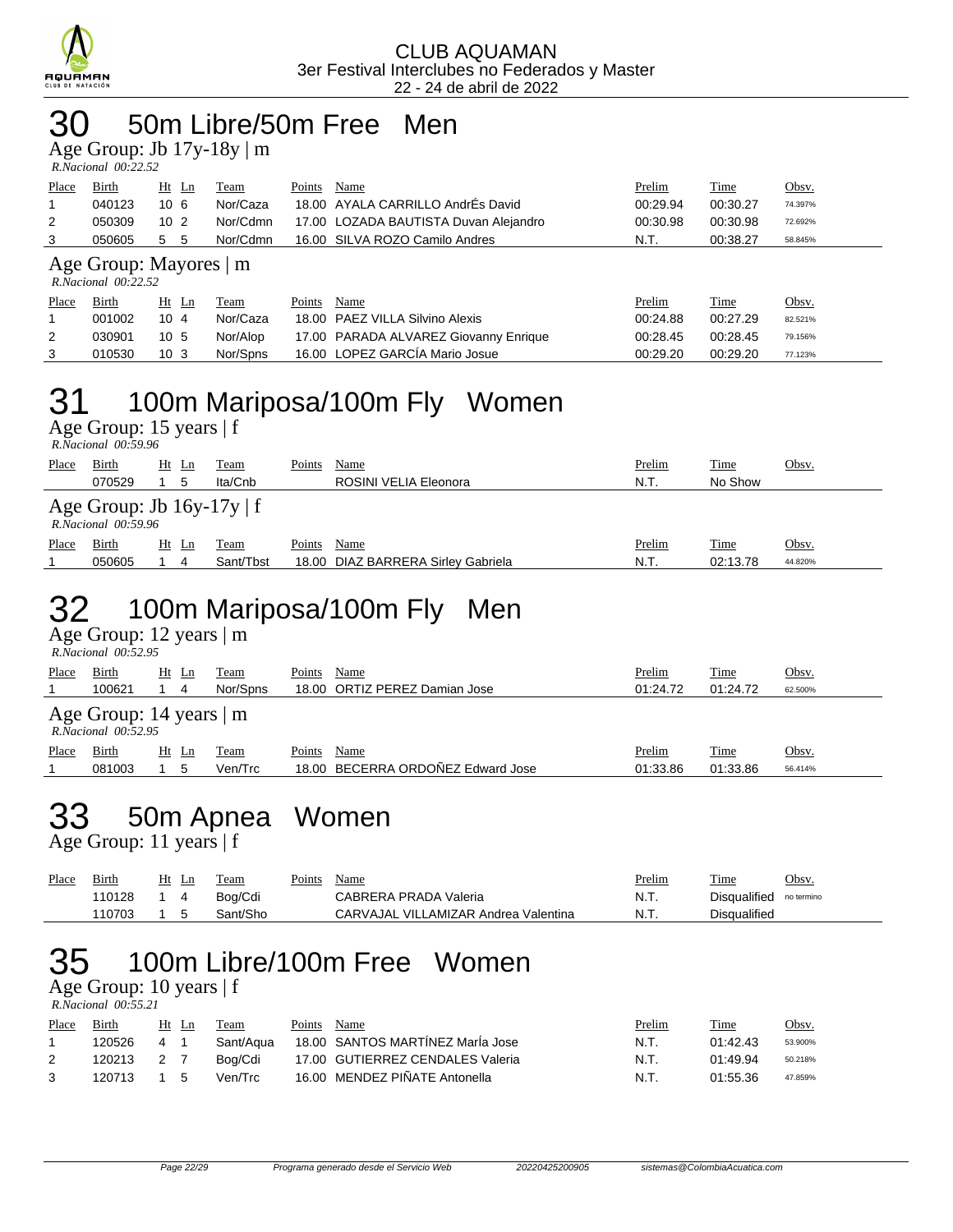

#### CLUB AQUAMAN 3er Festival Interclubes no Federados y Master

|              | CLUB DE NATACIÓN<br>22 - 24 de abril de 2022          |                |                |                                                                   |               |                                            |          |             |              |  |  |  |
|--------------|-------------------------------------------------------|----------------|----------------|-------------------------------------------------------------------|---------------|--------------------------------------------|----------|-------------|--------------|--|--|--|
|              |                                                       |                |                | Continuing Event: 35 100m Libre/100m Free Age Group: 10 YEARS   F |               |                                            |          |             |              |  |  |  |
| 4            | 121219                                                | $1 \quad 3$    |                | Bog/Cdi                                                           |               | 15.00 VARGAS ORTIZ Isabella                | N.T.     | 01:55.56    | 47.776%      |  |  |  |
|              | Age Group: 11 years   f<br>R.Nacional 00:55.21        |                |                |                                                                   |               |                                            |          |             |              |  |  |  |
| Place        | Birth                                                 |                | Ht Ln          | <b>Team</b>                                                       | Points Name   |                                            | Prelim   | <b>Time</b> | Obsv.        |  |  |  |
| 1            | 110703                                                | 4              | 3              | Sant/Sho                                                          |               | 18.00 CARVAJAL VILLAMIZAR Andrea Valentina | 01:30.42 | 01:30.42    | 61.060%      |  |  |  |
| 2            | 110703                                                | 4              | 5              | Sant/Sho                                                          |               | 17.00 CARVAJAL VILLAMIZAR Angely Valeska   | 01:36.60 | 01:35.73    | 57.673%      |  |  |  |
| 3            | 110128                                                | 2              | 4              | Bog/Cdi                                                           |               | 16.00 CABRERA PRADA Valeria                | N.T.     | 01:36.72    | 57.082%      |  |  |  |
| 4            | 110521                                                | 2              | 5              | Ven/Trc                                                           |               | 15.00 PEREIRA BRICEÑO Nirvana              | N.T.     | 01:41.09    | 54.615%      |  |  |  |
| 5            | 110115                                                | 3              | 8              | Nor/Vagn                                                          |               | 14.00 BUSTAMENTE DELGADO Karla Tatiana     | 01:41.22 | 01:41.22    | 54.545%      |  |  |  |
| 6            | 111230                                                | 4              | 2              | Nor/Comf                                                          |               | 13.00 DURAN GUERRERO Mia Victoria          | 02:31.50 | 01:58.57    | 46.563%      |  |  |  |
| 7            | 110526                                                | 2              | 3              | Sant/Sho                                                          |               | 12.00 RUBIANO ALARCON Valery Sofia         | N.T.     | 02:03.53    | 44.694%      |  |  |  |
| 8            | 110703                                                | 2              | 6              | Nor/Comf                                                          |               | 11.00 MEZA ROJAS Sharith Yuliana           | N.T.     | 02:09.50    | 42.633%      |  |  |  |
| 9            | 111110                                                | 2              | 2              | Nor/Vagn                                                          |               | 10.00 GUARGUATY CASTRO Emely Mariana       | N.T.     | 02:10.65    | 42.258%      |  |  |  |
|              | Age Group: 12 years   f<br>R.Nacional 00:55.21        |                |                |                                                                   |               |                                            |          |             |              |  |  |  |
| Place        | Birth                                                 |                | Ht Ln          | Team                                                              | Points        | Name                                       | Prelim   | Time        | Obsv.        |  |  |  |
| 1            | 100319                                                | 4              | $\overline{4}$ | Nor/Agns                                                          |               | 18.00 NAVARRO RINCON Mercy Ayalen          | 01:27.07 | 01:27.07    | 63.409%      |  |  |  |
|              | Age Group: 13 years   f<br>R.Nacional 00:55.21        |                |                |                                                                   |               |                                            |          |             |              |  |  |  |
| Place        | Birth                                                 |                | Ht Ln          | Team                                                              | Points        | Name                                       | Prelim   | Time        | Obsv.        |  |  |  |
| 1            | 090529                                                | 3              | $\overline{7}$ | Ven/Trc                                                           |               | 18.00 SANCHEZ BECERRA Arianny Mayela       | N.T.     | 01:56.81    | 47.265%      |  |  |  |
| 2            | 091123                                                | 3 1            |                | Sant/Sho                                                          |               | 17.00 RANGEL RODRIGUEZ Dinna Liseth        | N.T.     | 02:19.73    | 39.512%      |  |  |  |
|              | Age Group: 14 years   f<br>R.Nacional 00:55.21        |                |                |                                                                   |               |                                            |          |             |              |  |  |  |
| Place        | Birth                                                 |                | $Ht$ Ln        | Team                                                              | Points        | Name                                       | Prelim   | Time        | <u>Obsv.</u> |  |  |  |
| 1            | 080515                                                | 3              | 6              | Nor/Caza                                                          |               | 18.00 OLIVEROS DELGADO Mayra Kamyla        | 01:26.39 | 01:26.39    | 63.908%      |  |  |  |
| 2            | 081224                                                | 3              | $\overline{2}$ | Ven/Trc                                                           |               | 17.00 MORA GELVEZ Sofia Alegria            | 01:34.37 | 01:34.37    | 58.504%      |  |  |  |
| 3            | 080422                                                | 3              | 3              | Ven/Trc                                                           |               | 16.00 AYALA GUTIERREZ Andrea Isabela       | 01:47.08 | 01:47.08    | 51.560%      |  |  |  |
|              | Age Group: 15 years   f<br>R.Nacional 00:55.21        |                |                |                                                                   |               |                                            |          |             |              |  |  |  |
| <b>Place</b> | Birth                                                 |                | $Ht$ Ln        | <b>Team</b>                                                       | Points        | <b>Name</b>                                | Prelim   | <u>Time</u> | Obsv.        |  |  |  |
| 1            | 070304                                                | 3              | $\overline{4}$ | Ven/Trc                                                           |               | 18.00 RUIZ ZAMBRANO Emily Gabriela         | N.T.     | 01:58.24    | 46.693%      |  |  |  |
|              | 070529                                                | 3              | 5              | Ita/Cnb                                                           |               | ROSINI VELIA Eleonora                      | N.T.     | No Show     |              |  |  |  |
|              | Age Group: Jb $16y-17y \mid f$<br>R.Nacional 00:55.21 |                |                |                                                                   |               |                                            |          |             |              |  |  |  |
| Place        | <b>Birth</b>                                          |                | Ht Ln          | <b>Team</b>                                                       | Points        | Name                                       | Prelim   | Time        | Obsv.        |  |  |  |
|              | 050605                                                | $\overline{4}$ | 8              | Sant/Tbst                                                         |               | 18.00 DIAZ BARRERA Sirley Gabriela         | N.T.     | 01:51.47    | 49.529%      |  |  |  |
|              | Age Group: Mayores   f<br>R.Nacional 00:55.21         |                |                |                                                                   |               |                                            |          |             |              |  |  |  |
| Place        | <b>Birth</b>                                          |                | Ht Ln          | <b>Team</b>                                                       | <b>Points</b> | <b>Name</b>                                | Prelim   | <b>Time</b> | Obsv.        |  |  |  |
|              | 971217                                                | 4 7            |                | Nor/Aqns                                                          |               | ORTIZ JAIMES Silvana Alexandra             | N.T.     | No Show     |              |  |  |  |
|              |                                                       |                |                |                                                                   |               |                                            |          |             |              |  |  |  |

### 36 100m Libre/100m Free Men

Age Group: 11 years | m  *R.Nacional 00:50.26* 

| Place          | Birth  |                | Ht Ln          | Team     | Points | Name                                   | Prelim   | Time     | Obsv.   |
|----------------|--------|----------------|----------------|----------|--------|----------------------------------------|----------|----------|---------|
|                | 111015 | 5 6            |                | Nor/Vagn |        | 18.00 SARMIENTO LOPEZ Julian Felipe    | 01:16.78 | 01:16.66 | 65.562% |
| 2              | 110601 | 5              | - 1            | Nor/Vagn |        | 17.00 PATINO SUECUN Tomas Elias        | 01:24.88 | 01:23.79 | 59.983% |
| $\mathbf{3}$   | 110917 | $\overline{4}$ | $\overline{2}$ | Nor/Spns |        | 16.00 JACOME CONTRERAS Julian David    | 01:37.28 | 01:32.87 | 54.119% |
| $\overline{4}$ | 110412 | $1\quad5$      |                | Boa/Cdi  |        | 15.00 PRIETO ARIAS NicolÁs Jacobo      | N.T.     | 01:35.17 | 52.811% |
| 5              | 111002 | 3              | 4              | Nor/Vagn |        | 14.00 SEPULVEDA RODRIGUEZ Mario Andres | 01:52.83 | 01:49.18 | 46.034% |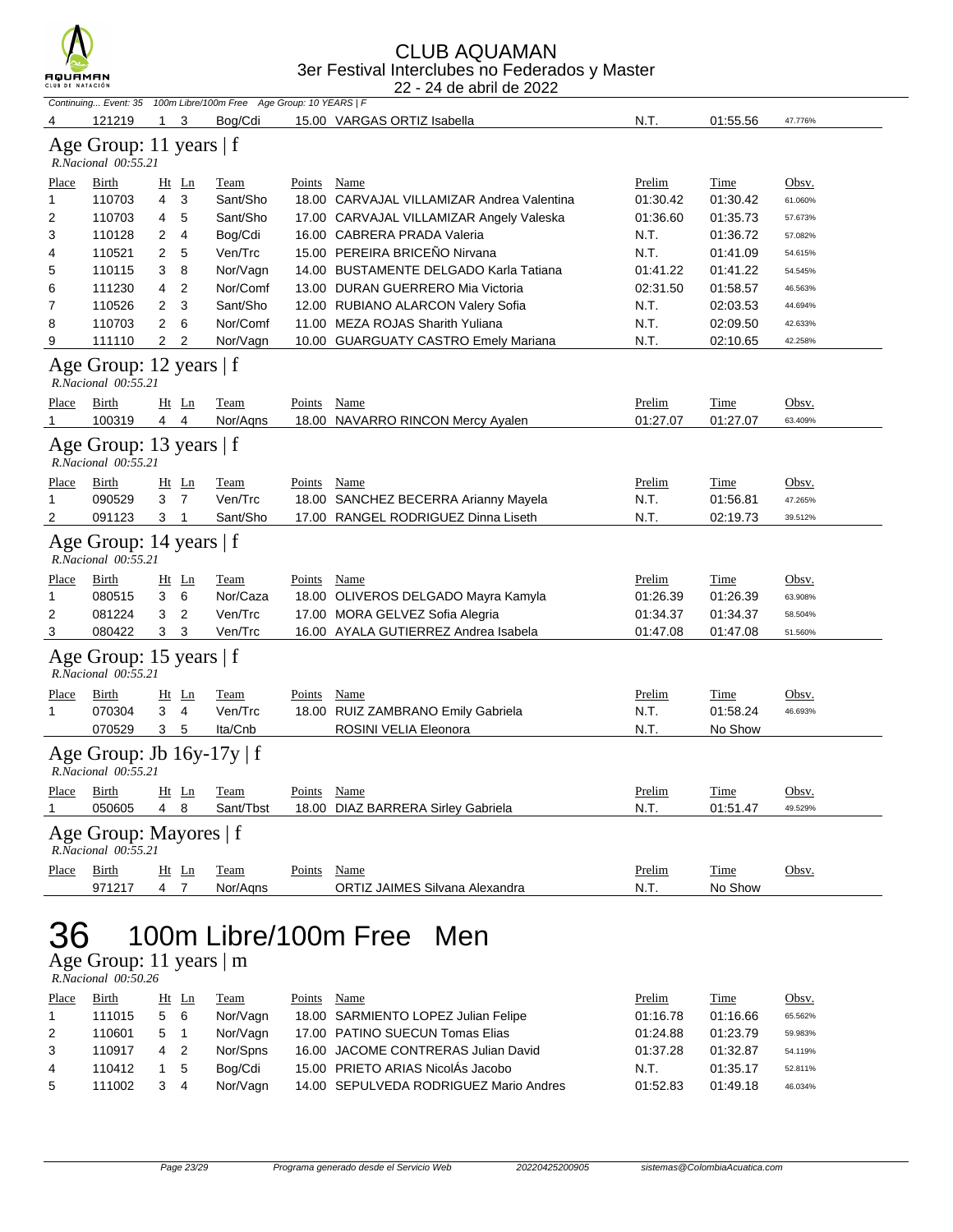

#### CLUB AQUAMAN 3er Festival Interclubes no Federados y Master

22 - 24 de abril de 2022

|              | Continuing Event: 36                           |                |                | 100m Libre/100m Free Age Group: 11 YEARS   M |               |                                              |          |             |         |
|--------------|------------------------------------------------|----------------|----------------|----------------------------------------------|---------------|----------------------------------------------|----------|-------------|---------|
| 6            | 110918                                         | 1              | $\mathbf 1$    | Bog/Cdi                                      |               | 13.00 RODRIGUEZ MONTES Gabriel               | N.T.     | 01:54.61    | 43.853% |
| 7            | 110415                                         | 1              | 3              | Nor/Spns                                     |               | 12.00 RIVEROS CASSDIEGO Miguel Angel         | N.T.     | 01:55.38    | 43.560% |
| 8            | 111029                                         | 1              | 8              | Nor/Vagn                                     |               | 11.00 GUTIERREZ RONCANCIO Cristhoper Andres  | N.T.     | 01:56.78    | 43.038% |
| 9            | 110603                                         | 1              | 6              | Nor/Spns                                     |               | 10.00 OMANA DAZA Rafael Alejandro            | N.T.     | 02:05.62    | 40.010% |
| 10           | 110816                                         | 1              | 7              | Nor/Aqns                                     |               | 8.00 GUTIERREZ CASTIBLANCO Roberto Alejandro | N.T.     | 02:17.37    | 36.587% |
| 11           | 110707                                         | 1              | $\overline{2}$ | Nor/Comf                                     |               | 7.00 SEPULVEDA MARQUEZ Santiago              | N.T.     | 02:27.13    | 34.160% |
|              | 110228                                         | 4              | 8              | Sant/Aqua                                    |               | <b>GOMEZ MORENO Mathias</b>                  | 01:46.16 | No Show     |         |
|              | Age Group: 12 years   m                        |                |                |                                              |               |                                              |          |             |         |
|              | R.Nacional 00:50.26                            |                |                |                                              |               |                                              |          |             |         |
| <b>Place</b> | <b>Birth</b>                                   | Ht Ln          |                | <b>Team</b>                                  | <b>Points</b> | <b>Name</b>                                  | Prelim   | Time        | Obsv.   |
| 1            | 100310                                         | 5              | $\overline{7}$ | Nor/Caza                                     |               | 18.00 JIMENEZ MARTÍNEZ Juan Camilo           | 01:15.33 | 01:15.33    | 66.720% |
| 2            | 100621                                         | 5              | $\overline{2}$ | Nor/Spns                                     |               | 17.00 ORTIZ PEREZ Damian Jose                | 01:17.22 | 01:17.64    | 64.735% |
| 3            | 100430                                         | 2              | $\mathbf{1}$   | Ven/Trc                                      |               | 16.00 CANELON NIÑO Fabian David              | N.T.     | 01:21.62    | 61.578% |
| 4            | 100706                                         | 4              | 6              | Nor/Aqns                                     |               | 15.00 SÁNCHEZ QUINTERO Luis Santiago         | 01:31.70 | 01:26.65    | 58.003% |
| 5            | 101128                                         | 1              | 4              | Bog/Cdi                                      |               | 14.00 VILLAMIZAR LOPEZ Juan David            | N.T.     | 01:28.51    | 56.785% |
| 6            | 100930                                         | 3              | 5              | Nor/Vagn                                     |               | 13.00 TOLOZA DELGADO Cristian Daniel         | 02:25.93 | 02:18.71    | 36.234% |
|              | 100605                                         | $\overline{2}$ | 8              | Nor/Comf                                     |               | VERA ACOSTA Josnil Enrrique                  | N.T.     | No Show     |         |
|              | Age Group: 13 years   m<br>R.Nacional 00:50.26 |                |                |                                              |               |                                              |          |             |         |
| Place        | <b>Birth</b>                                   |                | Ht Ln          | <b>Team</b>                                  | Points        | <b>Name</b>                                  | Prelim   | <b>Time</b> | Obsv.   |
| $\mathbf{1}$ | 090227                                         | 4              | 3              | Nor/Agns                                     |               | 18.00 TORRES GONZALEZ Julian Felipe          | 01:28.48 | 01:20.19    | 62.676% |
| 2            | 090807                                         | 4              | 4              | Nor/Caza                                     |               | 17.00 SANDOVAL MEJÍA Renato                  | 01:28.24 | 01:21.97    | 61.315% |
| 3            | 090408                                         | 4              | 5              | Nor/Alop                                     |               | 16.00 NUÑEZ RAGUA Juan Diego                 | 01:28.45 | 01:23.38    | 60.278% |
| 4            | 090419                                         | 4              | 1              | Nor/Comf                                     |               | 15.00 BOHORQUEZ PEREZ Jhojan Esteban         | 01:41.38 | 01:25.47    | 58.804% |
| 5            | 090123                                         | 2              | 3              | Bog/Cdi                                      |               | 14.00 TIPAN LEGUIZAMO Juan David             | N.T.     | 01:25.50    | 58.784% |
| 6            | 091212                                         | 2              | 7              | Nor/Vagn                                     |               | 13.00 HERNANDEZ ALARCON Miguel Adrian        | N.T.     | 01:37.13    | 51.745% |
|              | 090701                                         |                | 6              | Nor/Comf                                     |               | 12.00 ZAMBRANO FRANKLIN Santiago             | N.T.     |             | 38.090% |
| 7            | 090707                                         | 2<br>2         | $\overline{2}$ | Ven/Unet                                     |               | 11.00 SALAZAR MEDINA Jesus Alberto           | N.T.     | 02:11.95    | 33.051% |
| 8            | Age Group: 14 years   m<br>R.Nacional 00:50.26 |                |                |                                              |               |                                              |          | 02:32.07    |         |
|              |                                                |                |                |                                              |               |                                              |          |             |         |
| <u>Place</u> | <b>Birth</b>                                   |                | Ht Ln          | <b>Team</b>                                  | <b>Points</b> | <b>Name</b>                                  | Prelim   | <b>Time</b> | Obsv.   |
| 1            | 081003                                         | $\overline{2}$ | 4              | Ven/Trc                                      |               | 18.00 BECERRA ORDOÑEZ Edward Jose            | 01:12.38 | 01:12.38    | 69.439% |
| 2            | 080423                                         | 4              | 7              | Nor/Aqns                                     |               | 17.00 HERNANDEZ RODRIGUEZ Luis Fernando      | 01:39.59 | 01:36.26    | 52.213% |
| 3            | 081027                                         | 2              | 5              | Nor/Comf                                     |               | 16.00 ORTEGA SOLANO Samuel Ricardo           | N.T.     | 02:03.88    | 40.572% |
| 4            | 080904                                         | 3              | 8              | Nor/Comf                                     |               | 15.00 SANJUANELO QUINTERO Cristian Camilo    | N.T.     | 02:08.69    | 39.055% |
|              | Age Group: 15 years   m<br>R.Nacional 00:50.26 |                |                |                                              |               |                                              |          |             |         |
| <u>Place</u> | <b>Birth</b>                                   |                | Ht Ln          | <b>Team</b>                                  | Points        | Name                                         | Prelim   | Time        | Obsv.   |
|              | 071230                                         | 3              | 1              | Ven/Unet                                     |               | LUNA PEREZ Diego Andres                      | N.T.     | No Show     |         |
|              | Age Group: 16 years   m<br>R.Nacional 00:50.26 |                |                |                                              |               |                                              |          |             |         |
| <u>Place</u> | <b>Birth</b>                                   |                | Ht Ln          | <b>Team</b>                                  | <b>Points</b> | Name                                         | Prelim   | <b>Time</b> | Obsv.   |
| 1            | 060306                                         | 3              | $\overline{7}$ | Ven/Unet                                     |               | 18.00 ROSALES SANCHEZ Juan Manuel            | N.T.     | 01:23.10    | 60.481% |
| 2            | 060516                                         | 5              | 8              | Sant/Sho                                     |               | 17.00 JAIMES CASTELLANOS Edson               | 01:26.68 | 01:25.40    | 58.852% |
| 3            | 060201                                         | 3              | 2              | Nor/Comf                                     |               | 16.00 TARAZONA BRICEÑO Cristian Stiven       | N.T.     | 01:42.52    | 49.025% |
|              | R.Nacional 00:50.26                            |                |                | Age Group: Jb $17y-18y \mid m$               |               |                                              |          |             |         |
| <u>Place</u> | <b>Birth</b>                                   |                | $Ht$ Ln        | <b>Team</b>                                  | <u>Points</u> | <b>Name</b>                                  | Prelim   | <b>Time</b> | Obsv.   |
| $\mathbf{1}$ | 040123                                         | 5              | 3              | Nor/Caza                                     |               | 18.00 AYALA CARRILLO AndrÉs David            | 01:08.51 | 01:08.51    | 73.362% |
| 2            | 050309                                         | 5              | 5              | Nor/Cdmn                                     |               | 17.00 LOZADA BAUTISTA Duvan Alejandro        | 01:08.52 | 01:09.95    | 71.851% |
| 3            | 050605                                         | 3              | 6              | Nor/Cdmn                                     |               | 16.00 SILVA ROZO Camilo Andres               | N.T.     | 01:27.93    | 57.159% |
|              |                                                |                |                |                                              |               |                                              |          |             |         |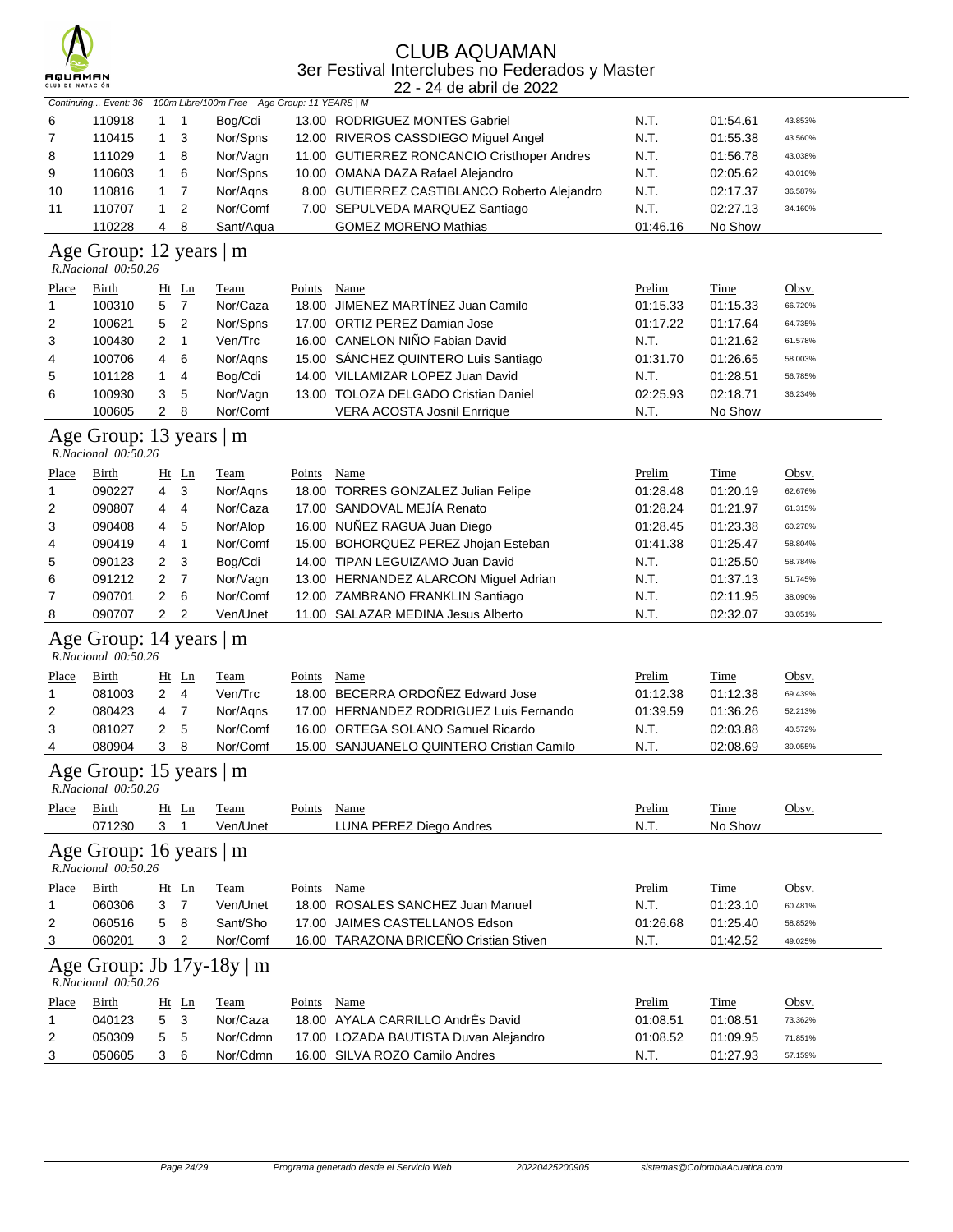

#### 36 100m Libre/100m Free Men

Age Group: Mayores | m

|       | R.Nacional 00:50.26 |         |          |                                |               |             |         |  |  |  |  |  |  |
|-------|---------------------|---------|----------|--------------------------------|---------------|-------------|---------|--|--|--|--|--|--|
| Place | Birth               | $Ht$ Ln | Team     | Name<br>Points                 | <b>Prelim</b> | <b>Time</b> | Obsv.   |  |  |  |  |  |  |
|       | 010530              | 54      | Nor/Spns | 18.00 LOPEZ GARCÍA Mario Josue | 01:05.10      | 01:06.61    | 75.454% |  |  |  |  |  |  |

## 37 50m Apnea Women

Age Group: Jb 16y-17y | f

| Place | Birth  |                | $Ht$ Ln        | Team     | Points | Name                                  | Prelim   | Time                | Obsv. |
|-------|--------|----------------|----------------|----------|--------|---------------------------------------|----------|---------------------|-------|
|       | 051226 |                | 4              | Ant/Hura |        | MUNERA CASTRO MarÕa Isabela           | 00:44.13 | 00:44.13            |       |
|       | 051017 | $\mathcal{P}$  | $\overline{2}$ | Ven/Unet |        | <b>BURITICA MORALES Laura</b>         | N.T.     | Disqualified        |       |
|       | 050101 | $\overline{2}$ | - 3            | Nor/Vagn |        | CASTAÃ?O MONROY Natalia               | N.T.     | Disqualified        |       |
|       | 060126 |                | -5             | Bog/Cdi  |        | <b>HERNANDEZ BAUTISTA Danna Sofia</b> | N.T.     | Disqualified        |       |
|       | 051212 | 2              |                | Nor/Caza |        | MEDINA MEDINA MarÕa Jimena            | N.T.     | Disqualified        |       |
|       | 050708 | 2              | - 6            | Nor/Vagn |        | SANABRIA SUAREZ MarÕa Katherine       | N.T.     | Disqualified        |       |
|       | 060924 |                |                | Ven/Tach |        | SAYAGO PEREZ Camila Alejandra         | N.T.     | <b>Disqualified</b> |       |
|       |        |                |                |          |        |                                       |          |                     |       |

Age Group: Mayores | f

| Place | Birth  | Ht<br>Ln | Team     | $\mathbf{p}_{\text{oints}}$ | Name                      | Prelim   | Time     | Obsv. |
|-------|--------|----------|----------|-----------------------------|---------------------------|----------|----------|-------|
|       | 030918 |          | Nor/Spns |                             | CASTAA?O MONROY Juliana   | 00:37.90 | 00:37.90 |       |
|       | 020320 | -<br>-   | Nor/Vagn |                             | MACH GIL Fabiana Andreina | N.T.     | 00:38.68 |       |

### 38 50m Apnea Men

Age Group: 14 years | m

| Place | Birth                         |                | $Ht$ Ln           | Team                           | Points | Name                                                                       | Prelim                 | Time                             | Obsv. |
|-------|-------------------------------|----------------|-------------------|--------------------------------|--------|----------------------------------------------------------------------------|------------------------|----------------------------------|-------|
|       | 080209                        | $\mathbf{1}$   | 6                 | Nor/Agns                       |        | <b>RUIZ MARCIALES Julian David Snneider</b>                                | N.T.                   | 00:42.64                         |       |
|       | 080724                        |                | 2                 | Ven/Unet                       |        | RAMIREZ SALAZAR David Alexander                                            | N.T.                   | 00:57.49                         |       |
|       | Age Group: 15 years   m       |                |                   |                                |        |                                                                            |                        |                                  |       |
| Place | Birth<br>070519<br>070914     | 1              | $Ht$ Ln<br>5<br>3 | Team<br>Nor/Caza<br>Nor/Vagn   | Points | Name<br>MEDINA MEDINA Jose Santiago<br><b>HERRERA PALACIO Miguel Angel</b> | Prelim<br>N.T.<br>N.T. | Time<br>00:34.64<br>Disqualified | Obsv. |
|       | Age Group: 16 years $\vert$ m |                |                   |                                |        |                                                                            |                        |                                  |       |
| Place | Birth<br>060516               |                | $Ht$ Ln<br>4      | Team<br>Sant/Sho               | Points | Name<br><b>JAIMES CASTELLANOS Edson</b>                                    | Prelim<br>N.T.         | Time<br>Disqualified             | Obsv. |
|       |                               |                |                   | Age Group: 30 - 45 years   m   |        |                                                                            |                        |                                  |       |
| Place | Birth<br>870628               | $\overline{2}$ | $Ht$ Ln<br>5      | Team<br>Nor/Vagn               | Points | Name<br><b>CARRILLO ROZO David</b>                                         | Prelim<br>00:30.90     | Time<br>00:30.90                 | Obsv. |
|       |                               |                |                   | Age Group: Jb $17y-18y \mid m$ |        |                                                                            |                        |                                  |       |
| Place | Birth<br>050406               | $\overline{2}$ | Ht Ln<br>8        | Team<br>Nor/Caza               | Points | Name<br>RIOS PEÃ?A Santiago                                                | Prelim<br>00:29.37     | Time<br>00:29.37                 | Obsv. |
|       | 040123                        | 1              | $\overline{7}$    | Nor/Caza                       |        | AYALA CARRILLO AndrÉs David                                                | N.T.                   | Disqualified                     |       |
|       | 050309                        | 2              |                   | Nor/Cdmn                       |        | LOZADA BAUTISTA Duvan Alejandro                                            | N.T.                   | Disqualified                     |       |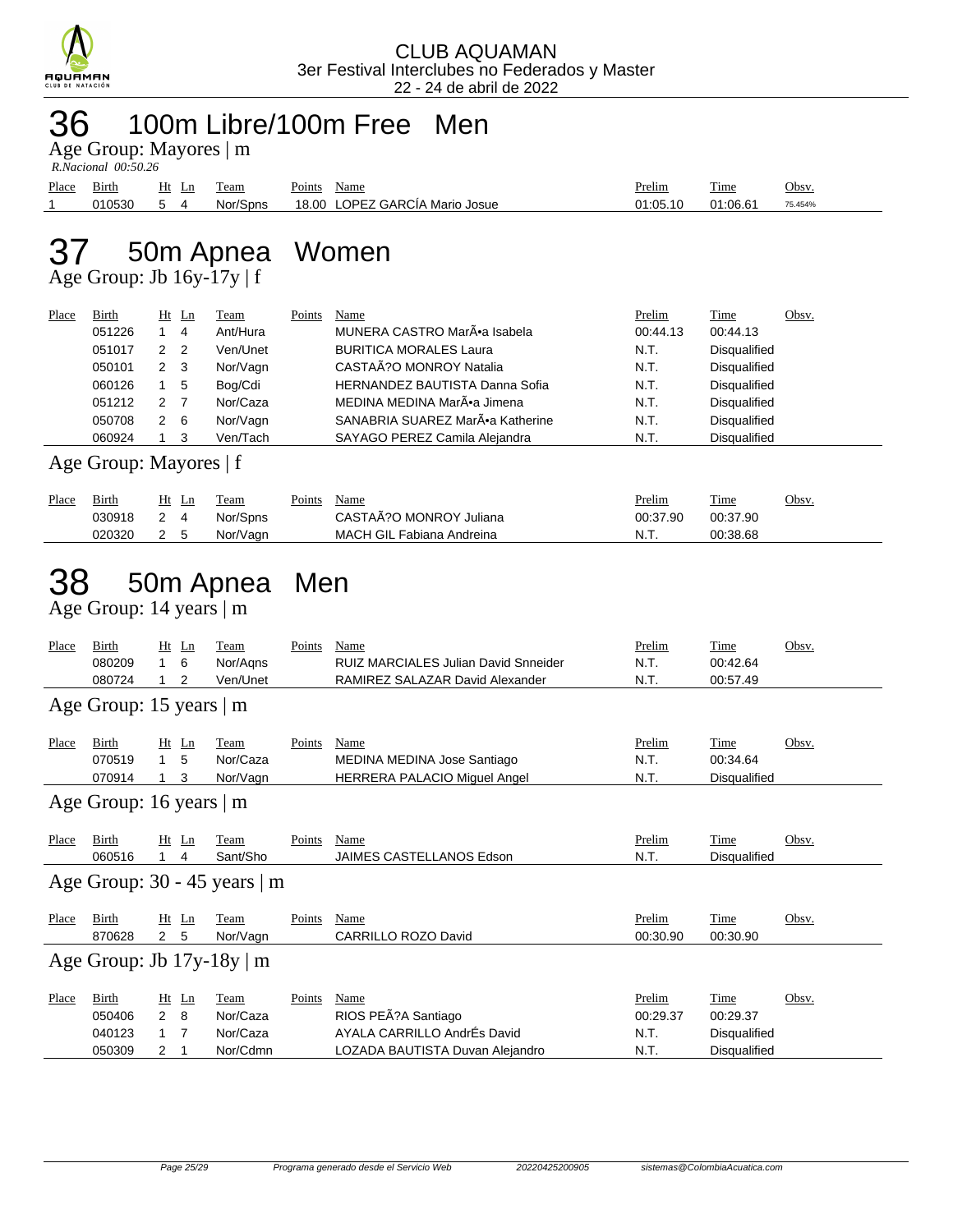

## 38 50m Apnea Men

Age Group: Mayores | m

| Place | <b>Birth</b> | $Ht$ Ln |                | Team                | Points | Name                                 | Prelim   | <b>Time</b>         | Obsv. |
|-------|--------------|---------|----------------|---------------------|--------|--------------------------------------|----------|---------------------|-------|
|       | 001002       |         | $\overline{4}$ | Nor/Caza            |        | PAEZ VILLA Silvino Alexis            | 00:26.54 | 00:26.54            |       |
|       | 990811       | 2 3     |                | Nor/Caza            |        | CHAVEZ HERRERA Felipe                | N.T.     | 00:30.56            |       |
|       | 001228       | 2 6     |                | Ant/H <sub>20</sub> |        | MOLINARES VALENCIA Diego Aldair      | N.T.     | 00:31.55            |       |
|       | 031028       | 2 2     |                | Ven/Unet            |        | BECERRA MEDINA Omar Daniel           | N.T.     | <b>Disqualified</b> |       |
|       | 031222       |         |                | Nor/Spns            |        | <b>GUZMAN GOMEZ Ronald Alejandro</b> | N.T.     | <b>Disqualified</b> |       |

### 39 800m Comb.Ind/800m Medley Women

Age Group: 13 years | f

| Place | <b>Birth</b> | Ht<br>Ln | Team    | Points | Name                                    | Prelim | <b>Time</b> | Obsv. |
|-------|--------------|----------|---------|--------|-----------------------------------------|--------|-------------|-------|
|       | 090825       |          | Boa/Cdi |        | VARGAS RUIZ Samantha Isabella           | N.T.   | 15:39.48    |       |
|       | 091214       |          | Boa/Cdi |        | <b>FRANCESCONI RINCON Eilvn Natalia</b> | N.T.   | 16:39.14    |       |

## 40 800m Comb.Ind/800m Medley Men

Age Group: 11 years | m

| Place | Birth<br>110702               | Ht Ln<br>5    | <b>Team</b><br>Boa/Cdi | Points | Name<br>CORREA DIAZ Carlos Jeronimo | Prelim<br>N.T.     | Time<br>15:39.62        | Obsv. |
|-------|-------------------------------|---------------|------------------------|--------|-------------------------------------|--------------------|-------------------------|-------|
|       | Age Group: 12 years $\vert$ m |               |                        |        |                                     |                    |                         |       |
| Place | Birth<br>100621               | Ht<br>Ln<br>4 | Team<br>Nor/Spns       | Points | Name<br>ORTIZ PEREZ Damian Jose     | Prelim<br>14:44.00 | <b>Time</b><br>13:43.95 | Obsv. |

# 41 800m Comb.Ind/800m Medley Women

Age Group: Jb 16y-17y | f

| Place | <b>Birth</b> | Ht | Ln | Team     | Points | Name                                  | <b>Prelim</b> | <u>Time</u> | Obsv. |
|-------|--------------|----|----|----------|--------|---------------------------------------|---------------|-------------|-------|
|       | 060114       |    |    | Nor/Alop |        | LAZARO CACERES Sandra Viviana         | N.T.          | 12:09.04    |       |
|       | 050708       |    | -4 | Nor/Vagn |        | SANABRIA SUAREZ MarÕa Katherine       | 12:45.69      | 12:43.94    |       |
|       | 051226       |    | -6 | Ant/Hura |        | MUNERA CASTRO MarÕa Isabela           | N.T.          | 13:08.79    |       |
|       | 060126       |    |    | Boa/Cdi  |        | <b>HERNANDEZ BAUTISTA Danna Sofia</b> | N.T.          | 15:40.11    |       |
|       |              |    |    |          |        |                                       |               |             |       |

Age Group: Mayores | f

| Place | $\overline{\phantom{a}}$<br>Birth              | Ħ١ | ப | l eam | $\sim$<br>Points | Name                                               | Prelim | ---<br>1 ime       | <b>Obsy</b> |
|-------|------------------------------------------------|----|---|-------|------------------|----------------------------------------------------|--------|--------------------|-------------|
|       | $(14042)$ <sup><math>\overline{ }</math></sup> |    |   | NO"   |                  | nr<br>DE<br><b>JNING</b><br>GADC<br>Mariangel<br>┅ | 70     | $\sim$<br>20.<br>. |             |

## 42 800m Comb.Ind/800m Medley Men

Age Group: 14 years | m

| Place | Bırth  | Ht<br>Ln | l'eam   | oints' | Name                                | Prelim | l'ime | Obsv |
|-------|--------|----------|---------|--------|-------------------------------------|--------|-------|------|
|       | ገ8091: |          | Boa/Cdi |        | <b>HERRERA CERON Erick Santiago</b> | NL     |       |      |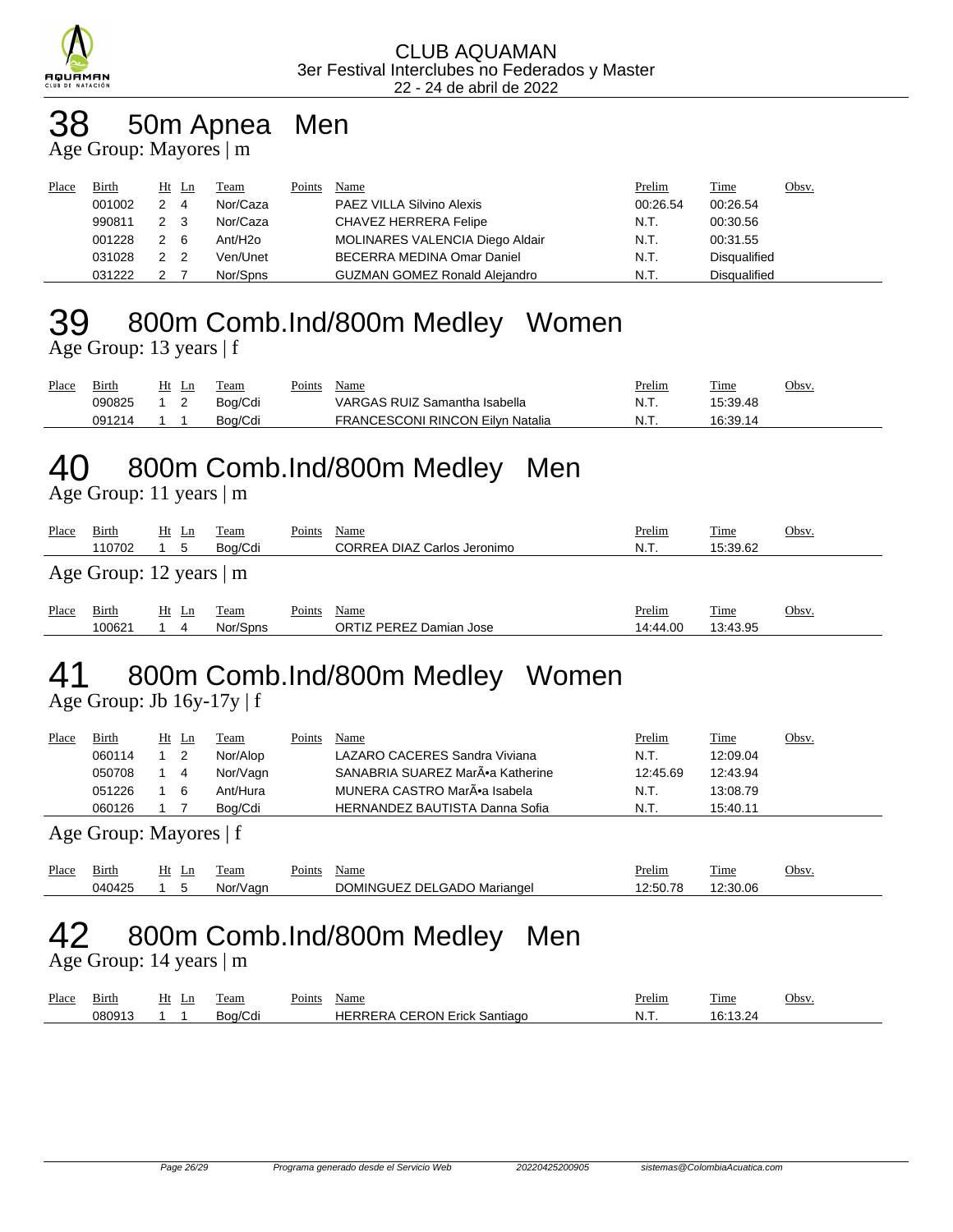

### 42 800m Comb.Ind/800m Medley Men

Age Group: 16 years | m

| <u>Place</u>                                                                  | <u>Birth</u><br>060804                                                             | 1.                | <u>Ht Ln</u><br>7           | <u>Team</u><br>Bog/Cdi                          | <b>Points</b> | <b>Name</b><br>ZAMBRANO COSME Tomas Felipe                                                                             | Prelim<br>N.T.                                | <b>Time</b><br>15:25.70                        | Obsv.                                  |  |
|-------------------------------------------------------------------------------|------------------------------------------------------------------------------------|-------------------|-----------------------------|-------------------------------------------------|---------------|------------------------------------------------------------------------------------------------------------------------|-----------------------------------------------|------------------------------------------------|----------------------------------------|--|
|                                                                               |                                                                                    |                   |                             | Age Group: $30 - 45$ years   m                  |               |                                                                                                                        |                                               |                                                |                                        |  |
| <b>Place</b>                                                                  | Birth<br>870628                                                                    | $1 \quad 4$       | $Ht$ Ln                     | <b>Team</b><br>Nor/Vagn                         | <b>Points</b> | <b>Name</b><br><b>CARRILLO ROZO David</b>                                                                              | Prelim<br>10:08.04                            | <b>Time</b><br>10:20.22                        | Obsv.                                  |  |
|                                                                               | Age Group: Jb $17y-18y \mid m$                                                     |                   |                             |                                                 |               |                                                                                                                        |                                               |                                                |                                        |  |
| Place                                                                         | <b>Birth</b><br>050406<br>040420<br>050309                                         | 1.<br>1<br>1      | <u>Ht Ln</u><br>5<br>3<br>2 | <b>Team</b><br>Nor/Caza<br>Nor/Vagn<br>Nor/Cdmn | <b>Points</b> | <b>Name</b><br>RIOS PEÃ?A Santiago<br><b>AREVALO PINTO Fredy Alejandro</b><br>LOZADA BAUTISTA Duvan Alejandro          | <b>Prelim</b><br>10:20.22<br>10:44.68<br>N.T. | <b>Time</b><br>10:55.26<br>11:44.56<br>No Show | Obsv.                                  |  |
|                                                                               | Age Group: Mayores   m                                                             |                   |                             |                                                 |               |                                                                                                                        |                                               |                                                |                                        |  |
| <b>Place</b>                                                                  | Birth<br>020804                                                                    | 1                 | Ht Ln<br>6                  | Team<br>Sant/Tbst                               | Points        | Name<br><b>VALBUENA CORTES Sergio David</b>                                                                            | Prelim<br>N.T.                                | Time<br>No Show                                | Obsv.                                  |  |
| IO 50m Libre/50m Free Women<br>Age Group: 11 years   f<br>R.Nacional 00:25.11 |                                                                                    |                   |                             |                                                 |               |                                                                                                                        |                                               |                                                |                                        |  |
| <u>Place</u><br>1<br>2                                                        | <b>Birth</b><br>110703<br>110115                                                   | 1<br>$\mathbf{1}$ | <u>Ht Ln</u><br>6<br>1      | <b>Team</b><br>Sant/Sho<br>Nor/Vagn             | Points Name   | 18.00 CARVAJAL VILLAMIZAR Andrea Valentina<br>17.00 BUSTAMENTE DELGADO Karla Tatiana                                   | Prelim<br>00:39.41<br>00:41.01                | <b>Time</b><br>00:40.78<br>00:41.01            | Obsv.<br>61.574%<br>61.229%            |  |
|                                                                               | Age Group: 12 years $ f $<br>$R.\bar{N}acional$ 00:25.11                           |                   |                             |                                                 |               |                                                                                                                        |                                               |                                                |                                        |  |
| Place<br>1                                                                    | Birth<br>100319                                                                    | 1                 | Ht Ln<br>3                  | <b>Team</b><br>Nor/Agns                         | Points        | <b>Name</b><br>18.00 NAVARRO RINCON Mercy Ayalen                                                                       | Prelim<br>00:37.99                            | Time<br>00:39.16                               | Obsv.<br>64.122%                       |  |
|                                                                               | Age Group: 14 years   f<br>R.Nacional 00:25.11                                     |                   |                             |                                                 |               |                                                                                                                        |                                               |                                                |                                        |  |
| <u>Place</u><br>1<br>2<br>3                                                   | <b>Birth</b><br>080515<br>081224<br>080422                                         | 1.<br>1<br>1      | <u>Ht Ln</u><br>2<br>7<br>8 | <b>Team</b><br>Nor/Caza<br>Ven/Trc<br>Ven/Trc   | Points        | Name<br>18.00 OLIVEROS DELGADO Mayra Kamyla<br>17.00 MORA GELVEZ Sofia Alegria<br>16.00 AYALA GUTIERREZ Andrea Isabela | Prelim<br>00:38.33<br>00:41.49<br>00:43.92    | Time<br>00:37.68<br>00:41.93<br>00:45.03       | Obsv.<br>66.640%<br>59.886%<br>55.763% |  |
|                                                                               | Age Group: Mayores   f<br>R.Nacional 00:25.11                                      |                   |                             |                                                 |               |                                                                                                                        |                                               |                                                |                                        |  |
| Place<br>1<br>2                                                               | <u>Birth</u><br>990104<br>970428                                                   | $\mathbf{1}$<br>1 | Ht Ln<br>4<br>5             | <b>Team</b><br>Nor/Alop<br>Nor/Alop             | Points Name   | 18.00 GELVES HIGUERA Darcy Yelitza<br>17.00 GELVES HIGUERA Saudhy Dayana                                               | Prelim<br>00:31.69<br>00:34.13                | <u>Time</u><br>00:33.51<br>00:34.25            | <u>Obsv.</u><br>74.933%<br>73.314%     |  |
|                                                                               | 50m Libre/50m Free<br>101<br>Men<br>Age Group: 12 years   m<br>R.Nacional 00:22.52 |                   |                             |                                                 |               |                                                                                                                        |                                               |                                                |                                        |  |
| Place Birth                                                                   |                                                                                    |                   | Ht Ln                       | Team                                            | Points Name   |                                                                                                                        | Prelim                                        | <b>Time</b>                                    | Obsv.                                  |  |

100310 1 1 Nor/Caza 18.00 JIMENEZ MARTÍNEZ Juan Camilo 00:32.55 00:32.39 69.528%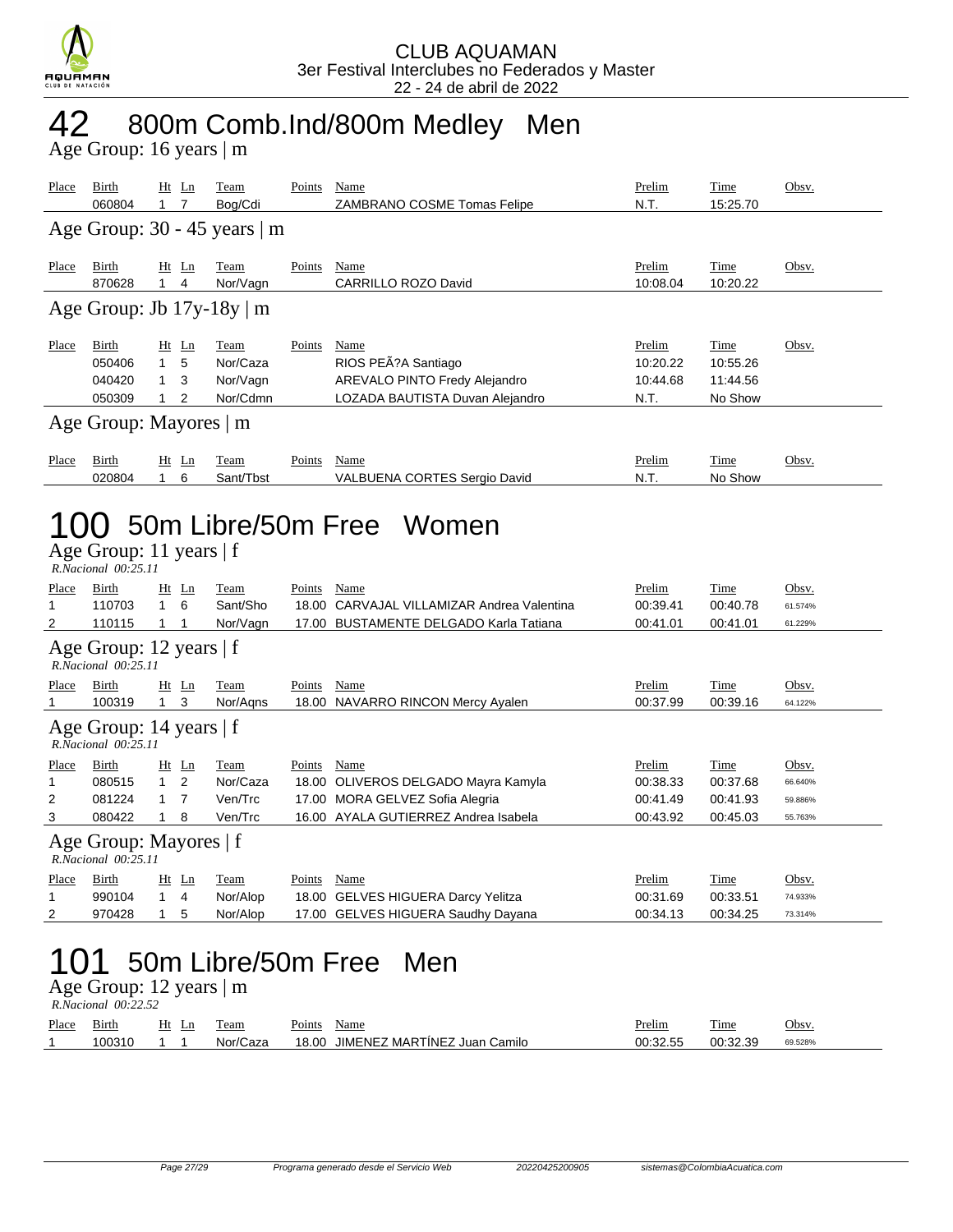

### 101 50m Libre/50m Free Men

Age Group: 14 years | m

| R.Nacional 00:22.52                               |                                                       |                                |          |               |                                       |          |          |         |  |
|---------------------------------------------------|-------------------------------------------------------|--------------------------------|----------|---------------|---------------------------------------|----------|----------|---------|--|
| Place                                             | Birth                                                 | $Ht$ Ln                        | Team     | <b>Points</b> | Name                                  | Prelim   | Time     | Obsv.   |  |
|                                                   | 081003                                                |                                | Ven/Trc  | 18.00         | BECERRA ORDOÑEZ Edward Jose           | 00:31.30 | 00:31.88 | 70.640% |  |
| Age Group: 15 years   m<br>$R. Nacional$ 00:22.52 |                                                       |                                |          |               |                                       |          |          |         |  |
| Place                                             | Birth                                                 | $Ht$ Ln                        | Team     | Points        | Name                                  | Prelim   | Time     | Obsv.   |  |
|                                                   | 070917                                                | 8                              | Nor/Agns |               | 18.00 PEÑA SANCHEZ Angel David        | N.T.     | 00:33.29 | 67.648% |  |
|                                                   | Age Group: Jb $17y-18y \mid m$<br>R.Nacional 00:22.52 |                                |          |               |                                       |          |          |         |  |
|                                                   |                                                       |                                |          |               |                                       |          |          |         |  |
| Place                                             | Birth                                                 | $Ht$ Ln                        | Team     | Points        | Name                                  | Prelim   | Time     | Obsv.   |  |
|                                                   | 040123                                                | - 6<br>$\overline{1}$          | Nor/Caza | 18.00         | AYALA CARRILLO AndrÉs David           | 00:29.94 | 00:31.41 | 71.697% |  |
| 2                                                 | 050309                                                | 2                              | Nor/Cdmn |               | 17.00 LOZADA BAUTISTA Duvan Alejandro | 00:30.98 | 00:32.79 | 68.679% |  |
|                                                   | Age Group: Mayores   m<br>$R. Nacional$ $00:22.52$    |                                |          |               |                                       |          |          |         |  |
| Place                                             | Birth                                                 | $Ht$ Ln                        | Team     | Points        | Name                                  | Prelim   | Time     | Obsv.   |  |
|                                                   | 001002                                                | $\mathbf{1}$<br>$\overline{4}$ | Nor/Caza | 18.00         | <b>PAEZ VILLA Silvino Alexis</b>      | 00:24.88 | 00:27.93 | 80.630% |  |
| 2                                                 | 030901                                                | 5                              | Nor/Alop | 17.00         | PARADA ALVAREZ Giovanny Enrique       | 00:28.45 | 00:28.59 | 78.769% |  |